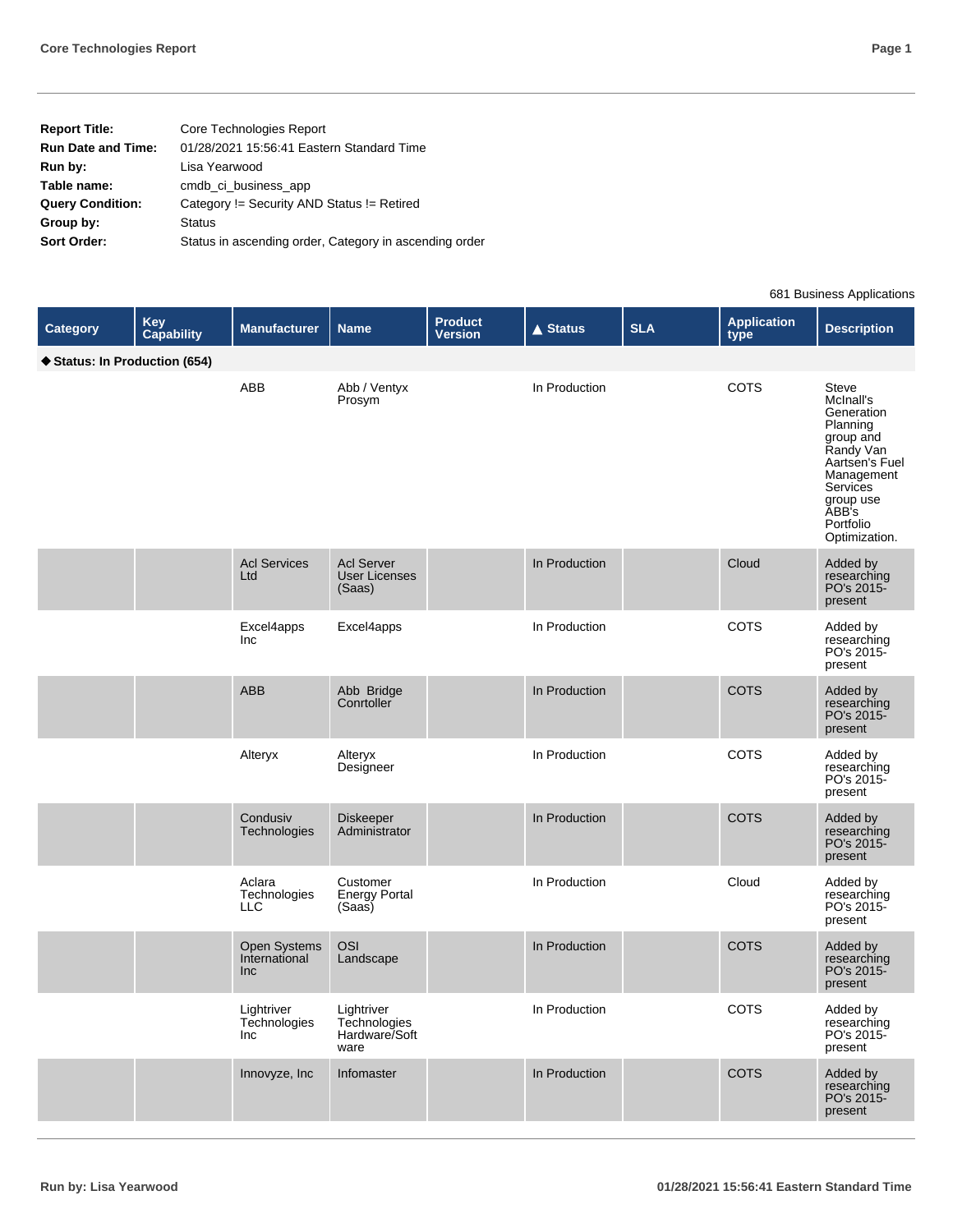| <b>Category</b> | Key<br>Capability | <b>Manufacturer</b>                         | <b>Name</b>                                                     | <b>Product</b><br><b>Version</b> | $\triangle$ Status | <b>SLA</b> | <b>Application</b><br>type | <b>Description</b>                                                    |
|-----------------|-------------------|---------------------------------------------|-----------------------------------------------------------------|----------------------------------|--------------------|------------|----------------------------|-----------------------------------------------------------------------|
|                 |                   | Oracle                                      | Oracle Big<br>Data Cloud                                        |                                  | In Production      |            | Cloud                      | Added by<br>researching<br>PO's 2015-<br>present                      |
|                 |                   | Infragistics Inc                            | Infragistics<br>Software                                        |                                  | In Production      |            | <b>COTS</b>                | Added by<br>researching<br>PO's 2015-<br>present                      |
|                 |                   | Mainline<br>Information<br>Systems Inc      | <b>IBM Content</b><br>Manager<br>Imageplus                      |                                  | In Production      |            | <b>COTS</b>                | Added by<br>researching<br>PO's 2015-<br>present                      |
|                 |                   | Hootsuite<br>Media Inc                      | Hootsuite<br>Enterprise                                         |                                  | In Production      |            | <b>COTS</b>                | Added by<br>researching<br>PO's 2015-<br>present                      |
|                 |                   | Livedata Inc                                | Live Data                                                       |                                  | In Production      |            | COTS                       | Live Data<br>enables the<br>sync between<br>GIS - FMS -<br>and SCADA. |
|                 |                   |                                             |                                                                 |                                  |                    |            |                            | Live Data was<br>purchased by<br>Oracle in<br>2020.                   |
|                 |                   | Open Systems<br>International<br><b>Inc</b> | Openview<br>Workstation                                         |                                  | In Production      |            | <b>COTS</b>                | Added by<br>researching<br>PO's 2015-<br>present                      |
|                 |                   | Telvent DTN,<br><b>LLC</b>                  | Weather<br>Sentry Web<br>Service                                |                                  | In Production      |            | Cloud                      | Added by<br>researching<br>PO's 2015-<br>present                      |
|                 |                   | <b>Tracktik</b><br>Software Inc             | <b>Guard Force</b><br>Operations                                |                                  | In Production      |            | <b>COTS</b>                | Added by<br>researching<br>PO's 2015-<br>present                      |
|                 |                   | Electrocon<br>International<br>Inc          | Engineering<br>Relay Analysis<br>Package<br>(Cape)<br>Software) |                                  | In Production      |            | <b>COTS</b>                | Added by<br>researching<br>PO's 2010-<br>2014                         |
|                 |                   | Aclara<br>Technologies<br><b>LLC</b>        | <b>Energy Audit</b>                                             |                                  | In Production      |            | <b>COTS</b>                | Added by<br>researching<br>PO's 2010-<br>2014                         |
|                 |                   | Oracle                                      | Active<br>Dataguard                                             |                                  | In Production      |            | COTS                       | Added by<br>researching<br>PO's 2010-<br>2014                         |
|                 |                   | Oracle                                      | Workflow                                                        |                                  | In Production      |            | <b>COTS</b>                | Added by<br>researching<br>PO's 2010-<br>2014                         |
|                 |                   |                                             |                                                                 |                                  |                    |            |                            |                                                                       |
|                 |                   | Oracle                                      | Financial                                                       |                                  | In Production      |            | <b>COTS</b>                | Added by<br>researching<br>PO's 2010-<br>2014                         |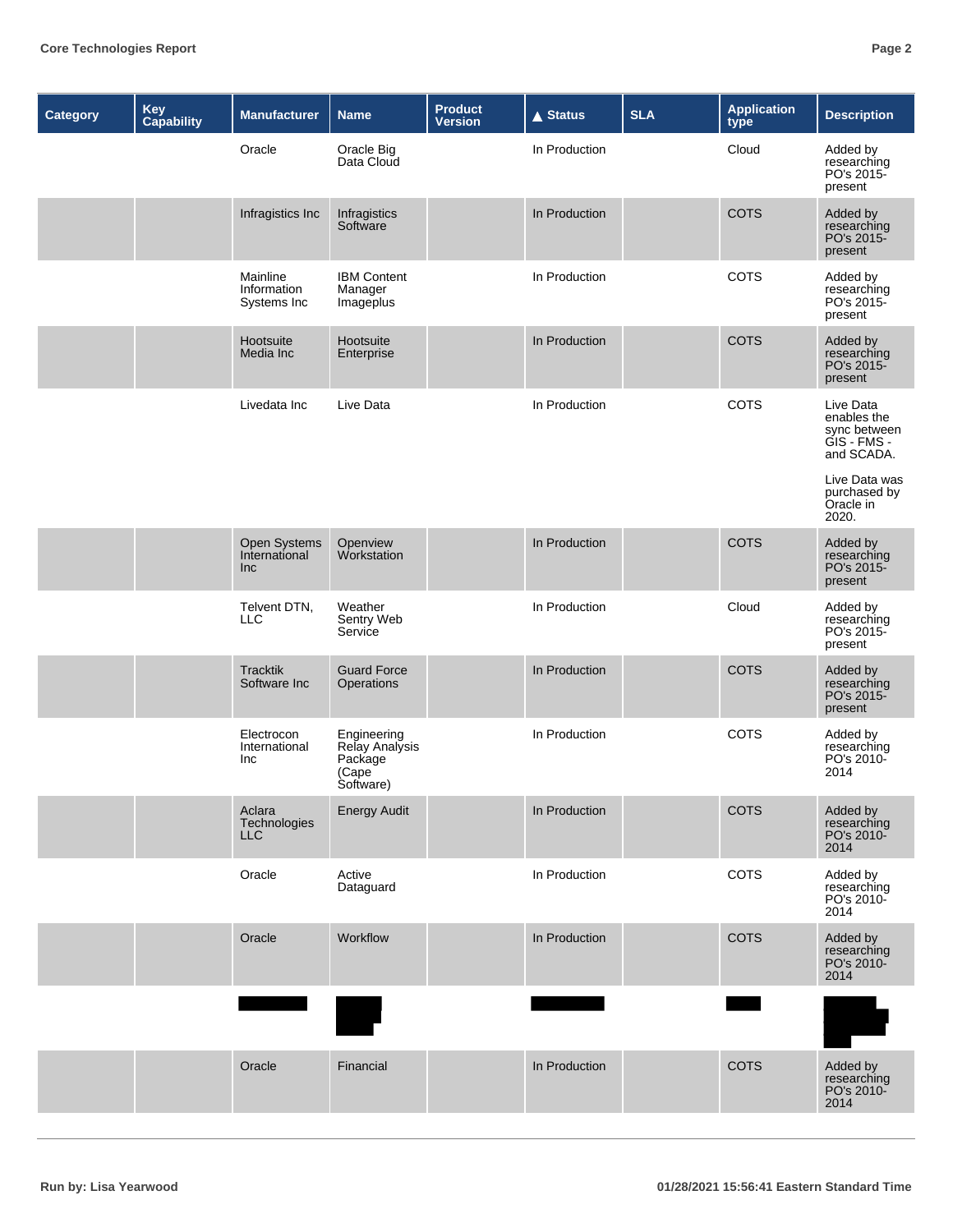| <b>Category</b> | Key<br>Capability | <b>Manufacturer</b>                         | <b>Name</b>                                              | <b>Product</b><br>Version | <b>▲ Status</b> | <b>SLA</b> | <b>Application</b><br>type | <b>Description</b>                               |
|-----------------|-------------------|---------------------------------------------|----------------------------------------------------------|---------------------------|-----------------|------------|----------------------------|--------------------------------------------------|
|                 |                   | Scientech                                   | PMAX And<br><b>PEPSE</b>                                 |                           | In Production   |            | <b>COTS</b>                | Added by<br>researching<br>PO's 2010-<br>2014    |
|                 |                   | Oracle                                      | Supply Chain                                             |                           | In Production   |            | <b>COTS</b>                | Added by<br>researching<br>PO's 2010-<br>2014    |
|                 |                   | Oracle                                      | Human<br>Resources<br>Analytics<br><b>Fusion Edition</b> |                           | In Production   |            | COTS                       | Added by<br>researching<br>PO's 2010-<br>2014    |
|                 |                   | Sumtotal<br>Systems Inc                     | Toolbook                                                 |                           | In Production   |            | <b>COTS</b>                | Added by<br>researching<br>PO's 2010-<br>2014    |
|                 |                   | <b>IVI</b><br>Technologies<br>Inc           | <b>Stylus Studio</b>                                     |                           | In Production   |            | <b>COTS</b>                | Added by<br>researching<br>PO's 2010-<br>2014    |
|                 |                   | Tableau<br>Software                         | Tableau<br><b>Creator And</b><br>Viewer                  |                           | In Production   |            | <b>COTS</b>                | Added by<br>researching<br>PO's 2015-<br>present |
|                 |                   | Accessdata<br>Group Inc                     | Accessdata<br><b>Forensic Tools</b>                      |                           | In Production   |            | COTS                       | Added by<br>researching<br>PO's 2015-<br>present |
|                 |                   | Babcock &<br>Wilcox<br>Enterprises,<br>Inc. | <b>Netdahs</b>                                           |                           | In Production   |            | <b>COTS</b>                | Added by<br>researching<br>PO's 2015-<br>present |
|                 |                   | Envirosim<br>Associates Ltd                 | <b>Biowin</b>                                            |                           | In Production   |            | COTS                       | Added by<br>researching<br>PO's 2015-<br>present |
|                 |                   | Integrated<br>Research Inc                  | Heartbeat                                                |                           | In Production   |            | <b>COTS</b>                | Added by<br>researching<br>PO's 2015-<br>present |
|                 |                   | Kubra<br>Arizona, Inc.                      | <b>Ifactor</b><br>Shortcode                              |                           | In Production   |            | COTS                       | Added by<br>researching<br>PO's 2015-<br>present |
|                 |                   |                                             | <b>IVR</b>                                               |                           | In Production   |            |                            |                                                  |
|                 |                   | Kubra<br>Arizona, Inc.                      | <b>Ifactor Storm</b><br>Center And<br>Energysuite        |                           | In Production   |            | COTS                       | Added by<br>researching<br>PO's 2015-<br>present |
|                 |                   | Mtm<br>Recognition<br>Corporation           | <b>Rewards And</b><br>Recognition                        |                           | In Production   |            | Cloud                      | Added by<br>researching<br>PO's 2015-<br>present |
|                 |                   | Intertek Aim                                | Aware                                                    |                           | In Production   |            | COTS                       | Added by<br>researching<br>PO's 2015-<br>present |
|                 |                   | Kubra<br>Arizona, Inc.                      | <b>Storm Center</b><br><b>And Notifi</b>                 |                           | In Production   |            | <b>COTS</b>                | Added by<br>researching<br>PO's 2015-<br>present |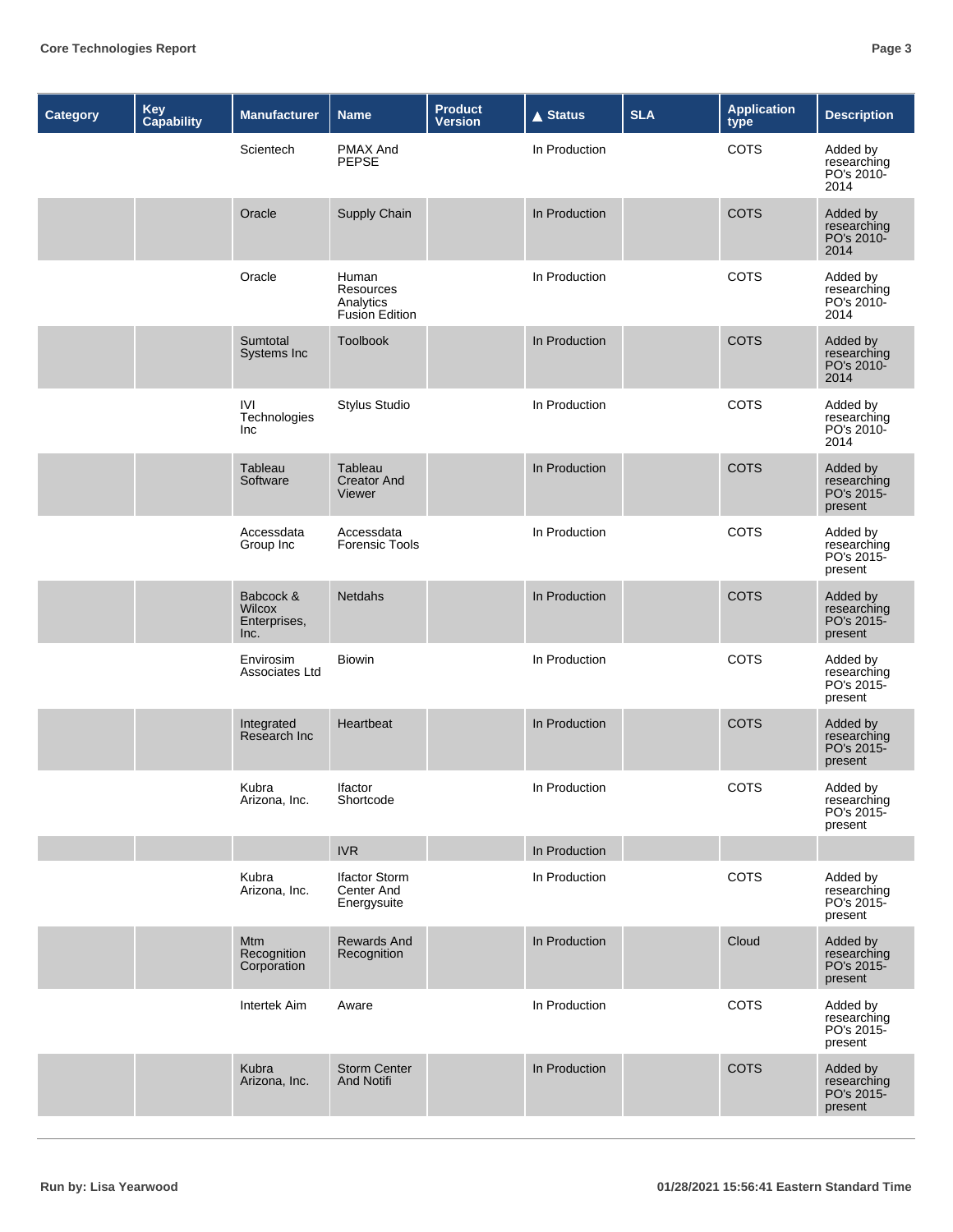| Category | Key<br>Capability         | <b>Manufacturer</b>                                    | <b>Name</b>                                  | <b>Product</b><br><b>Version</b> | <b>▲ Status</b> | <b>SLA</b> | <b>Application</b><br>type | <b>Description</b>                                                                                                                |
|----------|---------------------------|--------------------------------------------------------|----------------------------------------------|----------------------------------|-----------------|------------|----------------------------|-----------------------------------------------------------------------------------------------------------------------------------|
|          |                           | Turbonomic,<br>Inc.                                    | Enterprise<br>Operations<br>Manager          |                                  | In Production   |            | <b>COTS</b>                | Added by<br>researching<br>PO's 2015-<br>present                                                                                  |
|          |                           | CGI<br>Technologies<br><b>And Solutions</b><br>Inc     | Pragmafield                                  |                                  | In Production   |            | <b>COTS</b>                | Added by<br>researching<br>PO's 2015-<br>present                                                                                  |
|          |                           | Total<br>Resource<br>Management                        | Lock Out Tag<br>Out                          |                                  | In Production   |            | COTS                       | Added by<br>researching<br>PO's 2015-<br>present                                                                                  |
|          |                           | <b>Tracer</b><br>Electronics<br><b>LLC</b>             | Lmx100hr<br><b>Sensors And</b><br>Software   |                                  | In Production   |            | <b>COTS</b>                | Added by<br>researching<br>PO's 2015-<br>present                                                                                  |
|          |                           | Emerson<br><b>Process</b><br>Management<br><b>LLLP</b> | <b>AMS</b><br>Machinery<br>Manager           |                                  | In Production   |            | COTS                       | Added by<br>researching<br>PO's 2010-<br>2014                                                                                     |
|          | Human<br>Resource<br>Mgmt | <b>Oracle Cloud</b>                                    | Taleo<br>Duplicate                           | 12.2.5                           | In Production   | Gold       | <b>COTS</b>                | Duplicate                                                                                                                         |
|          |                           | Dell                                                   | <b>CTO</b><br>Management<br>Suite Pro        |                                  | In Production   |            | COTS                       | Added by<br>researching<br>PO's 2010-<br>2014                                                                                     |
|          |                           | Smartcloud<br>Inc                                      | Water<br>Operation<br>Optimization           |                                  | In Production   |            | <b>COTS</b>                | Added by<br>researching<br>PO's 2010-<br>2014                                                                                     |
|          |                           | ABB                                                    | Composer                                     |                                  | In Production   |            | COTS                       | Added by<br>researching<br>PO's 2015-<br>present                                                                                  |
|          |                           | Siemens AG                                             | <b>Simatic Wincc</b><br>Webnavigator<br>V7.0 |                                  | In Production   |            | <b>COTS</b>                | Added by<br>researching<br>PO's 2015-<br>present                                                                                  |
|          |                           | Siemens AG                                             | Simatic Wincc                                |                                  | In Production   |            | COTS                       | Added by<br>researching<br>PO's 2015-<br>present                                                                                  |
|          |                           | Tableau<br>Software                                    | Tableau<br>Reporting<br>License For<br>Ivr   |                                  | In Production   |            | <b>COTS</b>                | Added by<br>researching<br>PO's 2015-<br>present                                                                                  |
|          |                           | Power<br>Software &<br>Consulting                      | Power<br>Software                            |                                  | In Production   |            | COTS                       | Added by<br>researching<br>PO's 2015-<br>present                                                                                  |
|          |                           | Nayak<br>Corporation                                   | Pscad X4<br>Professional<br><b>Network</b>   |                                  | In Production   |            | <b>COTS</b>                | Added by<br>researching<br>PO's 2015-<br>present<br>Similar in<br>name (at a<br>minimum to<br>SW<br>"supported" by<br>EngSystems) |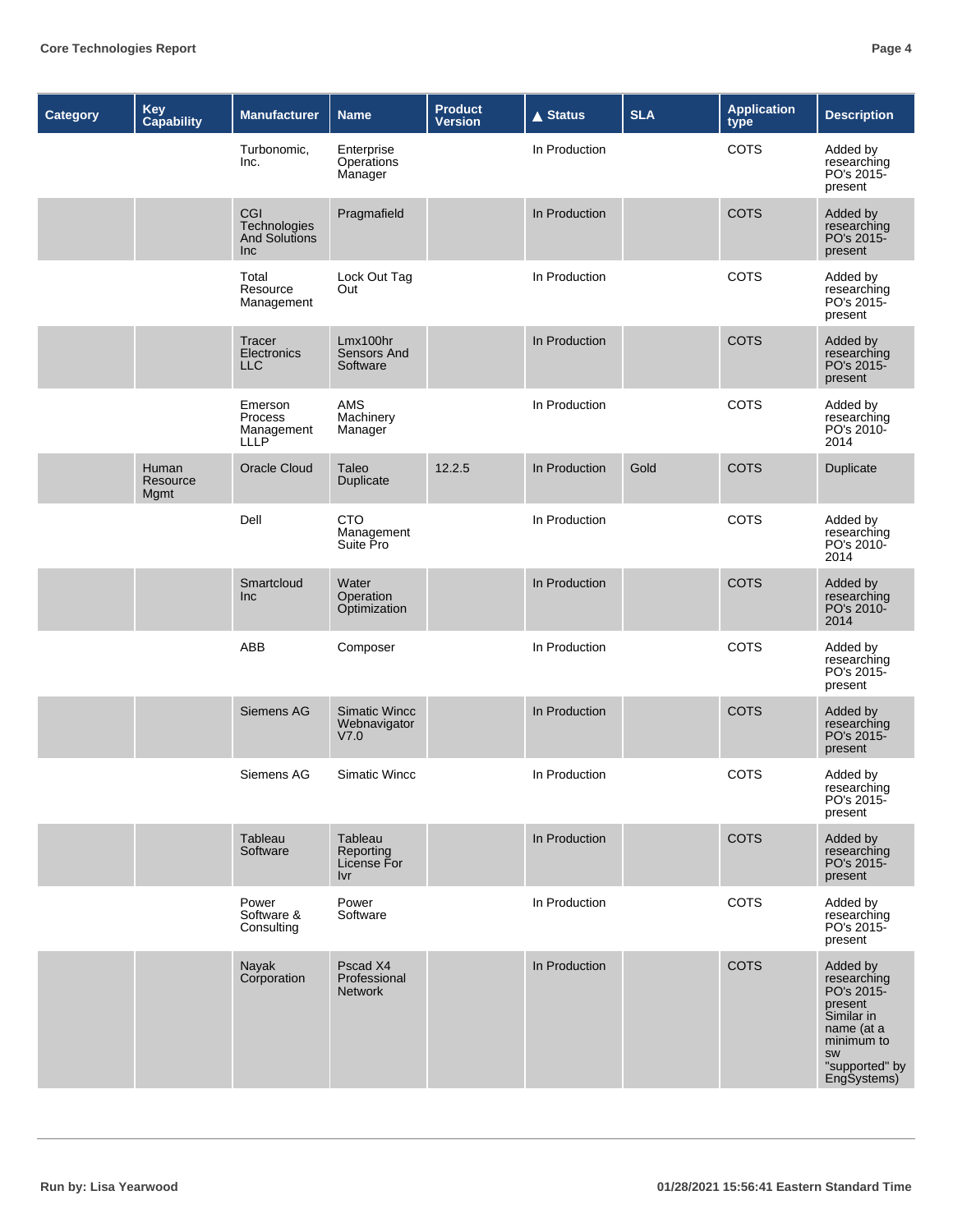| <b>Category</b> | Key<br>Capability | <b>Manufacturer</b>                         | <b>Name</b>                                                                                                                                      | <b>Product</b><br><b>Version</b> | <b>▲ Status</b> | <b>SLA</b> | <b>Application</b><br>type | <b>Description</b>                               |
|-----------------|-------------------|---------------------------------------------|--------------------------------------------------------------------------------------------------------------------------------------------------|----------------------------------|-----------------|------------|----------------------------|--------------------------------------------------|
|                 |                   | Onvisource<br>Inc.                          | Onvisource<br>(Voice<br>Recorder)                                                                                                                |                                  | In Production   |            | <b>COTS</b>                | Added by<br>researching<br>PO's 2015-<br>present |
|                 |                   | Open Systems<br>International<br>Inc        | <b>OSI</b><br><b>Distribution</b><br>Management<br>System (Dms)                                                                                  |                                  | In Production   |            | <b>COTS</b>                | Added by<br>researching<br>PO's 2015-<br>present |
|                 |                   | <b>Power Costs</b><br>Inc.                  | Pci Gen<br>Trader                                                                                                                                |                                  | In Production   |            | Cloud                      | Added by<br>researching<br>PO's 2015-<br>present |
|                 |                   | Nexum Inc                                   | Big-IQ                                                                                                                                           |                                  | In Production   |            | <b>COTS</b>                | Added by<br>researching<br>PO's 2015-<br>present |
|                 |                   | Open Systems<br>International<br>Inc.       | OSI<br>Virtualization<br>And Fep                                                                                                                 |                                  | In Production   |            | <b>COTS</b>                | Added by<br>researching<br>PO's 2015-<br>present |
|                 |                   | Oracle                                      | Information<br>Lifecycle<br>Mgmt (llm),<br>Work On Ad -<br><b>User Disability</b><br>And<br>Encryption /<br>Decryiption Of<br>Social<br>Security |                                  | In Production   |            | <b>COTS</b>                | Added by<br>researching<br>PO's 2015-<br>present |
|                 |                   | Open Systems<br>International<br>Inc        | Energy<br>Management<br>System (Ems)<br>- Dms                                                                                                    |                                  | In Production   |            | COTS                       | Added by<br>researching<br>PO's 2015-<br>present |
|                 |                   | Innovyze, Inc                               | Infocare<br>Renewal                                                                                                                              |                                  | In Production   |            | <b>COTS</b>                | Added by<br>researching<br>PO's 2015-<br>present |
|                 |                   | iView Systems                               | Ipass                                                                                                                                            |                                  | In Production   |            | COTS                       | Added by<br>researching<br>PO's 2015-<br>present |
|                 |                   | Open Systems<br>International<br>Inc        | <b>OSI Shadow</b><br>Copy                                                                                                                        |                                  | In Production   |            | <b>COTS</b>                | Added by<br>researching<br>PO's 2015-<br>present |
|                 |                   | Silverpop<br>Systems Inc                    | Silverpop                                                                                                                                        |                                  | In Production   |            | Cloud                      | Added by<br>researching<br>PO's 2015-<br>present |
|                 |                   | CGI<br>Technologies<br>And Solutions<br>Inc | Substation<br>Studio                                                                                                                             |                                  | In Production   |            | <b>COTS</b>                | Added by<br>researching<br>PO's 2010-<br>2014    |
|                 |                   | Episerver Inc.                              | Ektron<br>Advanced                                                                                                                               |                                  | In Production   |            | COTS                       | Added by<br>researching<br>PO's 2010-<br>2014    |
|                 |                   | Singlewire                                  | Informacast<br><b>Universal End</b><br>Point                                                                                                     |                                  | In Production   |            | <b>COTS</b>                | Added by<br>researching<br>PO's 2015-<br>present |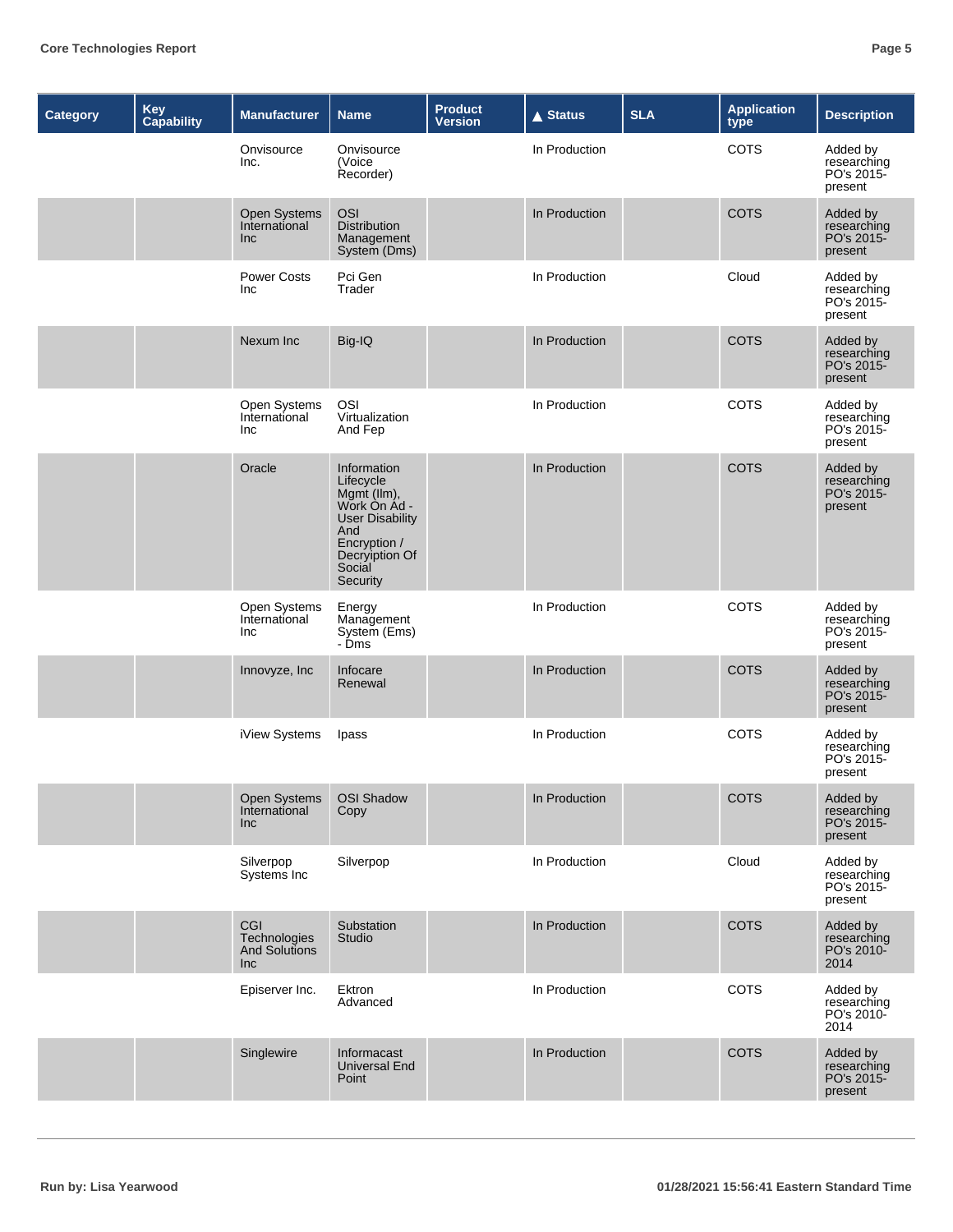| <b>Category</b> | <b>Key</b><br>Capability | <b>Manufacturer</b>                                 | <b>Name</b>                                           | <b>Product</b><br><b>Version</b> | <b>▲ Status</b> | <b>SLA</b> | <b>Application</b><br>type | <b>Description</b>                                                                                                                        |
|-----------------|--------------------------|-----------------------------------------------------|-------------------------------------------------------|----------------------------------|-----------------|------------|----------------------------|-------------------------------------------------------------------------------------------------------------------------------------------|
|                 |                          | Prime<br>Technologies,<br>Inc.                      | Procalv <sub>5</sub><br>Professional<br>Edition       |                                  | In Production   |            | <b>COTS</b>                | Added by<br>researching<br>PO's 2015-<br>present                                                                                          |
|                 |                          | Telvent DTN,<br><b>LLC</b>                          | <b>Weather Tiling</b>                                 |                                  | In Production   |            | Cloud                      | Added by<br>researching<br>PO's 2015-<br>present                                                                                          |
|                 |                          | Prelude<br>Software                                 | Prelude<br>Paypilot                                   |                                  | In Production   |            | <b>COTS</b>                | Added by<br>researching<br>PO's 2015-<br>present                                                                                          |
|                 |                          | Telelanguage<br>Inc                                 | Foreign<br>Language<br>Translation<br>(Phone)         |                                  | In Production   |            | <b>COTS</b>                | Added by<br>researching<br>PO's 2015-<br>present                                                                                          |
|                 |                          | Electrocon<br>International<br>Inc                  | Protection<br>System<br>Modules<br>(Cape<br>Software) |                                  | In Production   |            | <b>COTS</b>                | Added by<br>researching<br>PO's 2010-<br>2014                                                                                             |
|                 |                          |                                                     | C <sub>2</sub> M                                      |                                  | In Production   |            |                            |                                                                                                                                           |
|                 |                          |                                                     | <b>FMS</b><br>PragmaField                             |                                  | In Production   |            | Customized<br><b>COTS</b>  | PragmaField<br>mobile FMS<br>web app                                                                                                      |
|                 |                          | Powergem<br><b>LLC</b>                              | Tara /<br>Powergem                                    |                                  | In Production   |            | <b>COTS</b>                | <b>Business App:</b><br><b>TARA</b><br>Software<br>Steve McInall.<br>4 licenses -<br>used by<br>Electric T&D<br>Plan & SOCC<br><b>BPO</b> |
|                 |                          | Snowflake<br>Consulting Inc                         | Snowflake                                             |                                  | In Production   |            | Cloud                      | Added by<br>researching<br>PO's 2015-<br>present                                                                                          |
|                 |                          | <b>Decision First</b><br>Technologies<br><b>Inc</b> | Dashboard<br>Viewer                                   |                                  | In Production   |            | <b>COTS</b>                | Added by<br>researching<br>PO's 2010-<br>2014                                                                                             |
|                 |                          |                                                     | Web<br>(JEA.com)                                      |                                  | In Production   |            |                            |                                                                                                                                           |
|                 |                          | Oracle                                              | Procurement<br>& Spend                                |                                  | In Production   |            | <b>COTS</b>                | Added by<br>researching<br>PO's 2010-<br>2014                                                                                             |
|                 |                          | Shi<br>International<br>Corp                        | Team<br>Foundation<br>Server (TFS)                    |                                  | In Production   |            | COTS                       | Added by<br>researching<br>PO's 2010-<br>2014                                                                                             |
|                 |                          | <b>Bytronics Inc</b>                                | DigTrack                                              |                                  | In Production   |            | <b>COTS</b>                | Added by<br>researching<br>PO's 2010-<br>2014                                                                                             |
|                 |                          | Oracle                                              | Order<br>Managment<br>Analytics                       |                                  | In Production   |            | <b>COTS</b>                | Added by<br>researching<br>PO's 2010-<br>2014                                                                                             |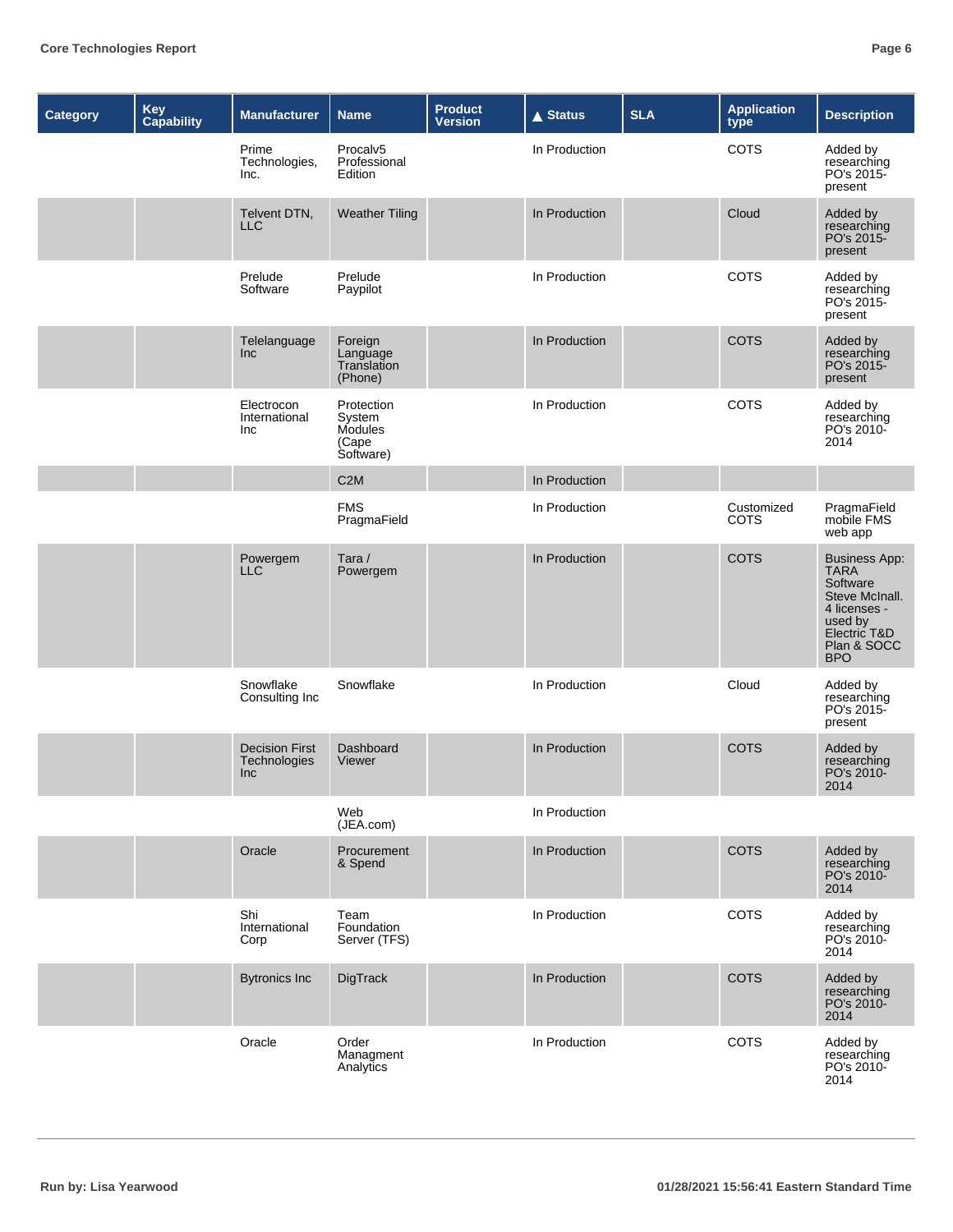| <b>Category</b> | <b>Key</b><br>Capability | <b>Manufacturer</b>                         | <b>Name</b>                                                                                                                                                                  | <b>Product</b><br><b>Version</b> | <b>A Status</b> | <b>SLA</b> | <b>Application</b><br>type | <b>Description</b>                               |
|-----------------|--------------------------|---------------------------------------------|------------------------------------------------------------------------------------------------------------------------------------------------------------------------------|----------------------------------|-----------------|------------|----------------------------|--------------------------------------------------|
|                 |                          | Oracle                                      | <b>Crystal Ball</b><br>Suite                                                                                                                                                 |                                  | In Production   |            | <b>COTS</b>                | Added by<br>researching<br>PO's 2010-<br>2014    |
|                 |                          | Symantec                                    | Secure Site<br>Pro                                                                                                                                                           |                                  | In Production   |            | COTS                       | Added by<br>researching<br>PO's 2010-<br>2014    |
|                 |                          | CUES, Inc                                   | <b>CCTV Van</b><br>Computer<br>Software (pipe<br>inspection)                                                                                                                 |                                  | In Production   |            | <b>COTS</b>                | Added by<br>researching<br>PO's 2015-<br>present |
|                 |                          | Siemens AG                                  | Nx Mach 3<br>Engineering<br>Analysis<br>Program                                                                                                                              |                                  | In Production   |            | COTS                       | Added by<br>researching<br>PO's 2015-<br>present |
|                 |                          | Doble<br>Engineering                        | <b>Enoserv Rts</b><br>(Relay<br>Testing)                                                                                                                                     |                                  | In Production   |            | <b>COTS</b>                | Added by<br>researching<br>PO's 2015-<br>present |
|                 |                          | Coriant<br>America, Inc.                    | Software Plus<br>For Drx<br>Products                                                                                                                                         |                                  | In Production   |            | <b>COTS</b>                | Added by<br>researching<br>PO's 2015-<br>present |
|                 |                          | ABB                                         | E7 Portfolio<br>Optimization                                                                                                                                                 |                                  | In Production   |            | <b>COTS</b>                | Added by<br>researching<br>PO's 2015-<br>present |
|                 |                          | CGI<br>Technologies<br>And Solutions<br>Inc | Scheduler                                                                                                                                                                    |                                  | In Production   |            | COTS                       | Added by<br>researching<br>PO's 2015-<br>present |
|                 |                          | Oracle                                      | Oracle<br>Primavera<br>Unifier,<br>Autovue 2d,<br>Primavera<br>Analytics,<br>Primavera<br><b>Unifier Earned</b><br>Value<br>Management<br>management<br>System<br>$(Cams)$ . |                                  | In Production   |            | Cloud                      | Added by<br>researching<br>PO's 2015-<br>present |
|                 |                          | Nextwarehous<br>e Inc                       | Netscout<br>Linkrunner G2<br>Smart<br>Network<br>Tester<br><b>Extended Test</b><br>Kit                                                                                       |                                  | In Production   |            | COTS                       | Added by<br>researching<br>PO's 2015-<br>present |
|                 |                          | iView Systems                               | Security<br>Guard<br>Reporting                                                                                                                                               |                                  | In Production   |            | <b>COTS</b>                | Added by<br>researching<br>PO's 2015-<br>present |
|                 |                          | Oracle                                      | C <sub>2</sub> M                                                                                                                                                             |                                  | In Production   |            | COTS                       | Added by<br>researching<br>PO's 2015-<br>present |
|                 |                          | <b>Qualtrics LLC</b>                        | Site Intercept                                                                                                                                                               |                                  | In Production   |            | Cloud                      | Added by<br>researching<br>PO's 2015-<br>present |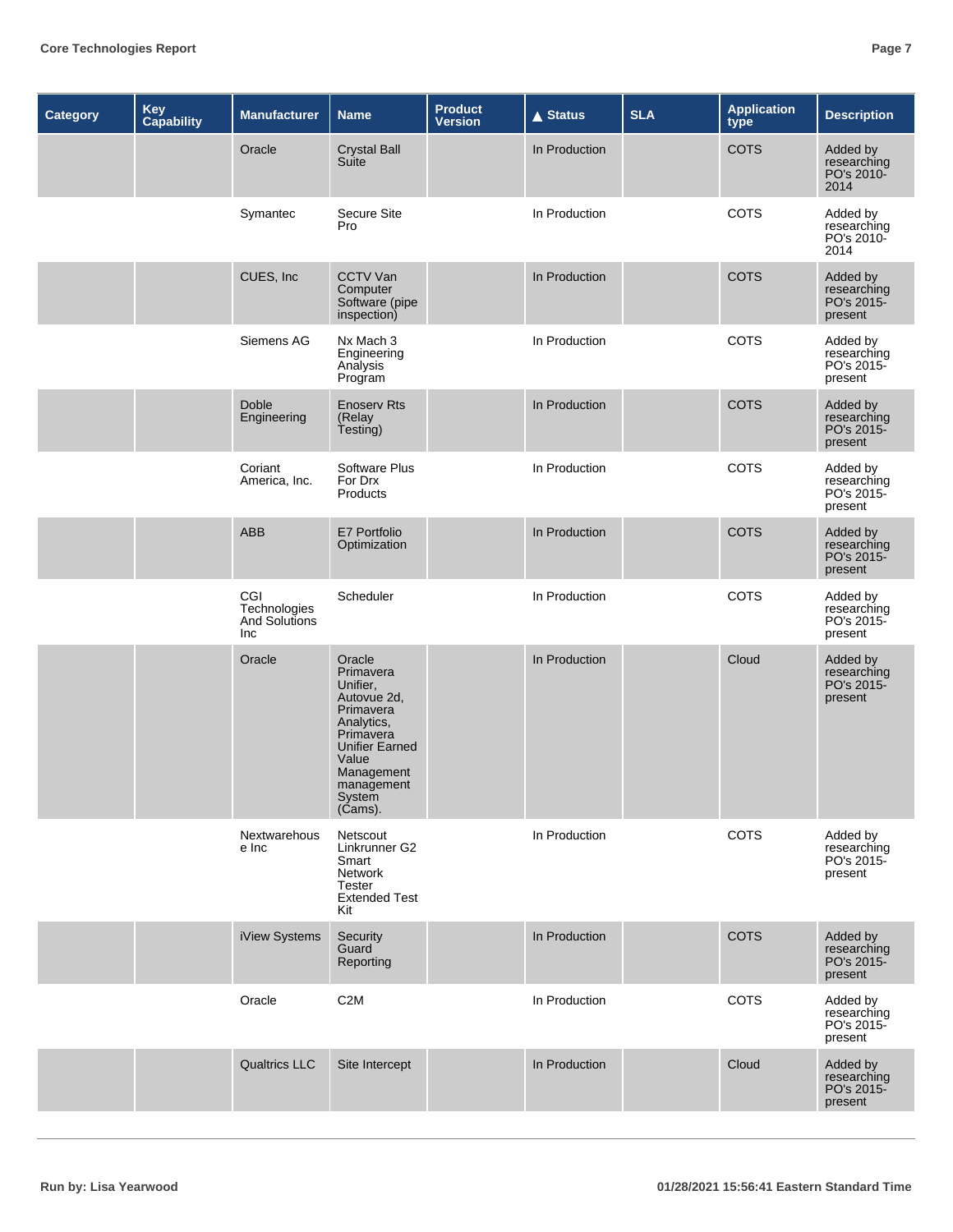| <b>Category</b>            | Key<br>Capability          | <b>Manufacturer</b>                                | <b>Name</b>                                                                    | <b>Product</b><br><b>Version</b> | <b>▲ Status</b> | <b>SLA</b> | <b>Application</b><br>type | <b>Description</b>                               |
|----------------------------|----------------------------|----------------------------------------------------|--------------------------------------------------------------------------------|----------------------------------|-----------------|------------|----------------------------|--------------------------------------------------|
|                            |                            | Courion                                            | Identity<br>Manager<br>Product<br>License,<br>Support &<br>Installation        |                                  | In Production   |            | COTS                       | Added by<br>researching<br>PO's 2010-<br>2014    |
|                            |                            | Virtual<br>Training<br>Company Inc                 | <b>VTC</b>                                                                     |                                  | In Production   |            | Cloud                      | Added by<br>researching<br>PO's 2015-<br>present |
|                            |                            | CGI<br>Technologies<br><b>And Solutions</b><br>Inc | NavTeq                                                                         |                                  | In Production   |            | COTS                       | Added by<br>researching<br>PO's 2015-<br>present |
|                            |                            | Verint<br>Americas Inc                             | Workforce<br>Mgmt                                                              |                                  | In Production   |            | <b>COTS</b>                | Added by<br>researching<br>PO's 2015-<br>present |
|                            |                            | Cisco                                              | <b>Smartnet For</b><br><b>EMS Network</b>                                      |                                  | In Production   |            | COTS                       | Added by<br>researching<br>PO's 2015-<br>present |
|                            |                            | Saratech Inc                                       | Nx Mach 3<br>Advanced<br>Simulation                                            |                                  | In Production   |            | <b>COTS</b>                | Added by<br>researching<br>PO's 2015-<br>present |
|                            |                            | Tracer<br>Electronics<br><b>LLC</b>                | Vivax<br>Metrotech<br>Equipment &<br>Software                                  |                                  | In Production   |            | COTS                       | Added by<br>researching<br>PO's 2015-<br>present |
|                            |                            | Open Access<br>Technology<br>International<br>Inc  | Tagging<br>Package And<br>Tagging<br>Service And<br><b>Web Data</b><br>Service |                                  | In Production   |            | <b>COTS</b>                | Added by<br>researching<br>PO's 2010-<br>2014    |
|                            |                            | Oracle                                             | Treasury                                                                       |                                  | In Production   |            | COTS                       | Added by<br>researching<br>PO's 2010-<br>2014    |
|                            |                            | Power Line<br>Systems, Inc.                        | <b>PLS-CADD</b><br>W/Spotting                                                  |                                  | In Production   |            | <b>COTS</b>                | Added by<br>researching<br>PO's 2010-<br>2014    |
|                            |                            | Lexisnexis<br>Risk Data<br>Management<br>Inc       | Public<br>Records<br>Access                                                    |                                  | In Production   |            | COTS                       | Added by<br>researching<br>PO's 2010-<br>2014    |
|                            |                            | Smartcloud<br><b>Inc</b>                           | Cup<br>Dashboard                                                               |                                  | In Production   |            | <b>COTS</b>                | Added by<br>researching<br>PO's 2010-<br>2014    |
|                            |                            | Landis+Gyr<br>Technology,<br>Inc.                  | Gridstream<br>Uat Collector                                                    |                                  | In Production   |            | COTS                       | Added by<br>researching<br>PO's 2010-<br>2014    |
| Application<br>Development | <b>IDE</b>                 | Google                                             | <b>IDLE</b>                                                                    | 2.7.5                            | In Production   |            |                            |                                                  |
| Application<br>Development | Application<br>Development | OpenSource                                         | FileZilla                                                                      |                                  | In Production   | N/A        | COTS                       |                                                  |
| Application<br>Development | Application<br>Development | OpenSource                                         | Vim                                                                            |                                  | In Production   | N/A        | <b>COTS</b>                |                                                  |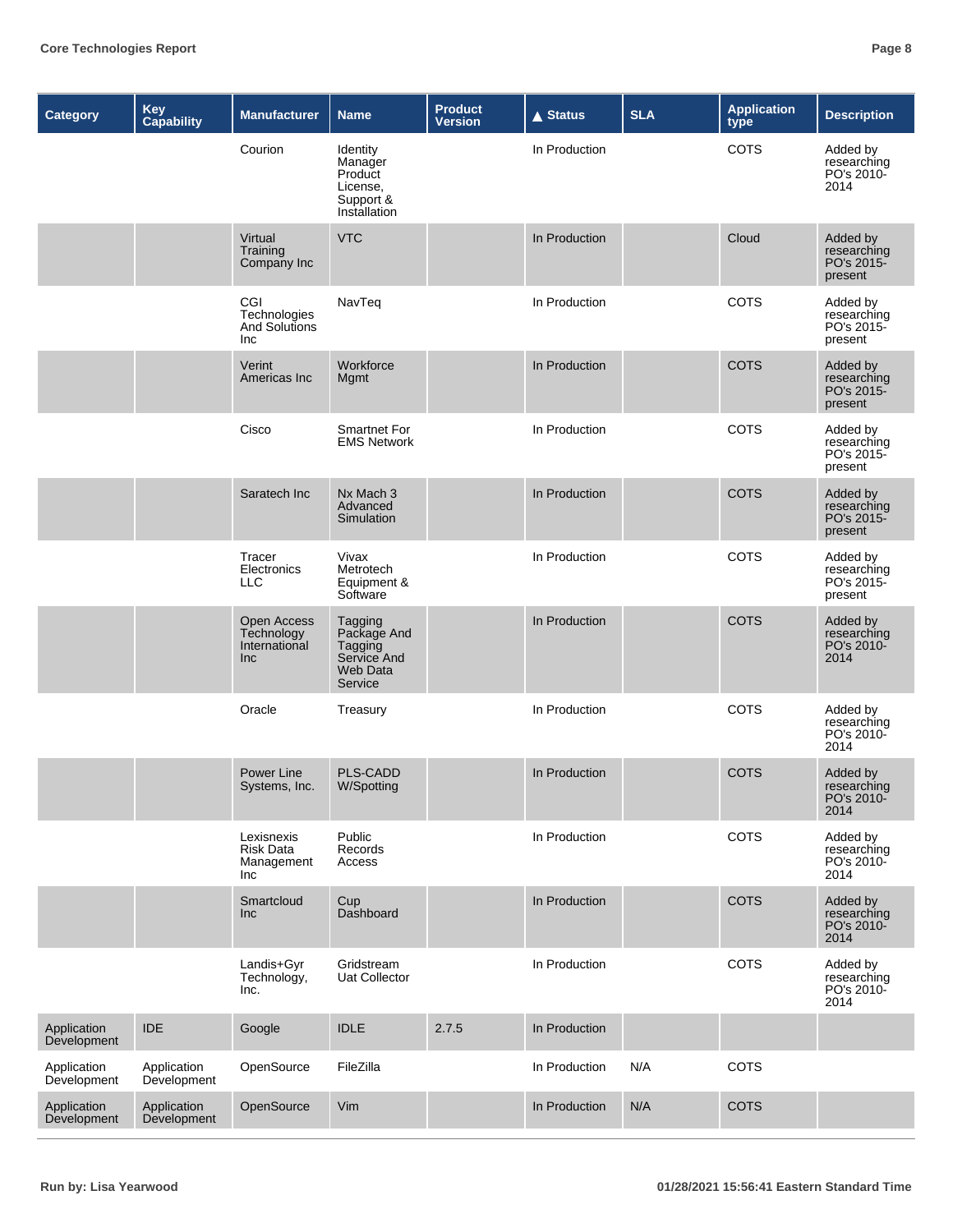| <b>Category</b>            | Key<br>Capability          | <b>Manufacturer</b>              | <b>Name</b>                                     | <b>Product</b><br>Version | <b>▲ Status</b> | <b>SLA</b>    | <b>Application</b><br>type | <b>Description</b>                         |
|----------------------------|----------------------------|----------------------------------|-------------------------------------------------|---------------------------|-----------------|---------------|----------------------------|--------------------------------------------|
| Application<br>Development | Version<br>Control         | Microsoft                        | Team<br>Foundation<br>Server                    | 2018                      | In Production   | <b>Bronze</b> | COTS                       | Software<br>version/control<br>/deployment |
| Application<br>Development | Analytics                  | Oracle                           | <b>OBIEE BI</b><br><b>Delivers</b>              | 11.1.1.7                  | In Production   |               | <b>COTS</b>                | ETL/Schedule<br>r                          |
| Application<br>Development | Analytics                  | Oracle                           | <b>OBIEE BI</b><br>Financial<br>Analytic Apps   | 7.9.6.2                   | In Production   |               | COTS                       | Advanced<br>Analytics/Anal<br>ytic Apps    |
| Application<br>Development | Analytics                  | Oracle                           | OBIEE BI<br>Publisher                           | 11.1.1.7.1501<br>20       | In Production   |               | <b>COTS</b>                | Reporting &<br>Analytics                   |
| Application<br>Development | Analytics                  | Oracle                           | <b>OBIEE</b><br>Interactive<br>Dashboards       | 11.1.1.7                  | In Production   |               | COTS                       | Dashboards                                 |
| Application<br>Development | Analytics                  | Oracle                           | OBIEE v11g                                      | 11g                       | In Production   |               | <b>COTS</b>                | <b>BI</b> Application<br>Server            |
| Application<br>Development | Integration                | Oracle                           | WebLogic                                        |                           | In Production   | Various       | COTS                       | Middle Ware<br>for<br>Oracle/Linux         |
| Application<br>Development | Analytics                  | Tableau<br>Software              | Tableau<br>Reader                               | 2019.1                    | In Production   | <b>Bronze</b> | <b>COTS</b>                | Data<br><b>Discovery</b>                   |
| Application<br>Development | Analytics                  | Tableau<br>Software              | Tableau<br>Server                               | 2019.1                    | In Production   | <b>Bronze</b> | <b>COTS</b>                | Data<br><b>Discovery</b>                   |
| Application<br>Development | Analytics                  | <b>JEA</b>                       | <b>FEMA Forms</b><br>(OBI-Apps)                 | 7.9.6.4                   | In Production   | <b>Bronze</b> | Customized<br>COTS         | <b>Business</b><br>Intelligence            |
| Application<br>Development | Workflow                   | Oracle                           | Oracle Ebiz<br>Workflow                         | 12.2.5                    | In Production   | Gold          | COTS                       |                                            |
| Application<br>Development | Languages                  | Python<br>Software<br>Foundation | Python                                          |                           | In Production   |               |                            |                                            |
| Application<br>Development | Analytics                  | <b>JEA</b>                       | MDMS (OBI-<br>Apps)                             | 7.9.6.4                   | In Production   | <b>Bronze</b> | Customized<br>COTS         | <b>Business</b><br>Intelligence            |
| Application<br>Development | Languages                  | Microsoft                        | T-SQL                                           | Various                   | In Production   | Various       | COTS                       | <b>SQL Server</b><br>Version-<br>Queries   |
| Application<br>Development | Languages                  | Microsoft                        | <b>VB Script</b>                                |                           | In Production   |               |                            |                                            |
| Application<br>Development | Languages                  | Microsoft                        | <b>VBA</b>                                      |                           | In Production   |               |                            |                                            |
| Application<br>Development | Languages                  | Microsoft                        | VBAScript                                       |                           | In Production   |               |                            |                                            |
| Application<br>Development | Analytics                  | <b>SAS Institute</b><br>Inc.     | <b>SAS Studio</b><br>Enterprise<br>Edition      | 3.5                       | In Production   | <b>Bronze</b> | <b>COTS</b>                | Advanced<br>Analytics/Anal<br>ytic Apps    |
| Application<br>Development | Analytics                  | Tableau<br>Software              | Tableau<br>Desktop &<br>Desktop<br>Professional | 2019.1                    | In Production   | <b>Bronze</b> | <b>COTS</b>                | Data<br>Discovery                          |
| Application<br>Development | Analytics                  | Oracle                           | Datawarehous<br>e Admin<br>Console<br>(DAC)     | 11.1.1.6.4                | In Production   | <b>Bronze</b> | <b>COTS</b>                | ETL/Schedule                               |
| Application<br>Development | Languages                  | W <sub>3</sub> C                 | <b>HTML</b>                                     |                           | In Production   |               |                            |                                            |
| Application<br>Development | Application<br>Development | Oracle                           | Oracle SQL<br>Developer                         |                           | In Production   | N/A           | <b>COTS</b>                |                                            |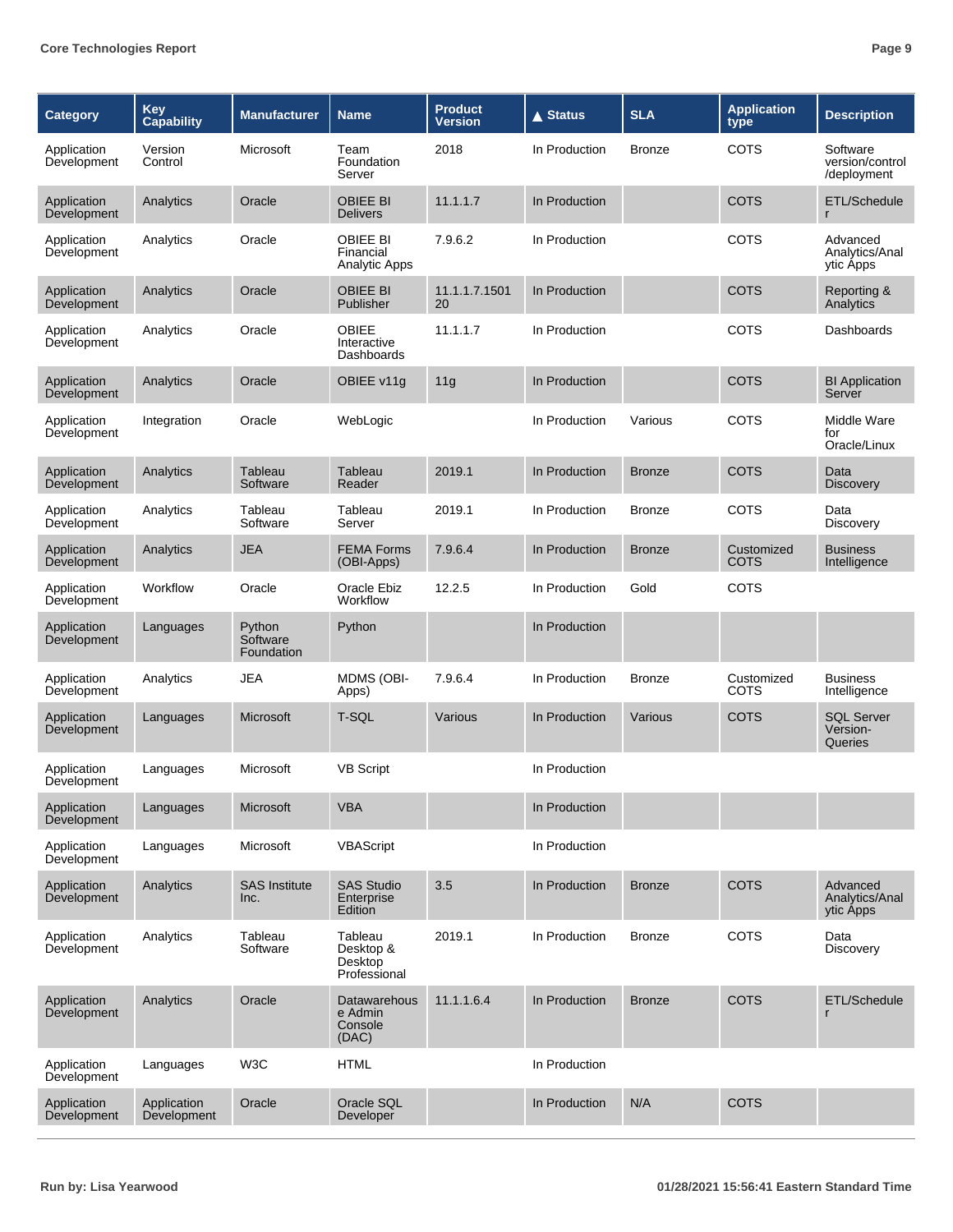| <b>Category</b>            | Key<br>Capability          | <b>Manufacturer</b>                          | <b>Name</b>                         | <b>Product</b><br>Version | $\triangle$ Status | <b>SLA</b>    | <b>Application</b><br>type | <b>Description</b>                                                     |
|----------------------------|----------------------------|----------------------------------------------|-------------------------------------|---------------------------|--------------------|---------------|----------------------------|------------------------------------------------------------------------|
| Application<br>Development | Data Mgmt                  | Quest<br>Diagnostics                         | Sql Navigator                       | Oracle XPERT<br>Edition   | In Production      | <b>Bronze</b> | <b>COTS</b>                | Provides tools<br>for queries,<br>etc in Oracle                        |
| Application<br>Development | Framework                  | Apache<br>Software<br>Foundation,<br>The     | Spring                              |                           | In Production      |               |                            |                                                                        |
| Application<br>Development | Application<br>Development | Zidsoft                                      | Zidsoft<br>CompareData              |                           | In Production      | N/A           | COTS                       |                                                                        |
| Application<br>Development | Application<br>Development | Freeware                                     | Fiddler                             |                           | In Production      | N/A           | <b>COTS</b>                |                                                                        |
| Application<br>Development | Framework                  | Microsoft                                    | SilverLight                         | 3                         | In Production      | <b>Bronze</b> | <b>COTS</b>                | Web browser<br>graphics<br>framework.<br>Competitor to<br>Adobe Flash. |
| Application<br>Development | Framework                  | Microsoft                                    | Silverlight                         |                           | In Production      |               |                            |                                                                        |
| Application<br>Development | Analytics                  | <b>SAS Institute</b><br>Inc.                 | SAS (Base)                          | 9.4                       | In Production      | <b>Bronze</b> | COTS                       | Advanced<br>Analytics/Anal<br>ytic Apps                                |
| Application<br>Development | Languages                  | <b>Micro Focus</b>                           | Cobol                               |                           | In Production      |               |                            |                                                                        |
| Application<br>Development | IDE                        | Oracle                                       | Jdeveloper                          | 10 <sub>g</sub>           | In Production      | <b>Bronze</b> | <b>COTS</b>                | Some<br>developers<br>use Eclipse<br>instead                           |
| Application<br>Development | <b>IDE</b>                 | <b>Microsoft</b>                             | <b>Visual Studio</b>                | 2008                      | In Production      | <b>Bronze</b> | <b>COTS</b>                | Application<br>development<br><b>IDE</b>                               |
| Application<br>Development | Languages                  | Microsoft                                    | ASP .Net                            |                           | In Production      |               |                            |                                                                        |
| Application<br>Development | Languages                  | Microsoft                                    | C#                                  |                           | In Production      |               |                            |                                                                        |
| Application<br>Development | Languages                  | Microsoft                                    | $C++$                               |                           | In Production      |               |                            |                                                                        |
| Application<br>Development | Framework                  | Massachusett<br>s Institute of<br>Technology | <b>JQuery</b>                       |                           | In Production      |               |                            |                                                                        |
| Application<br>Development | Languages                  | Oracle                                       | JavaScript                          |                           | In Production      |               |                            |                                                                        |
| Application<br>Development | Analytics                  | <b>SAS Institute</b><br>Inc.                 | <b>SAS Entprise</b><br>Guide        | 7.1                       | In Production      | <b>Bronze</b> | <b>COTS</b>                | Advanced<br>Analytics/Anal<br>ytic Apps                                |
| Application<br>Development | Framework                  | Oracle                                       | <b>ADF</b>                          |                           | In Production      |               |                            |                                                                        |
| Application<br>Development | <b>IDE</b>                 | Sparx<br>Systems                             | EA Sparx                            |                           | In Production      |               |                            |                                                                        |
| Application<br>Development | Application<br>Development | Oracle                                       | Oracle<br>Reports<br><b>Builder</b> |                           | In Production      | N/A           | COTS                       |                                                                        |
| Application<br>Development | Application<br>Development | OpenSource                                   | Wizdl                               |                           | In Production      | N/A           | <b>COTS</b>                |                                                                        |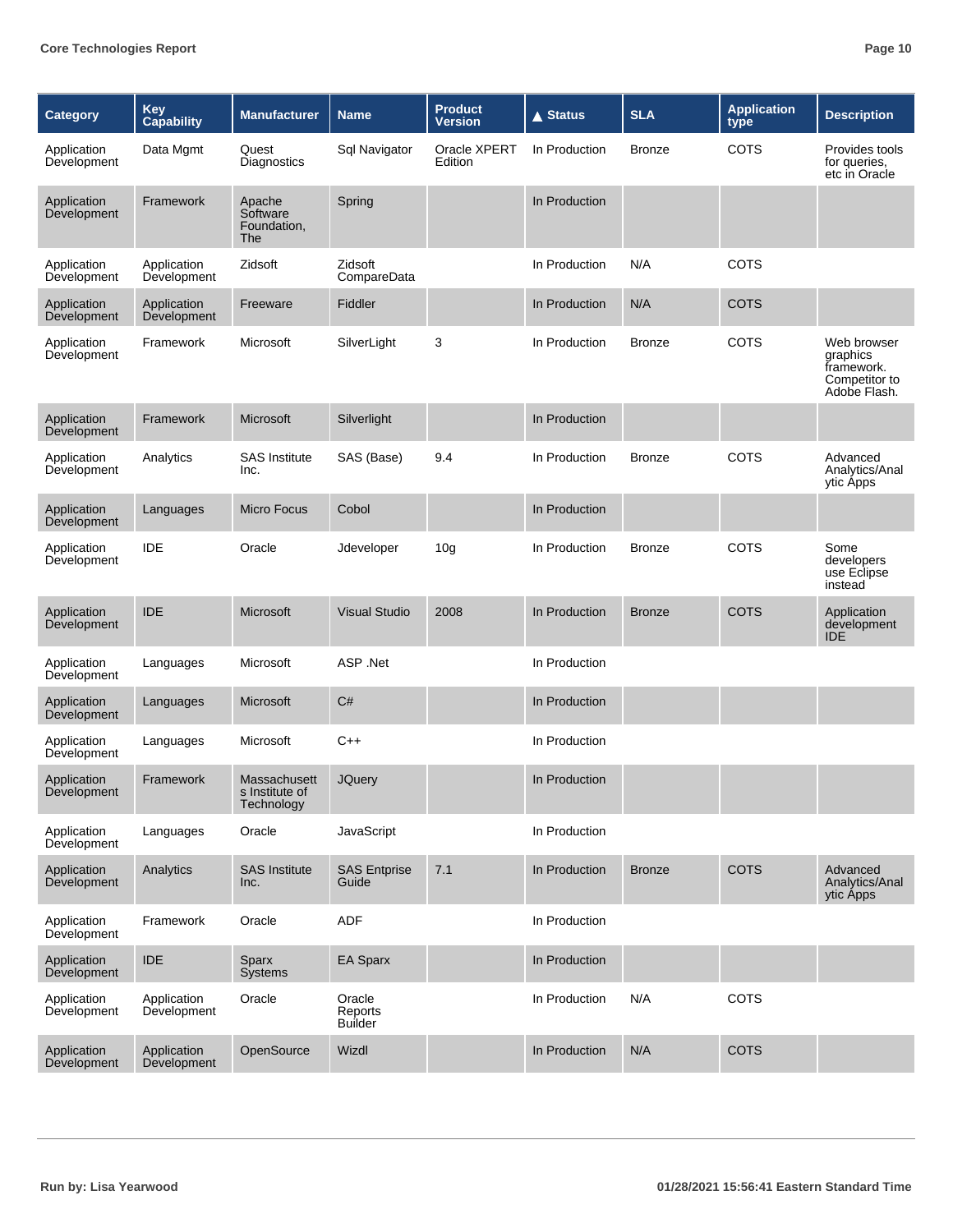| <b>Category</b>            | <b>Key</b><br>Capability   | <b>Manufacturer</b> | <b>Name</b>                            | <b>Product</b><br><b>Version</b> | <b>▲ Status</b> | <b>SLA</b>    | <b>Application</b><br>type | <b>Description</b>                                                                                                                                                                                                                                                               |
|----------------------------|----------------------------|---------------------|----------------------------------------|----------------------------------|-----------------|---------------|----------------------------|----------------------------------------------------------------------------------------------------------------------------------------------------------------------------------------------------------------------------------------------------------------------------------|
| Application<br>Development | Framework                  | <b>JEA</b>          | HR (OBI-<br>Apps)                      | 7.9.6.4                          | In Production   | <b>Bronze</b> | Customized<br>COTS         | Adapters such<br>as scheduler.<br>publisher will<br>be used to<br>schedule<br>reports, create<br>ad-hoc<br>queries,<br>dashboards.                                                                                                                                               |
| Application<br>Development | Languages                  | Oracle              | <b>BPEL</b>                            |                                  | In Production   |               |                            |                                                                                                                                                                                                                                                                                  |
| Application<br>Development | Languages                  | Oracle              | Java                                   |                                  | In Production   |               |                            |                                                                                                                                                                                                                                                                                  |
| Application<br>Development | Framework                  | Oracle              | <b>OBI-EE</b>                          | 11.1.1.7.1501<br>20              | In Production   | <b>Bronze</b> | <b>COTS</b>                | part of Oracle<br>R <sub>12</sub><br>project.(DW)<br>OBIEE<br>ETL(Informatic<br>a) tool will be<br>used to extract<br>metadata from<br>different<br>source<br>systems and<br>make them<br>available on<br><b>OLAP</b><br>database as<br>data marts for<br>reporting<br>purposes. |
| Application<br>Development | Analytics                  | <b>JEA</b>          | Procurement<br>and Spend<br>(OBI-Apps) | 7.9.6.4                          | In Production   | <b>Bronze</b> | Customized<br><b>COTS</b>  | <b>Business</b><br>Intelligence                                                                                                                                                                                                                                                  |
| Application<br>Development | <b>IDE</b>                 | <b>SAP</b>          | <b>Business</b><br>Objects             | XI 3.1                           | In Production   | <b>Bronze</b> | <b>COTS</b>                | <b>Business</b><br>Intelligence                                                                                                                                                                                                                                                  |
| Application<br>Development | Application<br>Development | OpenSource          | <b>KDiff</b>                           |                                  | In Production   | N/A           | <b>COTS</b>                |                                                                                                                                                                                                                                                                                  |
| Application<br>Development | Application<br>Development | OpenSource          | 7-zip                                  |                                  | In Production   | N/A           | <b>COTS</b>                |                                                                                                                                                                                                                                                                                  |
| Application<br>Development | Application<br>Development | OpenSource          | SoapUI                                 |                                  | In Production   | N/A           | <b>COTS</b>                |                                                                                                                                                                                                                                                                                  |
| Application<br>Development | Application<br>Development | Oracle              | Oracle SQL<br><b>Plus</b>              |                                  | In Production   | N/A           | <b>COTS</b>                |                                                                                                                                                                                                                                                                                  |
| Application<br>Development | Analytics                  | Tableau<br>Software | Tableau<br>Interactive                 | 2019.1                           | In Production   | <b>Bronze</b> | <b>COTS</b>                | Data<br><b>Discovery</b>                                                                                                                                                                                                                                                         |
| Application<br>Development | Application<br>Development | OpenSource          | TeraTerm                               |                                  | In Production   | N/A           | <b>COTS</b>                |                                                                                                                                                                                                                                                                                  |
| Application<br>Development | <b>IDE</b>                 | Google              | Android Studio                         | 2.2.3                            | In Production   |               |                            |                                                                                                                                                                                                                                                                                  |
| Application<br>Development | Application<br>Development | OpenSource          | Cywin64                                |                                  | In Production   | N/A           | <b>COTS</b>                |                                                                                                                                                                                                                                                                                  |
| Application<br>Development | Analytics                  | Informatica         | Informatica                            | 9.6.2                            | In Production   | <b>Bronze</b> | <b>COTS</b>                | ETL/Schedule<br>r                                                                                                                                                                                                                                                                |
| Application<br>Development | Application<br>Development | Freeware            | <b>TextPad</b>                         |                                  | In Production   | N/A           | <b>COTS</b>                |                                                                                                                                                                                                                                                                                  |
| Application<br>Development | Application<br>Development | OpenSource          | Edit-XML                               |                                  | In Production   | N/A           | COTS                       |                                                                                                                                                                                                                                                                                  |
| Application<br>Development | <b>IDE</b>                 | <b>IBM</b>          | Elclipse                               |                                  | In Production   |               |                            |                                                                                                                                                                                                                                                                                  |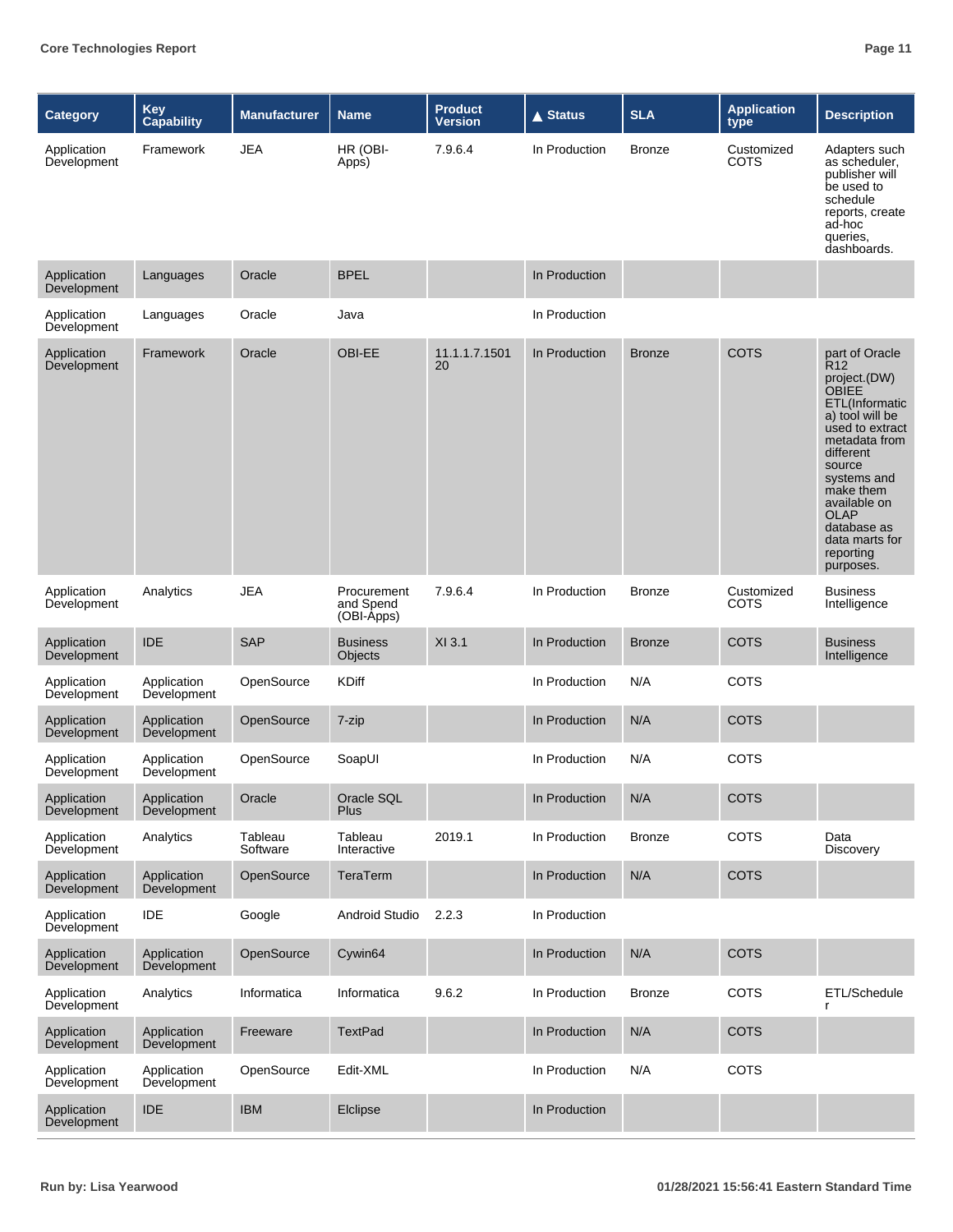| Category                   | Key<br><b>Capability</b>                    | <b>Manufacturer</b>                  | <b>Name</b>                                                             | <b>Product</b><br><b>Version</b> | $\triangle$ Status | <b>SLA</b>    | <b>Application</b><br>type | <b>Description</b>                                                                                                                  |
|----------------------------|---------------------------------------------|--------------------------------------|-------------------------------------------------------------------------|----------------------------------|--------------------|---------------|----------------------------|-------------------------------------------------------------------------------------------------------------------------------------|
| Application<br>Development | Website<br>Creation                         | Microsoft                            | Expression<br>Web                                                       |                                  | In Production      | <b>Bronze</b> | <b>COTS</b>                |                                                                                                                                     |
| Application<br>Development | Framework                                   | Microsoft                            | .Net                                                                    |                                  | In Production      |               |                            |                                                                                                                                     |
| Application<br>Development | Version<br>Control                          | Microsoft                            | <b>TFS Team</b><br>Explorer                                             | 2018                             | In Production      | <b>Bronze</b> | <b>COTS</b>                | Alternative to<br><b>Visual Studio</b><br>licensing for<br>TFS<br>checkin/check<br>out                                              |
| Application<br>Development | Analytics                                   | Oracle                               | <b>OBIEE</b><br>weblogic                                                | 10.3.5.0                         | In Production      | <b>Bronze</b> | <b>COTS</b>                | <b>Business</b><br>Intelligence                                                                                                     |
| Application<br>Development | Languages                                   | Various                              | Shell(C, Korn,<br>Power, Unix)                                          |                                  | In Production      |               |                            |                                                                                                                                     |
| Application<br>Development | Languages                                   | W <sub>3</sub> C                     | HTML5                                                                   |                                  | In Production      |               |                            |                                                                                                                                     |
| Application<br>Development | Languages                                   | W <sub>3</sub> C                     | <b>XML</b>                                                              |                                  | In Production      |               |                            |                                                                                                                                     |
| Application<br>Development | Languages                                   | W <sub>3</sub> C                     | <b>XQuery</b>                                                           |                                  | In Production      |               |                            |                                                                                                                                     |
| Application<br>Development | Languages                                   | W <sub>3</sub> C                     | <b>XSLT</b>                                                             |                                  | In Production      |               |                            |                                                                                                                                     |
| Application<br>Development | Application<br>Development                  | Altova                               | Altova<br><b>XMLSpy</b>                                                 |                                  | In Production      | N/A           | <b>COTS</b>                |                                                                                                                                     |
| Application<br>Development | Data Mgmt                                   | Quest<br>Diagnostics                 | Toad                                                                    | Oracle RAC<br>Edition            | In Production      | <b>Bronze</b> | <b>COTS</b>                | Used for<br>querying/man<br>aging data by<br>Oracle DBA                                                                             |
| Application<br>Development | Application<br>Development                  | Oracle                               | <b>Oracle Forms</b><br><b>Builder</b>                                   |                                  | In Production      | N/A           | <b>COTS</b>                |                                                                                                                                     |
| Back-office<br>Application | Telemetry                                   | Open Systems<br>International<br>Inc | OSI Software<br>PI                                                      | 11.5.9                           | In Production      | <b>Bronze</b> | <b>COTS</b>                |                                                                                                                                     |
| Back-office<br>Application |                                             | MobaXterm                            | MobaXterm                                                               | 10.2                             | In Production      | <b>Bronze</b> | <b>COTS</b>                |                                                                                                                                     |
| Back-office<br>Application | Data Mgmt                                   | MobaXterm                            | MobaXterm                                                               | 10.2                             | In Production      | <b>Bronze</b> | COTS                       | Used by<br>Oracle DBAs<br>to query<br>Oracle<br>systems.<br>Used by other<br>in IT---this<br>entry only for<br>Cost Center<br>30901 |
| Back-office<br>Application | eMail &<br>Calendar                         | Microsoft                            | Exchange                                                                | 2013                             | In Production      | <b>Bronze</b> | <b>COTS</b>                |                                                                                                                                     |
| Back-office<br>Application | Drawing                                     | Microsoft                            | Visio                                                                   | 2016                             | In Production      | <b>Bronze</b> | <b>COTS</b>                | MS Visio 2016<br>and 2019                                                                                                           |
| Back-office<br>Application | <b>Systems</b><br>Monitoring/Ma<br>nagement | Oracle                               | Oracle 11g<br><b>OEM</b>                                                | 11g                              | In Production      | Various       | <b>COTS</b>                | Oracle<br>Monitoring<br>Software                                                                                                    |
| Back-office<br>Application | Systems<br>Monitoring/Ma<br>nagement        | Oracle                               | Oracle 12c<br><b>Cloud Control</b><br>Performance<br><b>Tuning Pack</b> | 12c                              | In Production      | Various       | <b>COTS</b>                | Oracle<br>Enterprise<br>Management/<br>Monitoring                                                                                   |
| Back-office<br>Application | Data Access                                 | Oracle                               | Oracle Client<br>Software                                               | 12c                              | In Production      | Various       | <b>COTS</b>                | Client<br>software                                                                                                                  |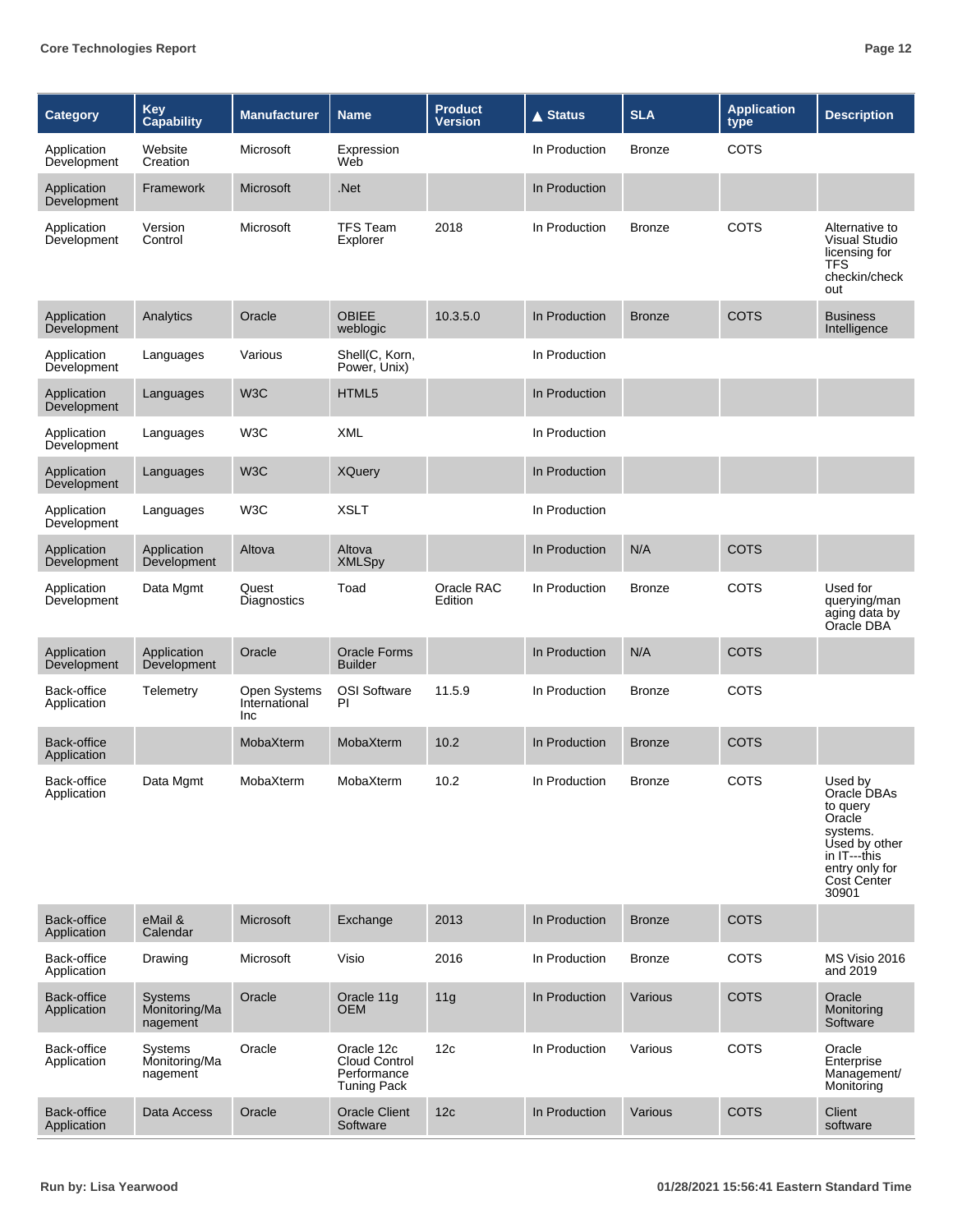| Category           | Key<br>Capability         | <b>Manufacturer</b>        | <b>Name</b>                                                | <b>Product</b><br><b>Version</b> | $\triangle$ Status | <b>SLA</b>    | <b>Application</b><br>type | <b>Description</b>                                                                                                                                                                        |
|--------------------|---------------------------|----------------------------|------------------------------------------------------------|----------------------------------|--------------------|---------------|----------------------------|-------------------------------------------------------------------------------------------------------------------------------------------------------------------------------------------|
| <b>Big Data</b>    | Analytics                 | Oracle                     | <b>GL</b> Wand                                             | 4.25                             | In Production      | <b>Bronze</b> | COTS                       | Reporting &<br>Analytics<br>Interfaces with<br>Ebiz                                                                                                                                       |
| <b>Big Data</b>    | Analytics                 | Oracle                     | <b>DAC Build AN</b>                                        | 11.1.1.6.4                       | In Production      |               |                            | ETL/Schedule<br>$\mathsf{r}$                                                                                                                                                              |
| <b>Big Data</b>    | Analytics                 | <b>Business</b><br>Objects | Web<br>Intelligence Xi                                     | R3.1 SP4                         | In Production      |               |                            | Reporting &<br>Analytics                                                                                                                                                                  |
| <b>Big Data</b>    | Analytics                 | Oracle                     | <b>OEIEE BI</b><br>Answer                                  | 11.1.1.7.1501<br>20              | In Production      |               |                            | Reporting &<br>Analytics                                                                                                                                                                  |
| <b>Big Data</b>    | Analytics                 | Oracle                     | Oracle<br>Warehouse<br><b>Builder</b>                      | 11.2.0.4                         | In Production      |               |                            | ETL/Schedule<br>r                                                                                                                                                                         |
| <b>Big Data</b>    | Analytics                 | <b>SAP</b>                 | <b>Xcelsius</b>                                            | 2008                             | In Production      |               |                            | Corporate<br>Performance<br>Management                                                                                                                                                    |
| <b>Big Data</b>    | Analytics                 | Microsoft                  | <b>Report Builder</b>                                      | 2016                             | In Production      | Various       | Cloud                      | Microsoft<br><b>SSRS Report</b><br>Builder.<br><b>Report Builder</b><br>provides a<br>productive<br>report-<br>authoring<br>environment<br>for IT<br>professionals<br>and power<br>users. |
| Communicatio<br>ns | Microwave<br>(Unlicensed) | Ubiquiti<br>Networks       | <b>Nano Station</b>                                        |                                  | In Production      |               |                            | Microwave<br>(Unlicensed)                                                                                                                                                                 |
| Communicatio<br>ns | Radio                     | Motrola                    | <b>XTS</b>                                                 | 5000 Model III                   | In Production      |               |                            | Handheld                                                                                                                                                                                  |
| Communicatio<br>ns | Voice                     | Cisco                      | Phones                                                     | N/A                              | In Production      | <b>Bronze</b> | Hardware                   | <b>Business</b>                                                                                                                                                                           |
| Communicatio<br>ns | Video<br>Conferencing     | Cisco                      | Webex                                                      |                                  | In Production      |               | Cloud                      | Video<br>Conferencing                                                                                                                                                                     |
| Communicatio<br>ns | <b>ACD/CVP/IVR</b>        | Cisco                      | <b>CER 911</b>                                             |                                  | In Production      | <b>Bronze</b> | <b>COTS</b>                | <b>Business A-</b><br>Side                                                                                                                                                                |
| Communicatio<br>ns | ACD/CVP/IVR               | Cisco                      | CONTACT<br><b>CENTER</b><br><b>SERVER</b><br>(PROD)        | 11                               | In Production      | Platinum      | Hardware                   | Contact<br>Center A-Side                                                                                                                                                                  |
| Communicatio<br>ns | ACD/CVP/IVR               | Cisco                      | <b>CONTACT</b><br><b>CENTER</b><br><b>SERVER</b><br>(PROD) | 11                               | In Production      | Platinum      | Hardware                   | Contact<br>Center A-Side                                                                                                                                                                  |
| Communicatio<br>ns | ACD/CVP/IVR               | Cisco                      | <b>CONTACT</b><br><b>CENTER</b><br><b>SERVER</b><br>(PROD) | 11                               | In Production      | Platinum      | Hardware                   | Contact<br>Center A-Side                                                                                                                                                                  |
| Communicatio<br>ns | ACD/CVP/IVR               | Cisco                      | <b>CONTACT</b><br><b>CENTER</b><br><b>SERVER</b><br>(PROD) | 11                               | In Production      | Platinum      | Hardware                   | Contact<br>Center A-Side                                                                                                                                                                  |
| Communicatio<br>ns | ACD/CVP/IVR               | Cisco                      | <b>CONTACT</b><br><b>CENTER</b><br>SERVER (QA)             | 11                               | In Production      | N/A           | Hardware                   | Contact<br>Center A-Side                                                                                                                                                                  |
| Communicatio<br>ns | ACD/CVP/IVR               | Cisco                      | <b>VOICEMAIL</b><br><b>UNITY</b>                           | 11                               | In Production      | <b>Bronze</b> | <b>COTS</b>                | <b>Business A-</b><br>Side                                                                                                                                                                |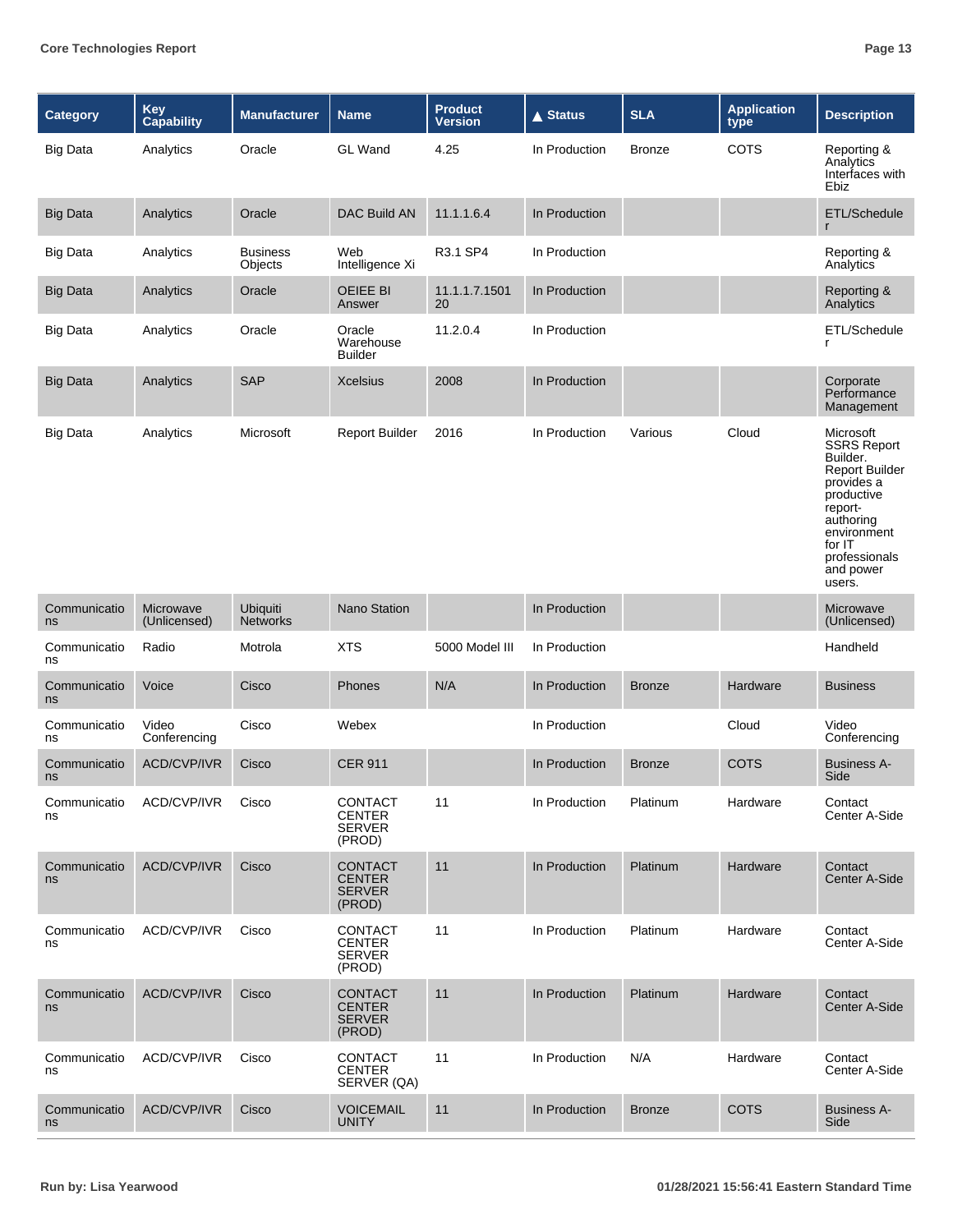| <b>Category</b>    | Key<br><b>Capability</b>  | <b>Manufacturer</b>    | <b>Name</b>                             | <b>Product</b><br><b>Version</b> | <b>▲ Status</b> | <b>SLA</b>    | <b>Application</b><br>type | <b>Description</b>                |
|--------------------|---------------------------|------------------------|-----------------------------------------|----------------------------------|-----------------|---------------|----------------------------|-----------------------------------|
| Communicatio<br>ns | ACD/CVP/IVR               | Cisco                  | LDS -<br>LIVEDATA-<br><b>FINEESE</b>    | 11                               | In Production   | Platinum      | COTS                       | Contact<br>Center A-Side          |
| Communicatio<br>ns | Microwave<br>(Unlicensed) | Cambium                | Cambium<br><b>Networks</b>              |                                  | In Production   |               | Hardware                   | Microwave<br>(Unlicensed)         |
| Communicatio<br>ns | ACD/CVP/IVR               | Cisco                  | PG-2A VRU<br>PG                         | 11                               | In Production   | Platinum      | Hardware                   | Contact<br>Center A-Side          |
| Communicatio<br>ns | <b>ACD/CVP/IVR</b>        | Cisco                  | <b>AW CLIENT</b>                        | 11                               | In Production   | Platinum      | <b>COTS</b>                | Contact<br>Center A-Side          |
| Communicatio<br>ns | ACD/CVP/IVR               | Cisco                  | <b>VCENTER</b>                          | 6                                | In Production   | Platinum      | COTS                       | Contact<br>Center A-Side          |
| Communicatio<br>ns | <b>ACD/CVP/IVR</b>        | Cisco                  | <b>CUCM</b><br>Publisher                | 11                               | In Production   | Platinum      | <b>COTS</b>                | Contact<br>Center A-Side<br>(QA)  |
| Communicatio<br>ns | Asset Mgmt                | Motiondeck<br>Solution | Commasset -<br>Radio Asset<br>Inventory |                                  | In Production   | N/A           | COTS                       | <b>Business</b>                   |
| Communicatio<br>ns | ACD/CVP/IVR               | Cisco                  | Agent PG-1A<br>PG/CTI/CTIO<br>S         | 11                               | In Production   | Platinum      | <b>COTS</b>                | Contact<br>Center A-Side<br>(QA)  |
| Communicatio<br>ns | ACD/CVP/IVR               | Cisco                  | <b>CUIC</b><br>Reporting                | 11                               | In Production   | Platinum      | COTS                       | Contact<br>Center A-Side<br>(AA)  |
| Communicatio<br>ns | <b>ACD/CVP/IVR</b>        | Cisco                  | <b>Ops Console</b>                      | 11                               | In Production   | Platinum      | <b>COTS</b>                | Contact<br>Center A-Side<br>(QA)  |
| Communicatio<br>ns | <b>ACD/CVP/IVR</b>        | Cisco                  | <b>CUCM</b><br>Subscriber 1             | 11                               | In Production   | Platinum      | COTS                       | Contact<br>Center A-Side<br>(A)   |
| Communicatio<br>ns | ACD/CVP/IVR               | Cisco                  | LDS -<br>LiveData-<br>Fineese           | 11                               | In Production   | Platinum      | <b>COTS</b>                | Contact<br>Center A-Side<br>(QA)  |
| Communicatio<br>ns | <b>ACD/CVP/IVR</b>        | Cisco                  | <b>AW Client</b>                        | 11                               | In Production   | Platinum      | COTS                       | Contact<br>Center A-Side<br>(Dev) |
| Communicatio<br>ns | <b>ACD/CVP/IVR</b>        | Cisco                  | <b>AW Client</b>                        | 11                               | In Production   | Platinum      | COTS                       | Contact<br>Center A-Side<br>(A)   |
| Communicatio<br>ns | ACD/CVP/IVR               | Cisco                  | VCenter                                 | 11                               | In Production   | Platinum      | <b>COTS</b>                | Contact<br>Center A-Side<br>(QA)  |
| Communicatio<br>ns | ACD/CVP/IVR               | Cisco                  | Rogger-A                                | 11                               | In Production   | Platinum      | Customized<br><b>COTS</b>  | Contact<br>Center A-Side<br>(Dev) |
| Communicatio<br>ns | ACD/CVP/IVR               | Cisco                  | Agent PG-1A<br>PG/CTI/CTIO<br>S         | 11                               | In Production   | Platinum      | <b>COTS</b>                | Contact<br>Center A-Side<br>(Dev) |
| Communicatio<br>ns | Radio                     | Motorola               | 900 MHz<br><b>SCADA</b><br>Radios       |                                  | In Production   | <b>Bronze</b> | Hardware                   |                                   |
| Communicatio<br>ns | ACD/CVP/IVR               | Cisco                  | <b>CUIC</b><br>Reporting                | 11                               | In Production   | Platinum      | <b>COTS</b>                | Contact<br>Center A-Side<br>(Dev) |
| Communicatio<br>ns | ACD/CVP/IVR               | Cisco                  | <b>CUCM</b><br>Publisher                | 11                               | In Production   | Platinum      | <b>COTS</b>                | Contact<br>Center A-Side<br>(Dev) |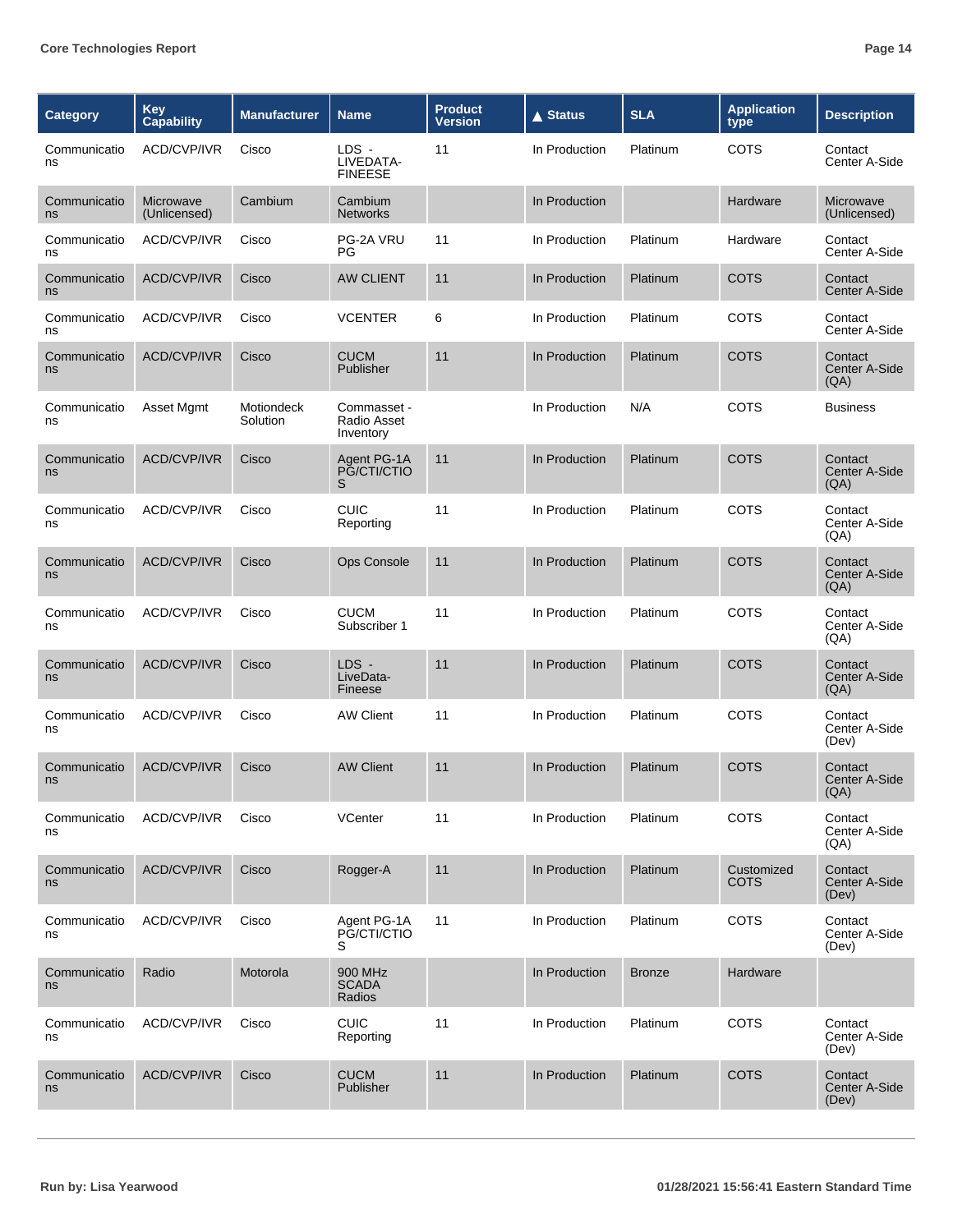| Category           | <b>Key</b><br>Capability | <b>Manufacturer</b> | <b>Name</b>                                        | <b>Product</b><br>Version | <b>▲ Status</b> | <b>SLA</b>    | <b>Application</b><br>type | <b>Description</b>                                                                                                                                                         |
|--------------------|--------------------------|---------------------|----------------------------------------------------|---------------------------|-----------------|---------------|----------------------------|----------------------------------------------------------------------------------------------------------------------------------------------------------------------------|
| Communicatio<br>ns | ACD/CVP/IVR              | Cisco               | PG-2A VRU<br>PG                                    | 11                        | In Production   | Platinum      | Hardware                   | Contact<br>Center A-Side<br>(Dev)                                                                                                                                          |
| Communicatio<br>ns | Radio                    | Motorola            | <b>IMPRES 2900</b><br>mAh Li-Ion<br><b>Battery</b> | 2900                      | In Production   | <b>Bronze</b> | Hardware                   | <b>Battery Packs</b>                                                                                                                                                       |
| Communicatio<br>ns | ACD/CVP/IVR              | Cisco               | <b>CUCM</b><br><b>PUBLISHER</b>                    | 11                        | In Production   | Platinum      | COTS                       | Contact<br>Center A-Side                                                                                                                                                   |
| Communicatio<br>ns | <b>ACD/CVP/IVR</b>       | Cisco               | <b>OPS</b><br>CONSOLE                              | 11                        | In Production   | Platinum      | <b>COTS</b>                | Contact<br>Center A-Side                                                                                                                                                   |
| Communicatio<br>ns | ACD/CVP/IVR              | Cisco               | <b>CUCM</b><br><b>SUBSCRIBER</b><br>1              | 11                        | In Production   | Platinum      | <b>COTS</b>                | Contact<br>Center A-Side                                                                                                                                                   |
| Communicatio<br>ns | Video                    | Cisco               | Telepresence                                       |                           | In Production   |               |                            | Video<br>Conferencing                                                                                                                                                      |
| Communicatio<br>ns | Metering<br>Services     | Landis+Gyr          | <b>Grid Stream</b><br><b>UAT Collecotr</b>         |                           | In Production   |               |                            | Master<br><b>SCADA Radio</b>                                                                                                                                               |
| Communicatio<br>ns | <b>ACD/CVP/IVR</b>       | Cisco               | Finesse-A                                          | 11                        | In Production   | Platinum      | <b>COTS</b>                | Contact<br>Center A-Side<br>(QA)                                                                                                                                           |
| Communicatio<br>ns | ACD/CVP/IVR              | Cisco               | Finesse-A                                          | 11                        | In Production   | Platinum      | <b>COTS</b>                | Contact<br>Center A-Side<br>(Dev)                                                                                                                                          |
| Communicatio<br>ns | <b>ACD/CVP/IVR</b>       | Cisco               | <b>Ops Console</b>                                 | 11                        | In Production   | Platinum      | <b>COTS</b>                | Contact<br>Center A-Side<br>(Dev)                                                                                                                                          |
| Communicatio<br>ns | ACD/CVP/IVR              | Cisco               | <b>CUCM</b><br>Subscriber 1                        | 11                        | In Production   | Platinum      | COTS                       | Contact<br>Center A-Side<br>(Dev)                                                                                                                                          |
| Communicatio<br>ns | <b>ACD/CVP/IVR</b>       | Cisco               | LDS -<br>LiveData-<br>Fineese                      | 11                        | In Production   | Platinum      | <b>COTS</b>                | Contact<br>Center A-Side<br>(Dev)                                                                                                                                          |
| Communicatio<br>ns | Radio                    | Motrola             | <b>XTL</b>                                         | 1500                      | In Production   |               |                            | Mobile                                                                                                                                                                     |
| Communicatio<br>ns | Radio                    | Motorola            | <b>FCRS (First</b><br>Coast Radio)                 |                           | In Production   | <b>Bronze</b> | Hardware                   | Tool used to<br>adminster the<br>numbers of<br>the EIS page<br>that are drawn<br>from Oracle.<br>Various<br>persons<br>throught the<br>company<br>update these<br>numbers. |
| Communicatio<br>ns | Pager                    | Mortorola           | Pagers                                             |                           | In Production   | <b>Bronze</b> | Hardware                   |                                                                                                                                                                            |
| Communicatio<br>ns | Radio                    | Motrola             | <b>XT</b>                                          | 5000 Model 1              | In Production   |               |                            | Handheld                                                                                                                                                                   |
| Communicatio<br>ns | ACD/CVP/IVR              | Zoom                | ZOOM CALL<br><b>RECORDING</b>                      |                           | In Production   | <b>Bronze</b> | <b>COTS</b>                | <b>Business A-</b><br>Side                                                                                                                                                 |
| Communicatio<br>ns | ACD/CVP/IVR              | Cisco               | AW/HDS-DDS                                         | 11                        | In Production   | Platinum      | Hardware                   | Contact<br>Center A-Side                                                                                                                                                   |
| Communicatio<br>ns | ACD/CVP/IVR              | Cisco               | CVP-A<br>CUCVP/VXML                                | 11                        | In Production   | Platinum      | Hardware                   | Contact<br>Center A-Side                                                                                                                                                   |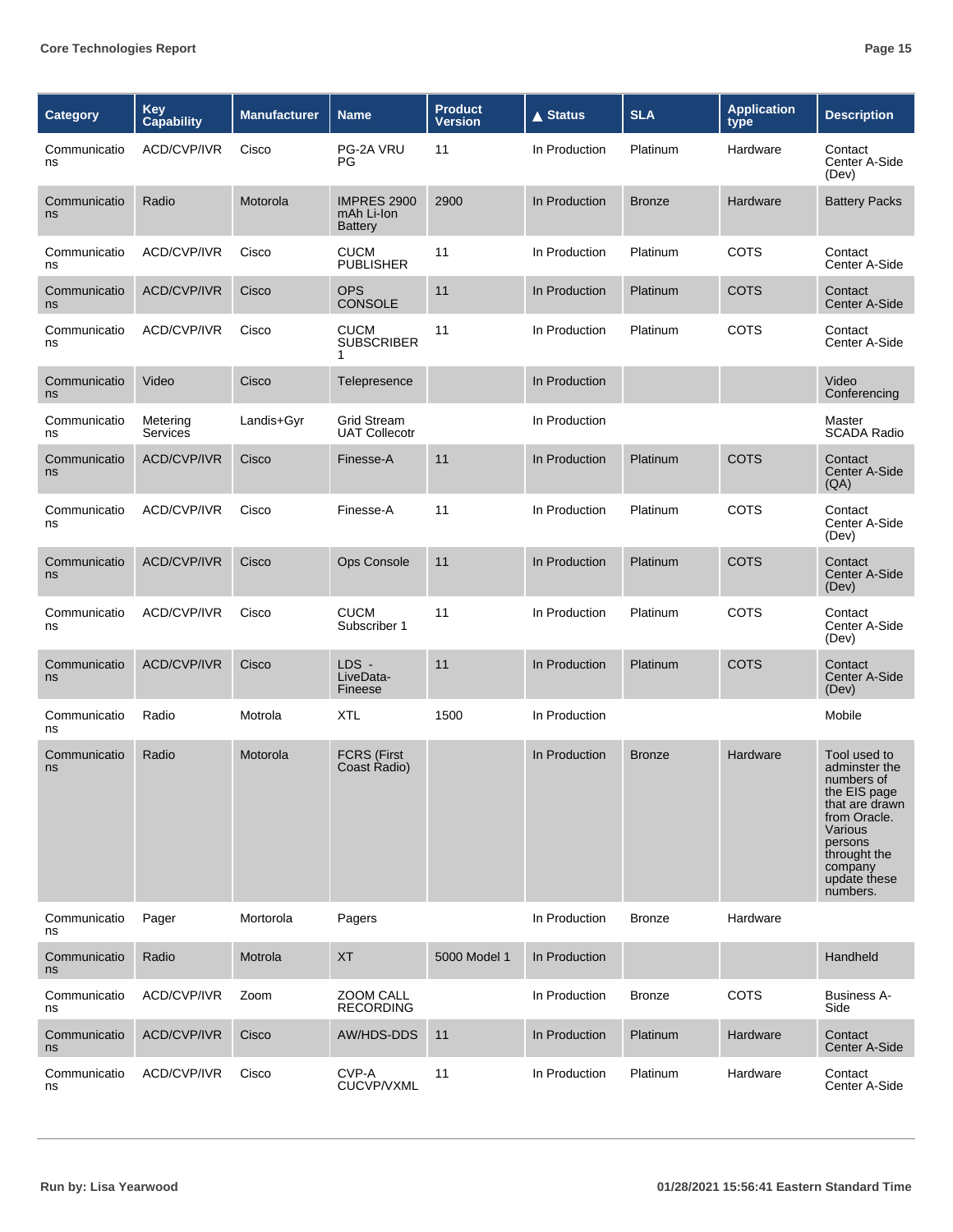| Category           | Key<br>Capability       | <b>Manufacturer</b> | <b>Name</b>                                        | <b>Product</b><br>Version | <b>▲ Status</b> | <b>SLA</b>    | <b>Application</b><br>type | <b>Description</b>                |
|--------------------|-------------------------|---------------------|----------------------------------------------------|---------------------------|-----------------|---------------|----------------------------|-----------------------------------|
| Communicatio<br>ns | <b>ACD/CVP/IVR</b>      | Cisco               | <b>CUCM</b><br><b>SUBSCRIBER</b><br>$\overline{2}$ | 11                        | In Production   | Platinum      | Hardware                   | Contact<br>Center A-Side          |
| Communicatio<br>ns | ACD/CVP/IVR             | Cisco               | PG-3A MR<br>DIALER PG                              | 11                        | In Production   | Platinum      | Hardware                   | Contact<br>Center A-Side          |
| Communicatio<br>ns | <b>ACD/CVP/IVR</b>      | Cisco               | <b>CVP</b><br><b>REPORTING-</b><br>A               | 11                        | In Production   | Platinum      | <b>COTS</b>                | Contact<br>Center A-Side          |
| Communicatio<br>ns | ACD/CVP/IVR             | 2Ring               | 2RINGSQL<br><b>DIGITAL</b><br><b>SIGNAGE</b>       | 6                         | In Production   | <b>Bronze</b> | <b>COTS</b>                | Contact<br>Center A-Side<br>(QA)  |
| Communicatio<br>ns | Surge<br>Suppression    | CommScope           | CommScope                                          |                           | In Production   |               | Hardware                   | Surge<br>Suppression              |
| Communicatio<br>ns | ACD/CVP/IVR             | Cisco               | Rogger-A                                           | 11                        | In Production   | Platinum      | Customized<br>COTS         | Contact<br>Center A-Side<br>(AA)  |
| Communicatio<br>ns | Modem                   | CradlePoint         | CradlePoint                                        | Multiple                  | In Production   |               | Hardware                   | Modem                             |
| Communicatio<br>ns | Modem                   | Sierra Wirelss      | <b>Sierra Wirelss</b>                              | Multiple                  | In Production   |               | Hardware                   | Modem                             |
| Communicatio<br>ns | Video                   | <b>JEA</b>          | <b>Web CAMS</b>                                    | N/A                       | In Production   | <b>Bronze</b> | Hardware                   | N/A                               |
| Communicatio<br>ns | Instant<br>Messaging    | Microsoft           | Skype for<br><b>Business</b>                       | 2016                      | In Production   | N/A           | <b>COTS</b>                | Skype IM                          |
| Communicatio<br>ns | <b>Content Mgmt</b>     | PollEverywher<br>e  | PollEverywher<br>e - Audience<br><b>Surveys</b>    | Cloud                     | In Production   | N/A           | Cloud                      | <b>Business</b>                   |
| Communicatio<br>ns | Microwave<br>(Licensed) | Harris Corp         | Harris Corp                                        |                           | In Production   |               | Hardware                   | Microwave<br>(Licensed)           |
| Communicatio<br>ns | <b>ACD/CVP/IVR</b>      | Cisco               | <b>AW/HDS-DDS</b>                                  | 11                        | In Production   | Platinum      | Hardware                   | Contact<br>Center A-Side<br>(Dev) |
| Communicatio<br>ns | ACD/CVP/IVR             | Cisco               | CVP-A<br><b>CUCVP/VXML</b>                         | 11                        | In Production   | Platinum      | Hardware                   | Contact<br>Center A-Side<br>(Dev) |
| Communicatio<br>ns | ACD/CVP/IVR             | Cisco               | <b>CUCM</b><br>Subscriber 2                        | 11                        | In Production   | Platinum      | Hardware                   | Contact<br>Center A-Side<br>(Dev) |
| Communicatio<br>ns | <b>ACD/CVP/IVR</b>      | Cisco               | PG-3A Mr<br>Dialer PG                              | 11                        | In Production   | Platinum      | Hardware                   | Contact<br>Center A-Side<br>(Dev) |
| Communicatio<br>ns | ACD/CVP/IVR             | Cisco               | <b>CVP</b><br>Reporting-A                          | 11                        | In Production   | Platinum      | <b>COTS</b>                | Contact<br>Center A-Side<br>(Dev) |
| Communicatio<br>ns | Surge<br>Suppression    | PolyPhaser          | PolyPhaser                                         |                           | In Production   |               |                            | Surge<br>Suppression              |
| Communicatio<br>ns | ACD/CVP/IVR             | Cisco               | <b>CALL</b><br><b>MANAGER</b>                      | 11                        | In Production   | <b>Bronze</b> | <b>COTS</b>                | <b>Business A-</b><br>Side        |
| Communicatio<br>ns | ACD/CVP/IVR             | Cisco               | <b>CISCO</b><br><b>UNIFIED</b><br><b>PRESENCE</b>  | 11                        | In Production   | <b>Bronze</b> | <b>COTS</b>                | <b>Business A-</b><br>Side        |
| Communicatio<br>ns | ACD/CVP/IVR             | Cisco               | <b>VXML</b><br><b>GATEWAY</b><br>(PROD)            | 11                        | In Production   | <b>Bronze</b> | Hardware                   | <b>Business A-</b><br>Side        |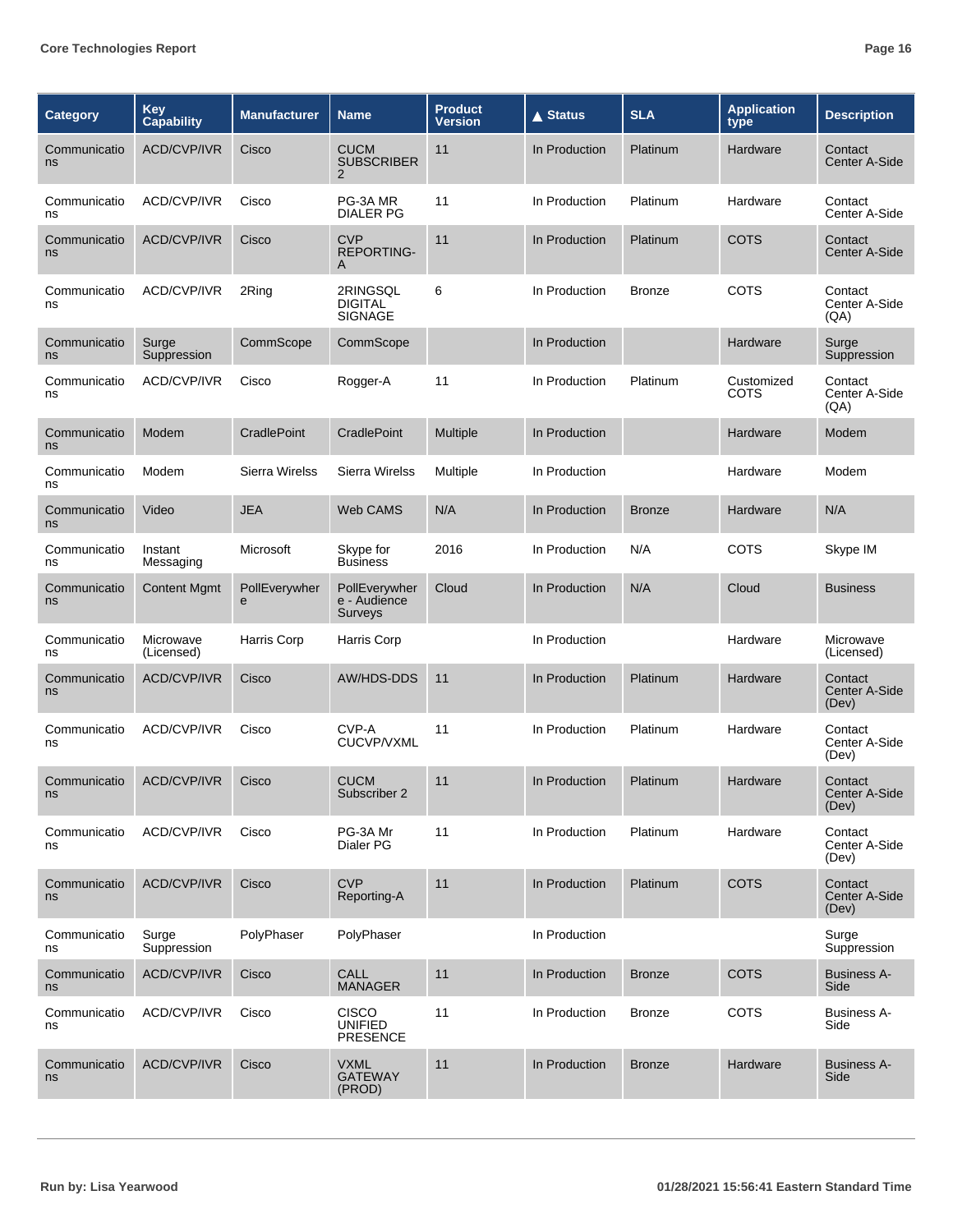| <b>Category</b>    | <b>Key</b><br>Capability | <b>Manufacturer</b>        | <b>Name</b>                                               | <b>Product</b><br><b>Version</b> | <b>▲ Status</b> | <b>SLA</b>    | <b>Application</b><br>type | <b>Description</b>                                                                             |
|--------------------|--------------------------|----------------------------|-----------------------------------------------------------|----------------------------------|-----------------|---------------|----------------------------|------------------------------------------------------------------------------------------------|
| Communicatio<br>ns | Phone                    | Verizon                    | Cell Phone<br>(Smart Phone)<br>/ Flip Phone)              |                                  | In Production   | <b>Bronze</b> | Hardware                   | Inquiry-only<br>user can log in<br>with a<br>userid/passwo<br>rd of<br>INQ/PASSWO<br><b>RD</b> |
| Communicatio<br>ns | Radio                    | 4RF                        | 4RF                                                       |                                  | In Production   |               | Hardware                   | <b>Master</b><br><b>SCADA Radio</b>                                                            |
| Communicatio<br>ns | ACD/CVP/IVR              | Cisco                      | <b>CONTACT</b><br><b>CENTER</b><br><b>SERVER</b><br>(DEV) | 11                               | In Production   | N/A           | Hardware                   | Contact<br>Center A-Side                                                                       |
| Communicatio<br>ns | <b>ACD/CVP/IVR</b>       | Cisco                      | <b>VXML</b><br><b>GATEWAY</b><br>(PROD)                   | 11                               | In Production   | Platinum      | Hardware                   | Contact<br>Center A-Side                                                                       |
| Communicatio<br>ns | ACD/CVP/IVR              | Cisco                      | <b>VXML</b><br><b>GATEWAY</b><br>(AA)                     | 11                               | In Production   | N/A           | Hardware                   | Contact<br>Center A-Side                                                                       |
| Communicatio<br>ns | ACD/CVP/IVR              | Cisco                      | <b>VXML</b><br><b>GATEWAY</b><br>(DEV)                    | 11                               | In Production   | N/A           | Hardware                   | Contact<br>Center A-Side                                                                       |
| Communicatio<br>ns | ACD/CVP/IVR              | Cisco                      | ROGGER-A                                                  | 11                               | In Production   | Platinum      | Customized<br>COTS         | Contact<br>Center A-Side                                                                       |
| Communicatio<br>ns | <b>ACD/CVP/IVR</b>       | Cisco                      | <b>AGENT PG-</b><br>1A<br>PG/CTI/CTIO<br>S                | 11                               | In Production   | Platinum      | <b>COTS</b>                | Contact<br>Center A-Side                                                                       |
| Communicatio<br>ns | ACD/CVP/IVR              | Cisco                      | <b>CUIC</b><br><b>REPORTING</b>                           | 11                               | In Production   | Platinum      | COTS                       | Contact<br>Center A-Side                                                                       |
| Communicatio<br>ns | Audio<br>Conferencing    | PremiereGlob<br>al         | Premium<br>bundle                                         |                                  | In Production   |               |                            | Video<br>Conferencing                                                                          |
| Communicatio<br>ns | Microwave<br>(Licensed)  | Cambium                    | Cambium                                                   |                                  | In Production   |               | Hardware                   | Microwave<br>(Licensed)                                                                        |
| Communicatio<br>ns | <b>ACD/CVP/IVR</b>       | Cisco                      | <b>FINESSE-A</b>                                          | 11                               | In Production   | Platinum      | <b>COTS</b>                | Contact<br>Center A-Side                                                                       |
| Communicatio<br>ns | ACD/CVP/IVR              | 2Ring                      | 2RING<br><b>DIGITAL</b><br>SIGNAGE                        | 6                                | In Production   | <b>Bronze</b> | COTS                       | Contact<br>Center A-Side                                                                       |
| Communicatio<br>ns | Radio                    | General<br>Electric        | <b>Grid Solutions</b>                                     | 9810                             | In Production   |               | Hardware                   | <b>Master</b><br><b>SCADA Radio</b>                                                            |
| Communicatio<br>ns | ACD/CVP/IVR              | Cisco                      | <b>CUCM</b><br>Subscriber 2                               | 11                               | In Production   | Platinum      | Hardware                   | Contact<br>Center A-Side<br>(AA)                                                               |
| Communicatio<br>ns | ACD/CVP/IVR              | Cisco                      | PG-3A Mr<br>Dialer PG                                     | 11                               | In Production   | Platinum      | Hardware                   | Contact<br>Center A-Side<br>(QA)                                                               |
| Communicatio<br>ns | ACD/CVP/IVR              | Cisco                      | <b>CVP</b><br>Reporting-A                                 | 11                               | In Production   | Platinum      | COTS                       | Contact<br>Center A-Side<br>(QA)                                                               |
| Communicatio<br>ns | Microwave<br>(Licensed)  | Microwave<br>Neworks, Inc. | Microwave<br>Neworks, Inc.                                |                                  | In Production   |               |                            | Microwave<br>(Licensed)                                                                        |
| Communicatio<br>ns | ACD/CVP/IVR              | Cisco                      | PG-2A VRU<br>PG.                                          | 11                               | In Production   | Platinum      | Hardware                   | Contact<br>Center A-Side<br>(QA)                                                               |
| Communicatio<br>ns | ACD/CVP/IVR              | Cisco                      | AW/HDS-DDS                                                | 11                               | In Production   | Platinum      | Hardware                   | Contact<br>Center A-Side<br>(QA)                                                               |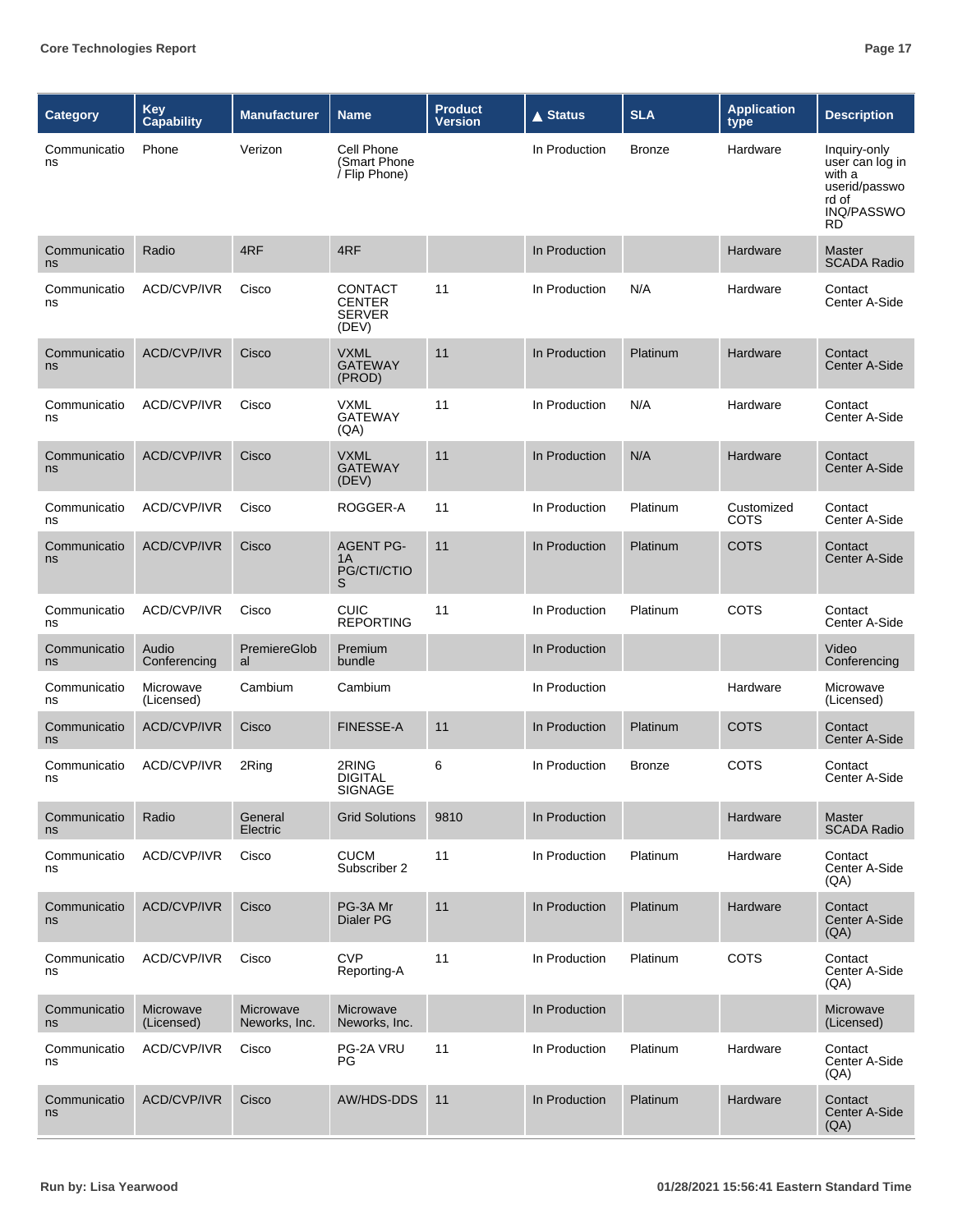| Category                  | Key<br>Capability    | <b>Manufacturer</b>                  | <b>Name</b>                      | <b>Product</b><br>Version | <b>▲ Status</b> | <b>SLA</b>    | <b>Application</b><br>type | <b>Description</b>                                                                                                   |
|---------------------------|----------------------|--------------------------------------|----------------------------------|---------------------------|-----------------|---------------|----------------------------|----------------------------------------------------------------------------------------------------------------------|
| Communicatio<br>ns        | Radio                | General<br>Electric                  | <b>Grid Solutions</b>            | 9710                      | In Production   |               | Hardware                   | Master<br><b>SCADA Radio</b>                                                                                         |
| Communicatio<br>ns        | Radio                | General<br>Electric                  | <b>Grid Solutions</b>            | 9890                      | In Production   |               | Hardware                   | <b>Master</b><br><b>SCADA Radio</b>                                                                                  |
| Communicatio<br>ns        | Radio                | General<br>Electric                  | <b>Grid Solutions</b>            | 9891                      | In Production   |               | Hardware                   |                                                                                                                      |
| Communicatio<br>ns        | Radio                | General<br>Electric                  | <b>Grid Solutions</b>            | 9892                      | In Production   |               | Hardware                   |                                                                                                                      |
| Communicatio<br>ns        | ACD/CVP/IVR          | Cisco                                | CVP-A<br>CUCVP/VXML              | 11                        | In Production   | Platinum      | Hardware                   | Contact<br>Center A-Side<br>(AA)                                                                                     |
| Data & File<br>Management | Data Mgmt            | Microsoft                            | <b>SQL Server</b>                | 2014                      | In Production   | Various       | <b>COTS</b>                | Database                                                                                                             |
| Data & File<br>Management | Data Mgmt            | Oracle                               | Oracle<br>Database               | 12c                       | In Production   | Various       | <b>COTS</b>                | Oracle<br>Database                                                                                                   |
| Data & File<br>Management | Backup &<br>Restore  | Oracle                               | <b>RMAN</b>                      |                           | In Production   | Various       | <b>COTS</b>                | Internal job<br>scheduler for<br>Oracle<br>(Backups/Rest<br>ores)                                                    |
| Data & File<br>Management | <b>File Services</b> | Oracle                               | <b>ZFS</b>                       |                           | In Production   | Various       | COTS                       |                                                                                                                      |
| Data & File<br>Management | Data Mgmt            | Microsoft                            | <b>SQL Server</b>                | 2012                      | In Production   | Various       | <b>COTS</b>                | Database                                                                                                             |
| Data & File<br>Management | <b>File Services</b> | Oracle                               | <b>ASM</b>                       |                           | In Production   | Various       | COTS                       | Oracle tool to<br>manager<br>storage/files                                                                           |
| Data & File<br>Management | Backup &<br>Restore  | CommVault<br>Systems                 | CommVault                        | <b>V11 SP9</b>            | In Production   | Platinum      | <b>COTS</b>                | Windows-<br>based with<br>Windows &<br>Linux agents.<br>Can also<br>provides<br>source-side<br>data<br>deduplication |
| Data & File<br>Management | Data Mgmt            | Microsoft                            | <b>SQL Server</b>                | 2008R2                    | In Production   | Various       | COTS                       | Database                                                                                                             |
| Data & File<br>Management | <b>File Services</b> | <b>Microsoft</b>                     | NTFS/ReFS                        |                           | In Production   |               |                            |                                                                                                                      |
| Data & File<br>Management | Backup &<br>Restore  | AvePoint                             | DocAve<br>Backup and<br>Recovery | 6.7                       | In Production   | <b>Bronze</b> | COTS                       | Used for<br>SharePoint<br>backup and<br>restore<br>(cloning)                                                         |
| Data & File<br>Management | Data Mgmt            | Oracle                               | Oracle<br>Database               | 11i                       | In Production   | Various       | <b>COTS</b>                | Oracle<br>Database                                                                                                   |
|                           |                      |                                      |                                  |                           |                 |               |                            |                                                                                                                      |
| Data & File<br>Management | <b>File Services</b> | Silicon<br>Graphics<br>International | <b>XFS</b>                       |                           | In Production   | Various       | <b>COTS</b>                |                                                                                                                      |
| Data & File<br>Management | Data Access          | Oracle                               | <b>Taleo Connect</b><br>Client   | R <sub>13</sub>           | In Production   | Various       | Cloud                      | <b>Taleo Connect</b><br>Client, Oracle<br>Cloud                                                                      |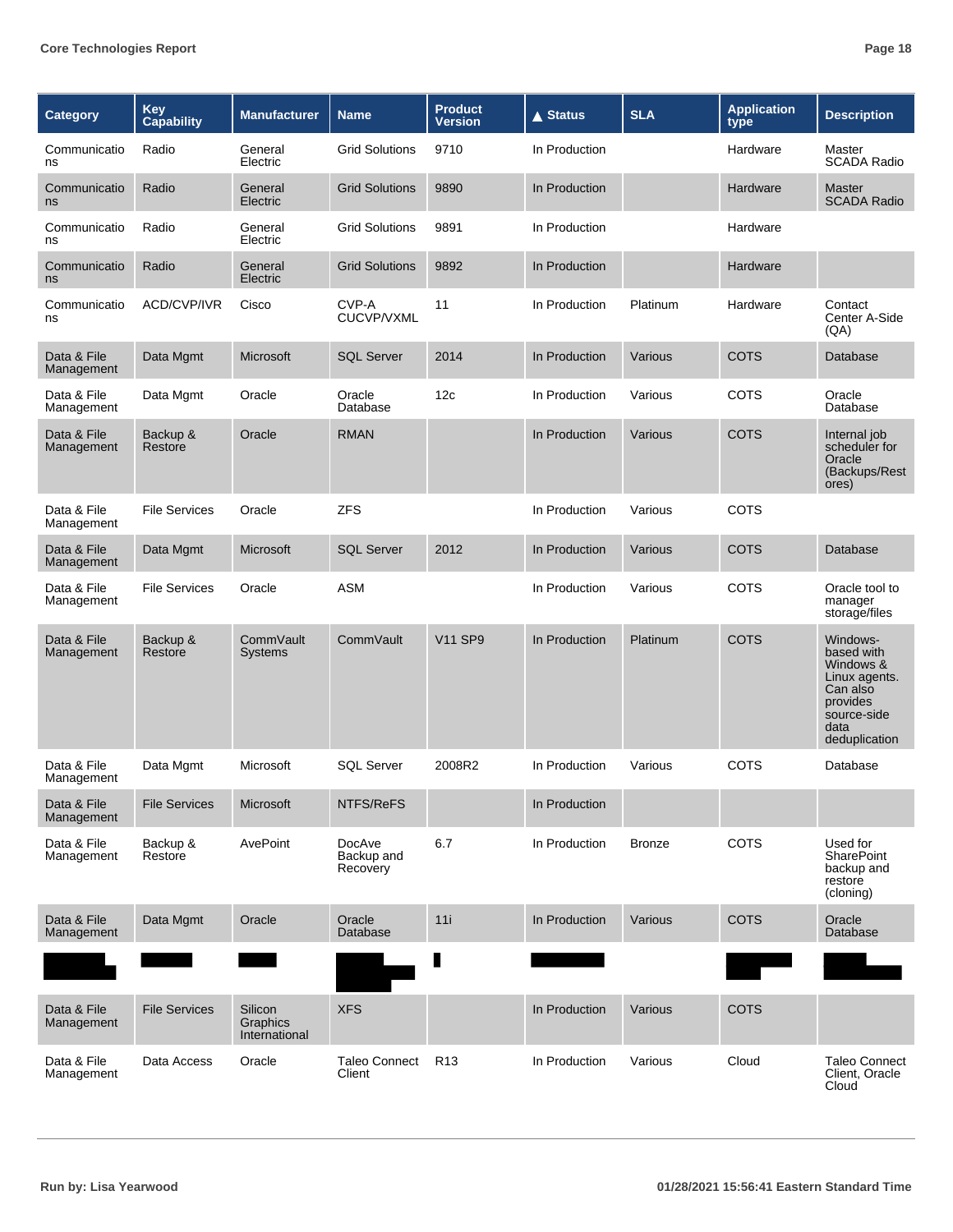| <b>Category</b>           | <b>Key</b><br>Capability         | <b>Manufacturer</b>   | <b>Name</b>                              | <b>Product</b><br>Version | <b>▲ Status</b> | <b>SLA</b>    | <b>Application</b><br>type | <b>Description</b>                                                                               |
|---------------------------|----------------------------------|-----------------------|------------------------------------------|---------------------------|-----------------|---------------|----------------------------|--------------------------------------------------------------------------------------------------|
| Data & File<br>Management | Backup &<br>Restore              | Microsoft             | <b>Backup</b>                            |                           | In Production   | Various       | <b>COTS</b>                | SQL<br>Managerment<br>Studio Backup<br>Utility. Part of<br>SSMS.                                 |
| Data & File<br>Management | Data Mgmt                        | Microsoft             | <b>SQL Server</b>                        | 2017                      | In Production   | Various       | COTS                       | Database                                                                                         |
| Data & File<br>Management | Data Mgmt                        | Microsoft             | <b>SQL Server</b>                        | 2016                      | In Production   | Various       | <b>COTS</b>                | Database                                                                                         |
|                           |                                  |                       |                                          |                           |                 |               |                            |                                                                                                  |
| Desktop/Lapto<br>p        | Data Mgmt                        | Microsoft             | Access                                   | 2016                      | In Production   | N/A           | <b>COTS</b>                | This is part of<br>the Office<br>Suite from the<br><b>JEA EA</b><br>agreement<br>with Microsoft. |
| Desktop/Lapto<br>p        | Laptop                           | Dell                  | Latitude                                 | N/A                       | In Production   | N/A           | Hardware                   | PC                                                                                               |
| Desktop/Lapto<br>p        | Operating<br>System              | Microsoft             | Windows 10                               | 1709&1809                 | In Production   | N/A           | <b>COTS</b>                | Win 10                                                                                           |
| Desktop/Lapto<br>р        | Desktop                          | <b>WYSE</b>           | 5060                                     | N/A                       | In Production   | N/A           | Hardware                   | <b>WYSE</b><br>Terminal                                                                          |
| Desktop/Lapto<br>p        | Desktop                          | <b>WYSE</b>           | 5070                                     | N/A                       | In Production   | N/A           | Hardware                   | <b>WYSE</b><br>Terminal                                                                          |
|                           |                                  |                       |                                          |                           |                 |               |                            |                                                                                                  |
| Desktop/Lapto<br>p        | Desktop                          | <b>WYSE</b>           | 5010                                     | N/A                       | In Production   | N/A           | Hardware                   | <b>WYSE</b><br><b>Terminal used</b><br>to replace<br>workstations.                               |
| End-user<br>Application   | Asset Mgmt                       | WorkTech,<br>Inc.     | WorkTech                                 |                           | In Production   | Gold          | COTS                       | Tool<br>provisioning.                                                                            |
| End-user<br>Application   | Geospatial                       | <b>SSP</b>            | Go! Sync<br>Mobile                       | 10.5                      | In Production   | <b>Bronze</b> | Customized<br><b>COTS</b>  | Used w/ArcFM<br>and ArcGIS                                                                       |
| End-user<br>Application   | Customer<br>Relationship<br>Mgmt | <b>JEA</b>            | Customer<br>Letters of<br>Credit         |                           | In Production   | <b>Bronze</b> | Custom                     | File flows from<br>CC&B to<br>Docucorp for<br>letter print.                                      |
| End-user<br>Application   | Production/Ge<br>neration        | <b>JEA</b>            | Unit Operating<br>Procedures             |                           | In Production   | <b>Bronze</b> | Custom                     |                                                                                                  |
| End-user<br>Application   | Customer<br>Relationship<br>Mgmt | <b>JEA</b>            | CIC Event Log<br>Admin. Tool             |                           | In Production   | <b>Bronze</b> | Custom                     | Dir Customer<br>Experience<br>Strategy &<br>Support                                              |
| End-User<br>Application   |                                  | Schneider<br>Electric | Conduit<br>Manager                       | 10.2.1 <sub>b</sub>       | In Production   |               | <b>COTS</b>                | Used w/ArcFM<br>and ArcGIS                                                                       |
| End-user<br>Application   | Engineering<br>Systems           | ePlan Soft            | Sages                                    | tbd                       | In Production   | Gold          | Cloud                      | Digitization of<br><b>WWW</b><br>engineering<br>designs                                          |
| End-user<br>Application   | <b>Distribution</b>              | <b>JEA</b>            | Vital Statistic -<br><b>Water System</b> | N/A                       | In Production   | <b>Bronze</b> | Custom                     | Look up water<br>and sewer<br>permit<br>statuses on-<br>line                                     |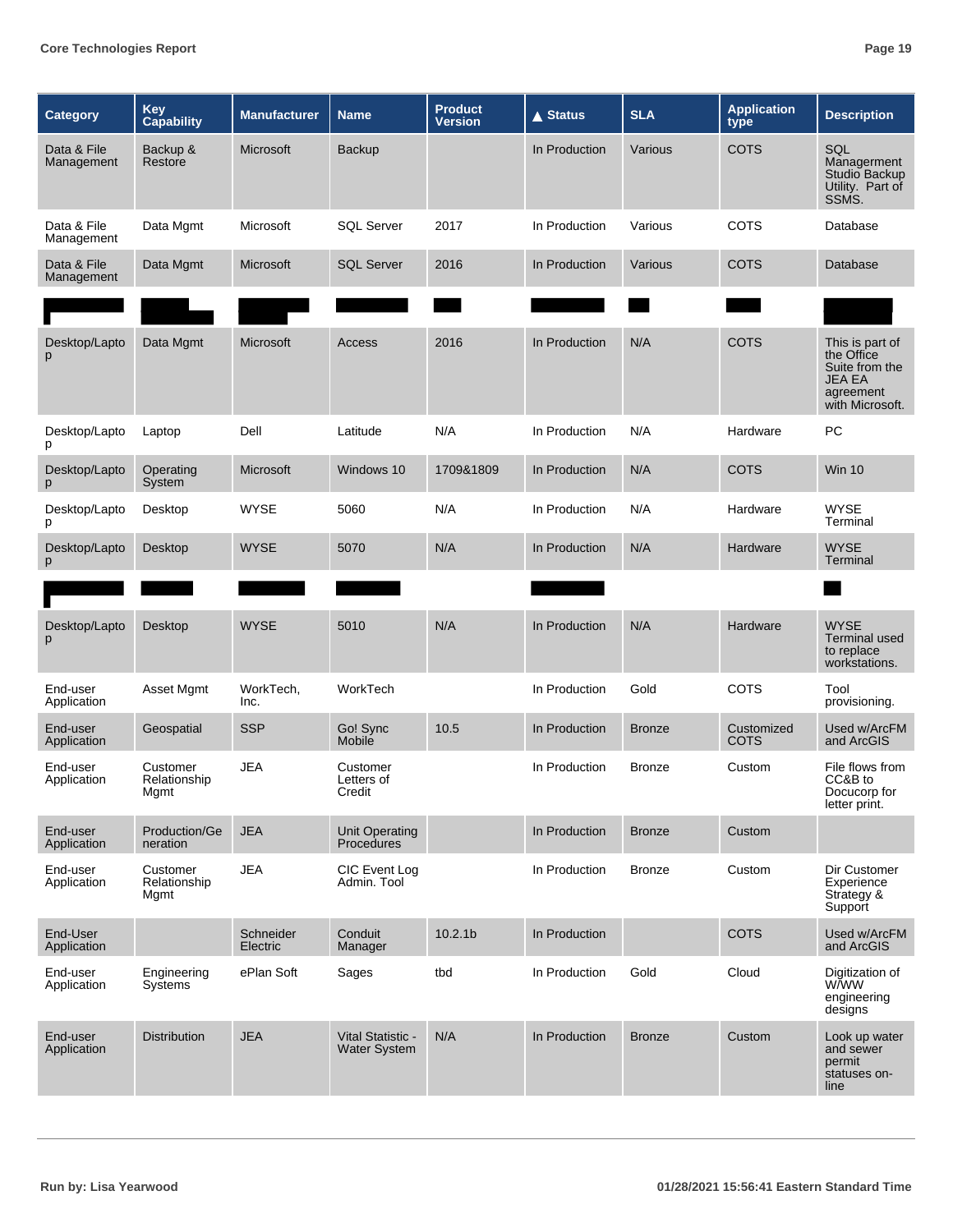| <b>Category</b>         | Key<br>Capability                    | <b>Manufacturer</b>                                      | <b>Name</b>                                                        | <b>Product</b><br><b>Version</b> | <b>▲ Status</b> | <b>SLA</b>    | <b>Application</b><br>type | <b>Description</b>                                                                                                                                                       |
|-------------------------|--------------------------------------|----------------------------------------------------------|--------------------------------------------------------------------|----------------------------------|-----------------|---------------|----------------------------|--------------------------------------------------------------------------------------------------------------------------------------------------------------------------|
| End-user<br>Application | Customer<br>Relationship<br>Mgmt     | TimeTrade                                                | Quest -<br>TimeTrade<br>Scheduling<br>Package                      | N/A                              | In Production   | <b>Bronze</b> | <b>COTS</b>                | online<br>appointment<br>scheduling                                                                                                                                      |
| End-user<br>Application | <b>Utility Tracker</b>               | Schneider<br>Electric                                    | <b>Utility Tracker</b>                                             |                                  | In Production   | Platinum      | Cloud                      | End user<br>application                                                                                                                                                  |
| End-user<br>Application | Systems<br>Monitoring/Ma<br>nagement | JEA                                                      | <b>Vital Statistics</b><br>- Infogrid                              |                                  | In Production   | <b>Bronze</b> | Custom                     |                                                                                                                                                                          |
| End-user<br>Application | Simulation                           | <b>ABB</b>                                               | Pro Sym                                                            |                                  | In Production   | <b>Bronze</b> | <b>COTS</b>                | <b>PROSYM</b><br>simulation<br>engine<br>optimizes unit<br>commitment<br>and economic<br>dispatch to<br>meet the load<br>for an<br>interconnected<br>electric<br>system. |
| End-user<br>Application | Geospatial                           | Environmental<br><b>Systems</b><br>Research<br>Institute | ArcGIS<br>Desktop<br>(Suite) -<br>Advanced.<br>Standard &<br>Basic | 10.2.1                           | In Production   | <b>Bronze</b> | Customized<br><b>COTS</b>  | Locally<br>installed on<br>electric, w/ww<br>eoc machines,<br>some user<br>machines and<br>development<br>machines.                                                      |
| End-user<br>Application | Customer<br>Relationship<br>Mgmt     | <b>JEA</b>                                               | JEA.com -<br><b>Capacity Fee</b><br>Calculator                     | N/A                              | In Production   | <b>Bronze</b> | Custom                     |                                                                                                                                                                          |
| End-user<br>Application | Web Browser                          | Microsoft                                                | Internet<br>Explorer                                               | 11                               | In Production   | N/A           | <b>COTS</b>                | Browser on<br>the desktop                                                                                                                                                |
| End-user<br>Application | Fleet Mgmt                           | PinPoint                                                 | <b>PinPoint Fleet</b>                                              |                                  | In Production   | <b>Bronze</b> | Cloud                      | Saas solution                                                                                                                                                            |
| End-user<br>Application | Customer<br>Relationship<br>Mgmt     | <b>JEA</b>                                               | Master<br>Premise Web<br>Application                               |                                  | In Production   | <b>Bronze</b> | Custom                     |                                                                                                                                                                          |
| End-user<br>Application | Customer<br>Relationship<br>Mgmt     | <b>JEA</b>                                               | JEA.com -<br>Development<br><b>Project Status</b>                  | N/A                              | In Production   | <b>Bronze</b> | Custom                     | N/A                                                                                                                                                                      |
| End-user<br>Application | Production/Ge<br>neration            | <b>JEA</b>                                               | Heat Rate<br>Curves                                                |                                  | In Production   | <b>Bronze</b> | Custom                     |                                                                                                                                                                          |
| End-user<br>Application | Customer<br>Relationship<br>Mgmt     | <b>JEA</b>                                               | Jea.com -<br>Electrical<br><b>Permit Status</b><br>Request         |                                  | In Production   | <b>Bronze</b> | Custom                     |                                                                                                                                                                          |
| End-user<br>Application | Customer<br>Relationship<br>Mgmt     | <b>JEA</b>                                               | JEA.com                                                            |                                  | In Production   | <b>Bronze</b> | Custom                     |                                                                                                                                                                          |
| End-user<br>Application | Customer<br>Relationship<br>Mgmt     | <b>JEA</b>                                               | JEA.com -<br><b>MyBudget</b>                                       |                                  | In Production   | <b>Bronze</b> | Custom                     |                                                                                                                                                                          |
| End-user<br>Application | Production/Ge<br>neration            | <b>JEA</b>                                               | NS-1 OpLog                                                         | Unknown                          | In Production   | <b>Bronze</b> | Custom                     |                                                                                                                                                                          |
| End-user<br>Application | Supply Chain<br>Mgmt                 | Oracle                                                   | Oracle<br><b>iSupplier</b>                                         | 12.2.5                           | In Production   | Gold          | <b>COTS</b>                |                                                                                                                                                                          |
| End-user<br>Application | Financial<br>Mgmt                    | Oracle                                                   | Oracle Cash<br>Management                                          | 12.2.5                           | In Production   | Gold          | COTS                       |                                                                                                                                                                          |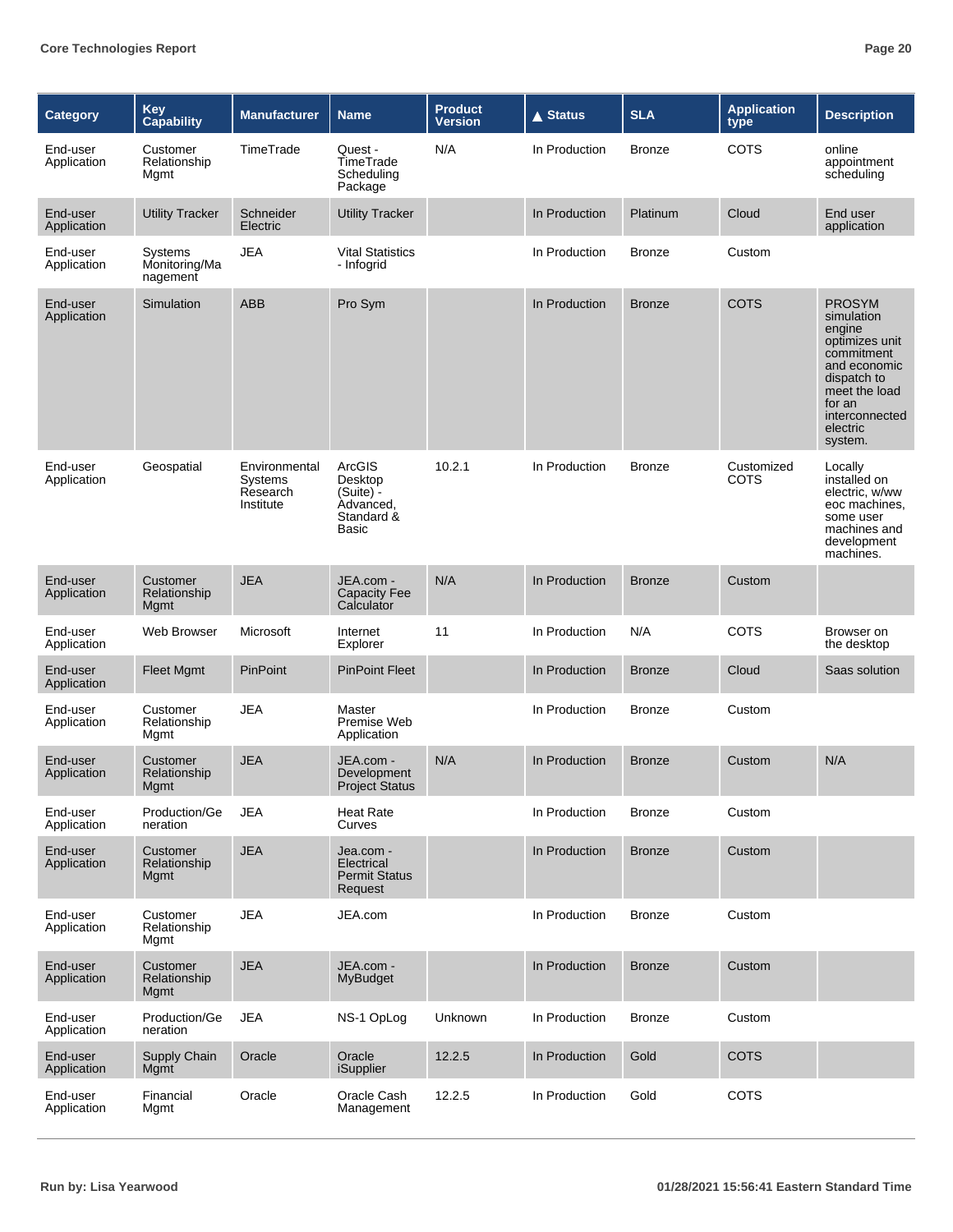| <b>Category</b>         | Key<br>Capability                | <b>Manufacturer</b>     | <b>Name</b>                           | <b>Product</b><br><b>Version</b> | $\triangle$ Status | <b>SLA</b>    | <b>Application</b><br>type | <b>Description</b>                                                                                                                                                                        |
|-------------------------|----------------------------------|-------------------------|---------------------------------------|----------------------------------|--------------------|---------------|----------------------------|-------------------------------------------------------------------------------------------------------------------------------------------------------------------------------------------|
| End-user<br>Application | Survey                           | <b>IBM</b>              | SPSS Base &<br>Advanced               | 5.6                              | In Production      | <b>Bronze</b> | <b>COTS</b>                | Dir of<br>Customer &<br><b>Utility Analitics</b>                                                                                                                                          |
| End-user<br>Application | Simulation                       | Operation<br>Technology | eTap                                  |                                  | In Production      | <b>Bronze</b> | <b>COTS</b>                | TapWin is an<br>add-in to<br>existing JEA<br>product<br>(PSSE) to<br>enable<br>easier/faster<br>use of<br>entering<br>simulation<br>models<br>(instead of<br>writing macros<br>for each). |
| End-user<br>Application | Outage Mgmt                      | CGI                     | FMS-<br>PragmaLine<br>(OMS)           | 6.5                              | In Production      | Platinum      | Customized<br><b>COTS</b>  | CGI vendor<br>solution -<br>PragmaLine<br>$6.5 - used by$<br>both electric<br>and<br>water/sewer                                                                                          |
| End-user<br>Application | Productivity                     | Microsoft               | M365<br><b>SharePoint</b><br>Online   | 365                              | In Production      | N/A           | Cloud                      | <b>SharePoint</b><br>Online Cloud<br>is used by all<br>users                                                                                                                              |
| End-user<br>Application | Production/Ge<br>neration        | <b>JEA</b>              | NS-3 NO <sub>x</sub><br>Projection    | <b>Unknown</b>                   | In Production      | <b>Bronze</b> | Custom                     |                                                                                                                                                                                           |
| End-user<br>Application | Customer<br>Relationship<br>Mgmt | Oracle                  | CC&B                                  | V <sub>2.4</sub>                 | In Production      | Platinum      | Customized<br>COTS         | Customer<br>Care and<br><b>Billing module</b><br>of C <sub>2</sub> M                                                                                                                      |
| End-user<br>Application | Production/Ge<br>neration        | <b>JEA</b>              | Operating<br>Reports                  |                                  | In Production      | <b>Bronze</b> | Custom                     |                                                                                                                                                                                           |
| End-user<br>Application | Human<br>Resource<br>Mgmt        | Oracle                  | Oracle Ebiz<br>Learning<br>Management | 12.2.5                           | In Production      | <b>Bronze</b> | <b>COTS</b>                | 5/15/2007                                                                                                                                                                                 |
| End-user<br>Application | Geospatial                       | Autodesk                | Autodesk -<br><b>Land Desk</b>        | 2008                             | In Production      | <b>Bronze</b> | <b>COTS</b>                | xsl files that<br>are updated<br>from people at<br>the Northside.<br>Persons need<br>file or share<br>level access to<br>resources.                                                       |
| End-user<br>Application | Geospatial                       | Autodesk                | Autodesk -<br>Map                     | 2008                             | In Production      | <b>Bronze</b> | <b>COTS</b>                | xsl files that<br>are updated<br>from people at<br>the Northside.<br>Persons need<br>file or share<br>level access to<br>resources.                                                       |
| End-user<br>Application | Geospatial                       | Autodesk                | Autodesk -<br><b>Raster Design</b>    | 2008                             | In Production      | <b>Bronze</b> | <b>COTS</b>                | xsl files that<br>are updated<br>from people at<br>the Northside.<br>Persons need<br>file or share<br>level access to<br>resources.                                                       |
| End-user<br>Application | Simulation                       | Siemens AG              | <b>PSSE</b><br>Siemens                |                                  | In Production      |               | COTS                       | <b>PSSE</b><br>Siemens                                                                                                                                                                    |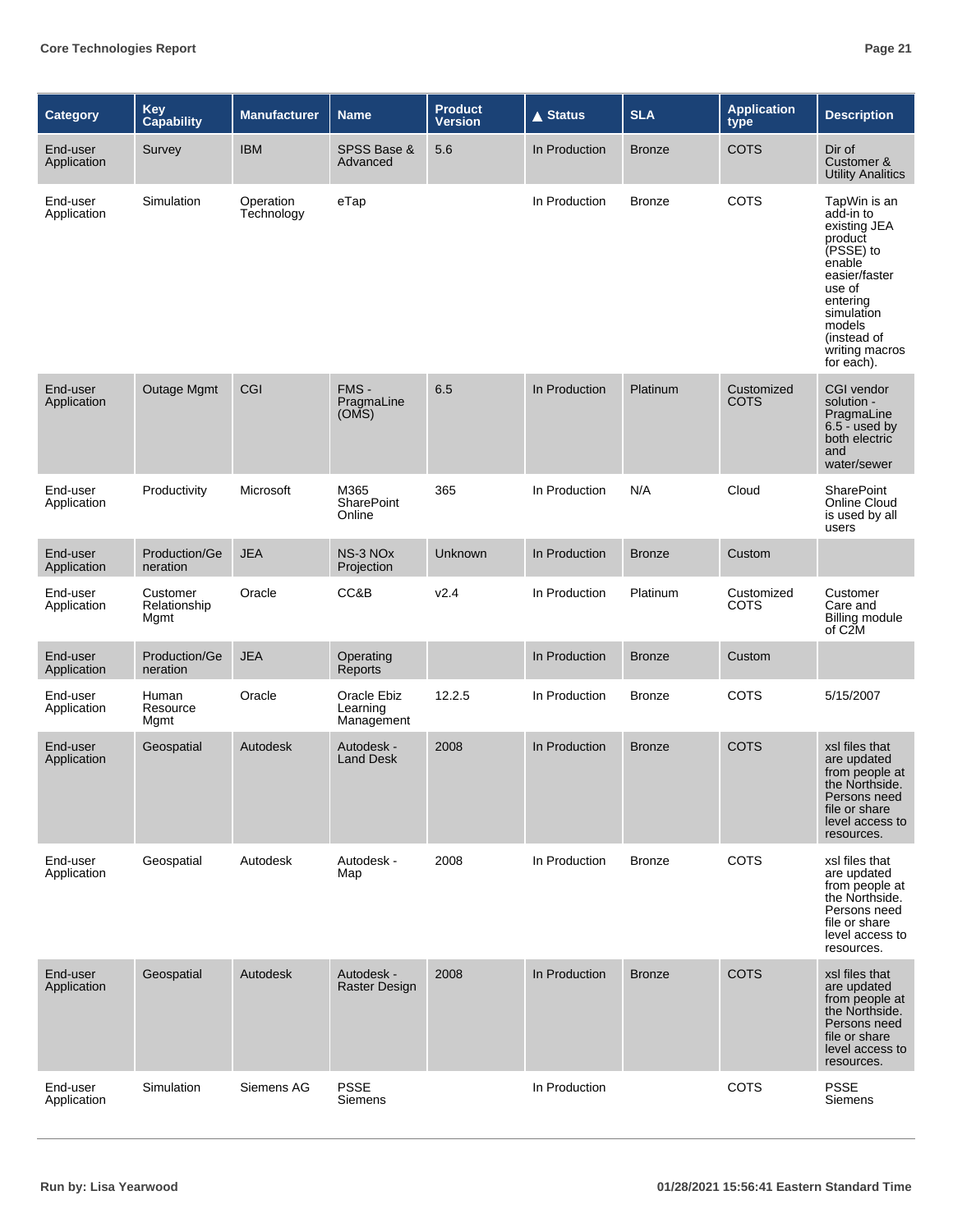| <b>Category</b>         | Key<br>Capability                | <b>Manufacturer</b>                                          | <b>Name</b>                                                                | <b>Product</b><br><b>Version</b> | $\triangle$ Status | <b>SLA</b>    | <b>Application</b><br>type | <b>Description</b>                                                                                                                                                                                                                                                                                   |
|-------------------------|----------------------------------|--------------------------------------------------------------|----------------------------------------------------------------------------|----------------------------------|--------------------|---------------|----------------------------|------------------------------------------------------------------------------------------------------------------------------------------------------------------------------------------------------------------------------------------------------------------------------------------------------|
| End-user<br>Application | Simulation                       | DNV GL<br><b>ENERGY</b><br><b>INSIGHTS</b><br><b>USA INC</b> | Synergi<br>(formerly<br>Synergee)                                          |                                  | In Production      | <b>Bronze</b> | <b>COTS</b>                | detailed load<br>research/mod<br>eling                                                                                                                                                                                                                                                               |
| End-user<br>Application | Compliance                       | <b>JEA</b>                                                   | <b>Backflow Test</b><br><b>Results</b>                                     |                                  | In Production      | <b>Bronze</b> | Custom                     | (Cross<br>Connection<br>Control)                                                                                                                                                                                                                                                                     |
| End-user<br>Application | Customer<br>Relationship<br>Mgmt | <b>JEA</b>                                                   | <b>JEA Verify</b>                                                          |                                  | In Production      | <b>Bronze</b> | Custom                     | Web portal for<br>Government<br>agencies to<br>verify<br>customers<br>information                                                                                                                                                                                                                    |
| End-user<br>Application | Procurement<br>Mgmt              | <b>JEA</b>                                                   | Response<br>Time                                                           |                                  | In Production      | <b>Bronze</b> | Custom                     |                                                                                                                                                                                                                                                                                                      |
| End-user<br>Application | Asset Mgmt                       | PowerPlan                                                    | PowerPlan                                                                  | Custom                           | In Production      | <b>Bronze</b> | Customized<br><b>COTS</b>  |                                                                                                                                                                                                                                                                                                      |
| End-user<br>Application | Analytics                        | DNV GL<br><b>ENERGY</b><br><b>INSIGHTS</b><br>USA INC        | <b>LOAD</b><br><b>ANALYSIS</b><br><b>SUBSCRIPTI</b><br>ON SERVICE<br>(LAS) |                                  | In Production      | <b>Bronze</b> | Cloud                      | Customer &<br>Utility<br>Analytics                                                                                                                                                                                                                                                                   |
| End-user<br>Application |                                  | Verint<br>Americas Inc                                       | Forecasting<br>and<br>Scheduling                                           | 11                               | In Production      | N/A           | <b>COTS</b>                | Contact<br>Center                                                                                                                                                                                                                                                                                    |
| End-user<br>Application | Production/Ge<br>neration        | <b>JEA</b>                                                   | Production<br>Operating<br>Orders                                          |                                  | In Production      | <b>Bronze</b> | Custom                     |                                                                                                                                                                                                                                                                                                      |
| End-user<br>Application | Integration                      | Oracle                                                       | <b>Service Bus</b>                                                         |                                  | In Production      | <b>Bronze</b> | <b>COTS</b>                | <b>Oracle Service</b><br><b>Bus</b>                                                                                                                                                                                                                                                                  |
| End-user<br>Application | Control<br>System                | Honeywell                                                    | Loveland                                                                   | 2.01                             | In Production      | Gold          | COTS                       | Industrial<br>calibration (for<br>Honeywell).<br>Used at<br>SJRPP and<br>NGS; there's<br>an .ini file on<br>the client that<br>references it.                                                                                                                                                        |
| End-user<br>Application |                                  | Verint<br>Americas Inc                                       | Desktop and<br>Process<br>Analytics                                        | 11                               | In Production      | N/A           | <b>COTS</b>                | Contact<br>Center                                                                                                                                                                                                                                                                                    |
| End-user<br>Application | Production/Ge<br>neration        | <b>JEA</b>                                                   | Production<br>Operator Log                                                 |                                  | In Production      | Bronze        | Custom                     | wWeb version;<br>Not a data<br>entry system.<br>Depends on<br>an access<br>database for<br>customer use.<br>The database<br>builds the file<br>names for the<br><b>OpProcedures</b><br>and are<br>displayed as<br>links on the<br>webpage so<br>when a<br>customer<br>clicks on the<br>link the file |

opens. These files are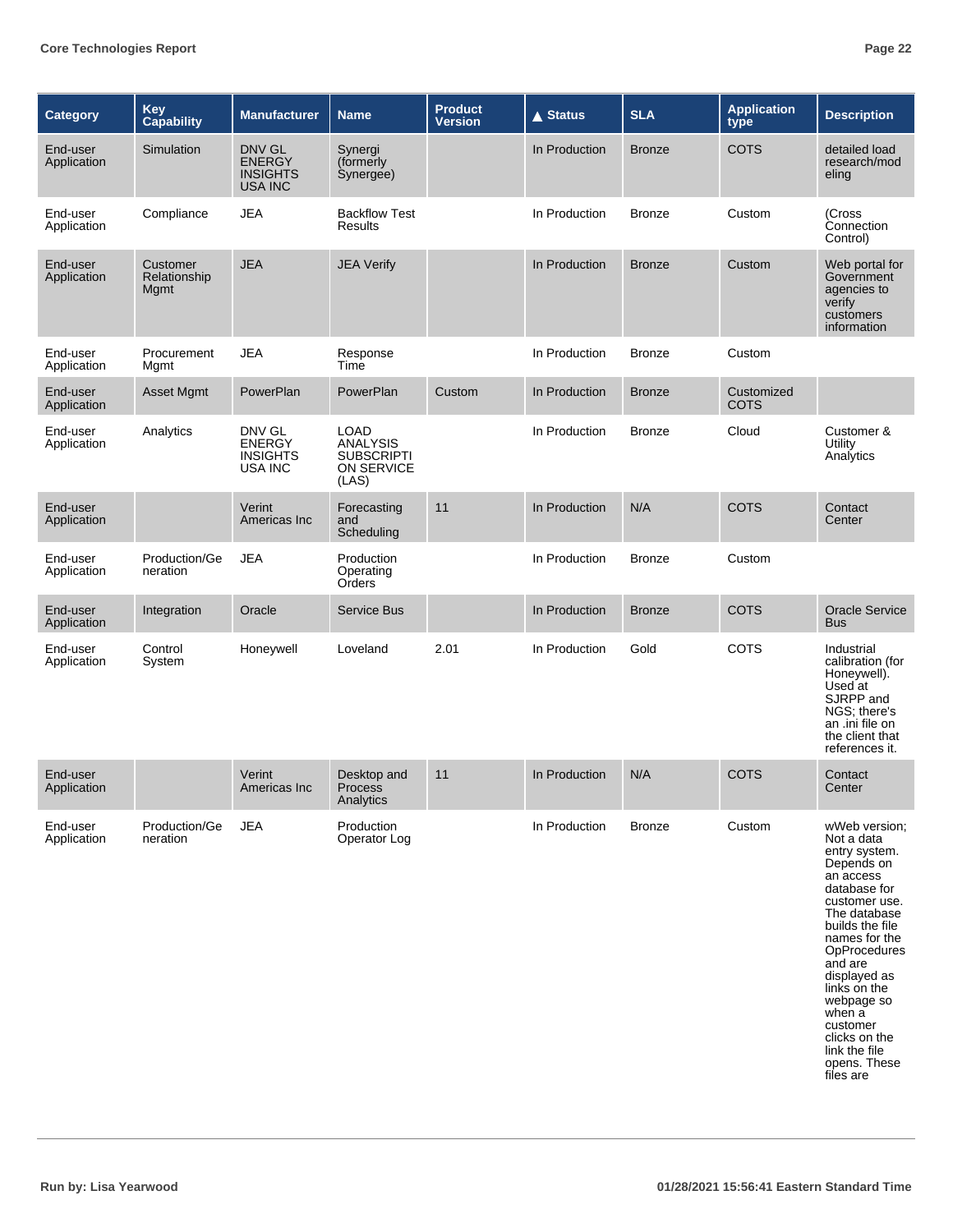| <b>Category</b>         | <b>Key</b><br>Capability  | <b>Manufacturer</b>                           | <b>Name</b>                                  | <b>Product</b><br><b>Version</b> | <b>▲ Status</b> | <b>SLA</b>    | <b>Application</b><br>type | <b>Description</b>                                                                                                                                                                                                                                                                                                                                                                                                                                                                                |
|-------------------------|---------------------------|-----------------------------------------------|----------------------------------------------|----------------------------------|-----------------|---------------|----------------------------|---------------------------------------------------------------------------------------------------------------------------------------------------------------------------------------------------------------------------------------------------------------------------------------------------------------------------------------------------------------------------------------------------------------------------------------------------------------------------------------------------|
| End-user<br>Application | <b>Brand Mgmt</b>         | <b>JEA</b>                                    | PTI                                          |                                  | In Production   | <b>Bronze</b> | Custom                     | Inquiry-only<br>user can log in<br>with a<br>userid/passwo<br>rd of<br>INQ/PASSWO<br><b>RD</b>                                                                                                                                                                                                                                                                                                                                                                                                    |
| End-user<br>Application | IT Mgmt                   | Oracle                                        | Oracle<br>Warehouse<br>Builder (OWB)         | 11.2.0.4                         | In Production   | <b>Bronze</b> | COTS                       | <b>ETL Tool</b>                                                                                                                                                                                                                                                                                                                                                                                                                                                                                   |
| End-user<br>Application | Drawing                   | <b>GSI Works</b>                              | <b>Distributed</b><br>Design Studio<br>(DDS) |                                  | In Production   | <b>Bronze</b> | Customized<br><b>COTS</b>  | A<br>comprehensiv<br>e solution that<br>improves the<br>utility design<br>process by<br>combining<br>robust<br>GIS/CAD<br>rendering and<br>editing<br>capabilities<br>with intuitive<br>design and<br>efficiency tools<br>to streamline<br>utility<br>workflows,<br>reduce design<br>cycle times<br>and share<br>design<br>information<br>with internal<br>and external<br>systems.<br>Keywords:<br>DDS, David<br>Little,<br>Geospatial<br>Innovations,<br>geospatial,<br>Microstation,<br>design |
| End-user<br>Application | Production/Ge<br>neration | <b>JEA</b>                                    | All<br>Outstanding<br>'One' PWOs             |                                  | In Production   | <b>Bronze</b> | Custom                     |                                                                                                                                                                                                                                                                                                                                                                                                                                                                                                   |
| End-user<br>Application | <b>Help Desk</b>          | Servicenow<br>Inc                             | ServiceNow                                   | Orlando                          | In Production   | <b>Bronze</b> | Cloud                      | <b>ITSM Cloud</b><br>application                                                                                                                                                                                                                                                                                                                                                                                                                                                                  |
| End-user<br>Application | Financial<br>Mgmt         | <b>JEA</b>                                    | Financials<br>(OBI-Apps)                     | 7.9.6.4                          | In Production   | <b>Bronze</b> | Customized<br><b>COTS</b>  | <b>Business</b><br>Intelligence                                                                                                                                                                                                                                                                                                                                                                                                                                                                   |
| End-User<br>Application |                           | Manitoba<br><b>HVDC</b><br>Research<br>Centre | <b>PSCAD</b>                                 |                                  | In Production   |               | <b>COTS</b>                |                                                                                                                                                                                                                                                                                                                                                                                                                                                                                                   |
| End-user<br>Application | Financial<br>Mgmt         | JEA                                           | <b>Budget</b><br>Reports                     |                                  | In Production   | <b>Bronze</b> | Custom                     |                                                                                                                                                                                                                                                                                                                                                                                                                                                                                                   |
| End-user<br>Application | <b>Bulk Power</b>         | <b>JEA</b>                                    | SOE (System<br>Operation<br>Events)          |                                  | In Production   | <b>Bronze</b> | Custom                     |                                                                                                                                                                                                                                                                                                                                                                                                                                                                                                   |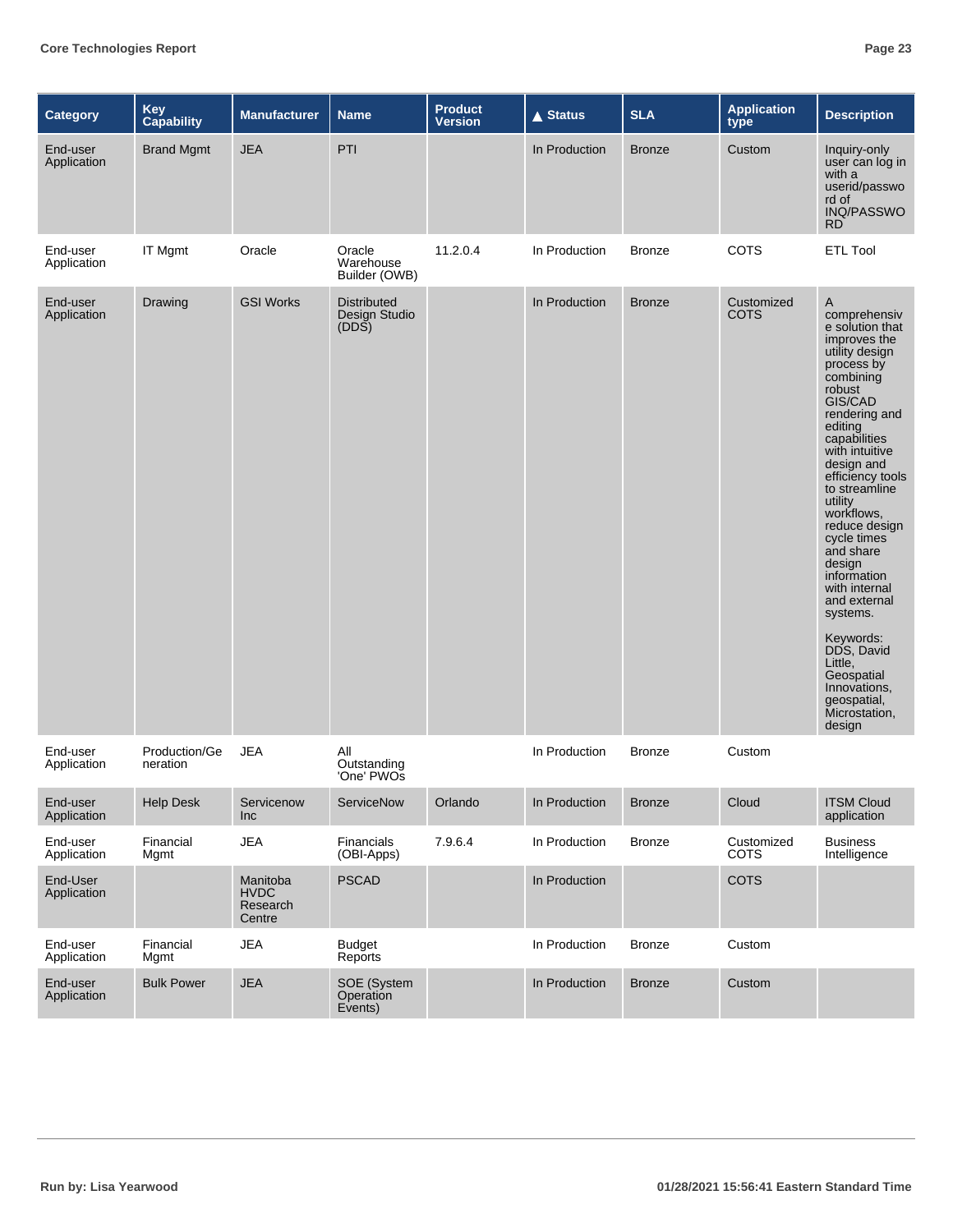| Category                | Key<br>Capability                | <b>Manufacturer</b>          | <b>Name</b>                                 | <b>Product</b><br><b>Version</b> | $\triangle$ Status | <b>SLA</b>    | <b>Application</b><br>type | <b>Description</b>                                                                                                                                                         |
|-------------------------|----------------------------------|------------------------------|---------------------------------------------|----------------------------------|--------------------|---------------|----------------------------|----------------------------------------------------------------------------------------------------------------------------------------------------------------------------|
| End-user<br>Application | Distribution                     | skm                          | <b>SKM</b><br>PowerTools                    |                                  | In Production      | <b>Bronze</b> | <b>COTS</b>                | This SKM<br>product is a<br>standard in<br>the industry<br>and is used by<br>Square D who<br>is JEA's<br>standard at<br>NS for<br>electrical<br>distribution<br>equipment. |
| End-user<br>Application | Desktop                          | Adobe<br><b>Systems</b>      | Adobe<br><b>Acrobat Pro</b><br>2017         | 2017                             | In Production      | N/A           | <b>COTS</b>                | Adobe Pro for<br>editing and<br>creating PDF<br>files. End User<br>software.                                                                                               |
| End-User<br>Application |                                  | DigTix                       | DigTix                                      |                                  | In Production      | Researching   | Cloud                      | Replaces<br>DigTrak                                                                                                                                                        |
| End-user<br>Application | <b>Outage Mgmt</b>               | <b>JEA</b>                   | Web<br>Callout/Log<br>Reporting             |                                  | In Production      | <b>Bronze</b> | Custom                     |                                                                                                                                                                            |
| End-user<br>Application | Human<br>Resource<br>Mgmt        | Oracle                       | Taleo (Talent<br>Acquisition<br>Mgmt Cloud) | R <sub>13</sub>                  | In Production      | Gold          | Cloud                      | Taleo, Oracle<br>Cloud                                                                                                                                                     |
| End-user<br>Application | Compliance                       | Linko Data<br><b>Systems</b> | <b>CTSPlus</b>                              |                                  | In Production      | <b>Bronze</b> | <b>COTS</b>                | software<br>addresses all<br>the regulatory<br>requirements<br>for the<br>pretreatment<br>for water<br>compliance<br>$(FO\ddot{G})$ .                                      |
| End-user<br>Application | Fiber<br>Management              | Schneider<br>Electric        | Fiber Manager                               | 10.2.1 <sub>b</sub>              | In Production      |               |                            |                                                                                                                                                                            |
| End-user<br>Application | Transformer<br>Testing           | <b>JEA</b>                   | <b>HiCATTS</b>                              |                                  | In Production      | <b>Bronze</b> | Custom                     | $C+app$<br>coupled with<br>PB6 app                                                                                                                                         |
| End-user<br>Application | Messaging                        | Microsoft                    | Office<br>Communicatio<br>n Server<br>(OCS) |                                  | In Production      | <b>Bronze</b> | COTS                       |                                                                                                                                                                            |
| End-user<br>Application | Customer<br>Relationship<br>Mgmt | <b>JEA</b>                   | JEA.com -<br>Pay Plan                       |                                  | In Production      | <b>Bronze</b> | Custom                     | Movet to<br>Scripting and<br>migrated to all<br>WEB Self-<br>Service<br>offering after<br><b>IVR</b> moves<br>away                                                         |
| End-user<br>Application | Production/Ge<br>neration        | <b>JEA</b>                   | Maximo<br>Reports                           |                                  | In Production      | <b>Bronze</b> | Custom                     | Used to be<br>Afternoon<br>PWO Report                                                                                                                                      |
| End-user<br>Application | Supply Chain<br>Mgmt             | <b>JEA</b>                   | JEA.com - PO<br>Invoice Look-<br>up         | N/A                              | In Production      | <b>Bronze</b> | Custom                     |                                                                                                                                                                            |
| End-user<br>Application | Financial<br>Mgmt                | Oracle                       | Oracle Ebiz<br>Labor<br>Distribution        | 12.2.5                           | In Production      | Gold          | <b>COTS</b>                |                                                                                                                                                                            |
| End-user<br>Application | Financial<br>Mgmt                | Oracle                       | Oracle Ebiz<br>Payroll                      | 12.2.5                           | In Production      | Gold          | <b>COTS</b>                |                                                                                                                                                                            |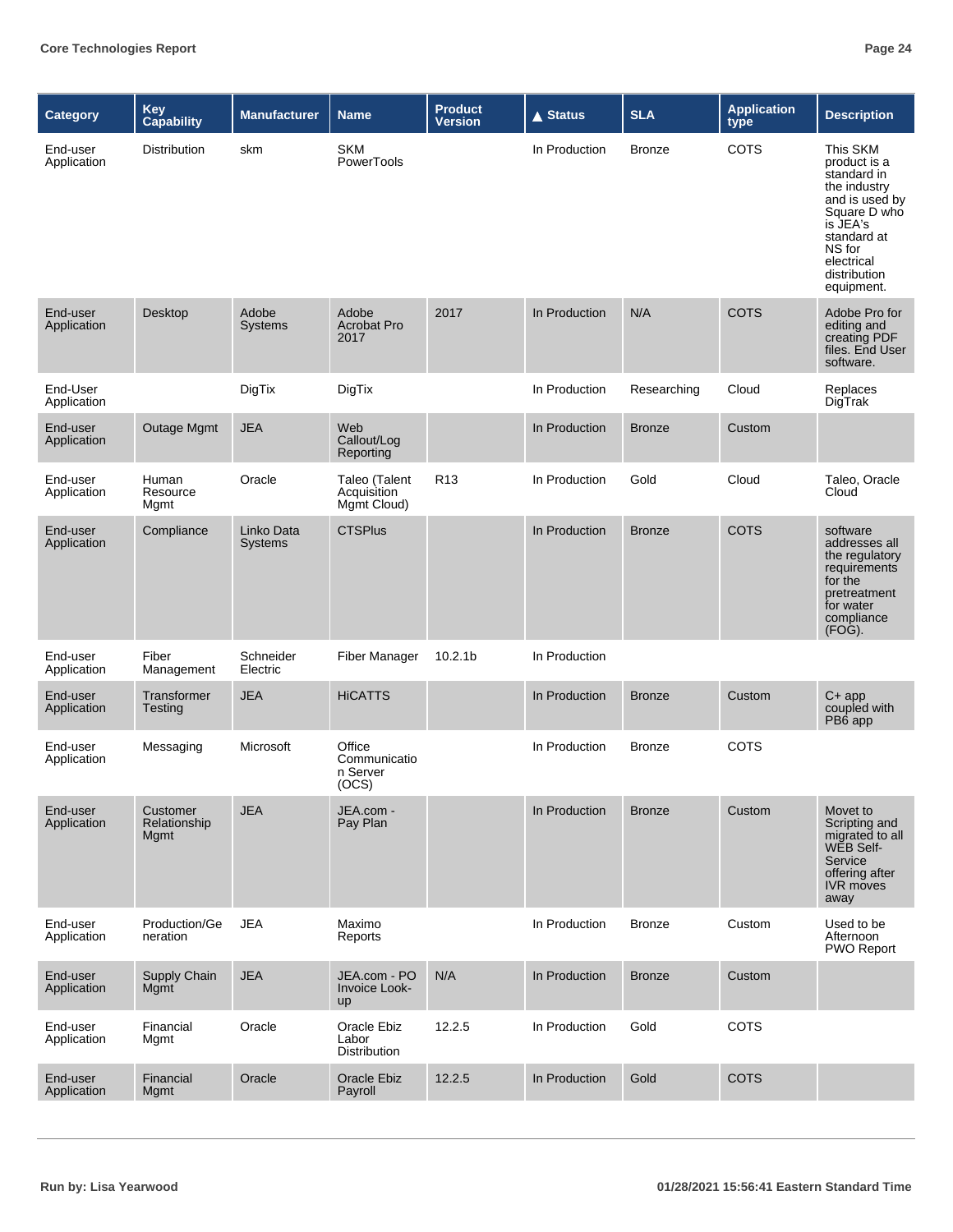| <b>Category</b>         | <b>Key</b><br>Capability         | <b>Manufacturer</b>        | <b>Name</b>                                     | <b>Product</b><br><b>Version</b> | <b>▲ Status</b> | <b>SLA</b>    | <b>Application</b><br>type | <b>Description</b>                                                                                       |
|-------------------------|----------------------------------|----------------------------|-------------------------------------------------|----------------------------------|-----------------|---------------|----------------------------|----------------------------------------------------------------------------------------------------------|
| End-user<br>Application | Financial<br>Mgmt                | Oracle                     | Oracle Ebiz<br><b>HR Document</b><br>Repository | 12.2.5                           | In Production   | Gold          | <b>COTS</b>                |                                                                                                          |
| End-user<br>Application | Work Mgmt                        | Oracle                     | Oracle APEX                                     | 12.2.5                           | In Production   | Gold          | <b>COTS</b>                |                                                                                                          |
| End-user<br>Application | Fleet Mgmt                       | CGI                        | FMS-<br>PragmaCAD                               | 6.5                              | In Production   | Platinum      | Customized<br>COTS         | CGI<br>PragmaCAD<br>5.4                                                                                  |
| End-user<br>Application | Compliance                       | ChemWare                   | <b>LIMS</b><br>(Laboratory<br>Info Mgmt)        | 10.0.1                           | In Production   | <b>Bronze</b> | COTS                       |                                                                                                          |
| End-user<br>Application | Customer<br>Relationship<br>Mgmt | <b>JEA</b>                 | JEA.com -<br>Report A<br>service<br>problem     |                                  | In Production   | <b>Bronze</b> | Custom                     | Requires JEA<br>customer<br>userid/passwo<br>rd                                                          |
| End-user<br>Application | Production/Ge<br>neration        | <b>JEA</b>                 | Morning PWO<br>Report                           |                                  | In Production   | <b>Bronze</b> | Custom                     |                                                                                                          |
| End-user<br>Application | Human<br>Resource<br>Mgmt        | <b>JEA</b>                 | OrgWalker                                       | Custom                           | In Production   | <b>Bronze</b> | Custom                     |                                                                                                          |
| End-user<br>Application | Work Mgmt                        | Oracle                     | Oracle<br>Enterprise<br>Asset<br>Management     | 12.2.5                           | In Production   | Gold          | <b>COTS</b>                |                                                                                                          |
| End-user<br>Application | <b>Help Desk</b>                 | Servicenow<br>Inc          | Servicenow<br>Knowledge                         | Orlando                          | In Production   | <b>Bronze</b> | <b>COTS</b>                | Added by<br>researching<br>PO's 2015-<br>present                                                         |
| End-user<br>Application | Customer<br>Relationship<br>Mgmt | Pinnacle<br><b>Systems</b> | Customer<br>Communicatio<br>n - Pinnacle        |                                  | In Production   | <b>Bronze</b> | Cloud                      | Portal<br>preference for<br>Alerts:<br>(Disconnect,<br>Power<br>Outage, Bill<br>Ready, and<br>Marketing) |
| End-user<br>Application | Supply Chain<br>Mgmt             | <b>JEA</b>                 | <b>Formal Bid</b><br>and Award<br>System        | N/A                              | In Production   | <b>Bronze</b> | Custom                     |                                                                                                          |
| End-user<br>Application | Human<br>Resource<br>Mgmt        | Oracle                     | eBusiness<br>Suite                              | 12.2.5                           | In Production   | Gold          | COTS                       |                                                                                                          |
| End-user<br>Application | Supply Chain<br>Mgmt             | Oracle                     | Oracle Ebiz<br>Order<br>Management              | 12.2.5                           | In Production   | Gold          | COTS                       |                                                                                                          |
| End-user<br>Application | Supply Chain<br>Mgmt             | Oracle                     | Oracle Ebiz<br>Purchasing                       | 12.2.5                           | In Production   | Gold          | <b>COTS</b>                |                                                                                                          |
| End-user<br>Application | Simulation                       | Integral<br>Analytics      | <b>DSMore</b>                                   |                                  | In Production   | <b>Bronze</b> | <b>COTS</b>                |                                                                                                          |
| End-user<br>Application | Metering<br><b>Services</b>      | Itron                      | Itron FCS                                       | 2.8                              | In Production   | Gold          | <b>COTS</b>                | Dir of<br>Customer<br>Field and<br>Meter<br><b>Services</b>                                              |
| End-user<br>Application | Customer<br>Relationship<br>Mgmt | Pinnacle<br>Systems        | <b>Bills &amp; Letters</b><br>Viewer            |                                  | In Production   | <b>Bronze</b> | Custom                     | Dir Customer<br>Revenue                                                                                  |
| End-user<br>Application | Metering<br>Services             | eMeter                     | <b>MDMS</b>                                     | 4.x                              | In Production   | Platinum      | Customized<br><b>COTS</b>  | Will be<br>Migrated to<br>C <sub>2</sub> M on FY <sub>20</sub>                                           |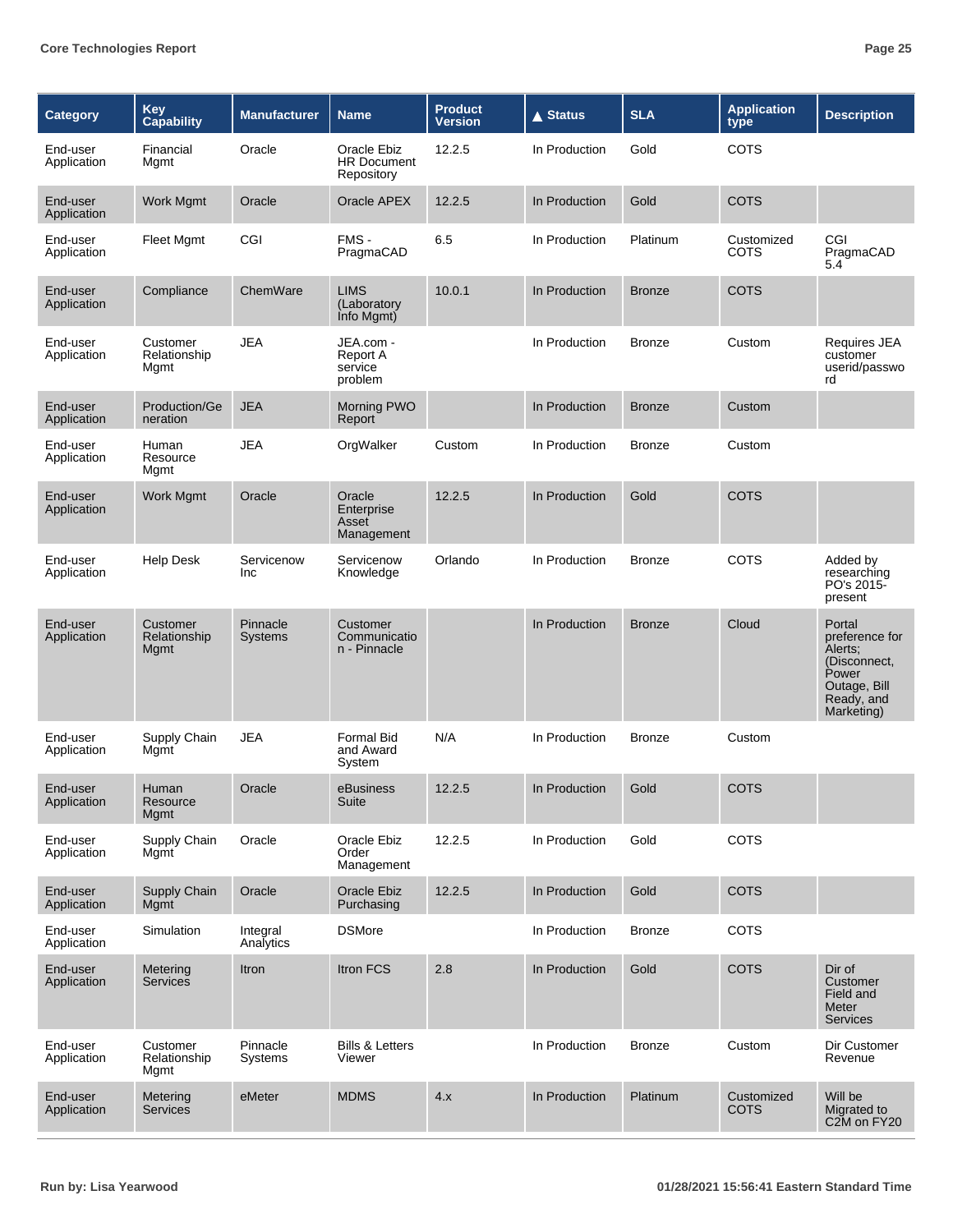| Category                | <b>Key</b><br>Capability         | <b>Manufacturer</b>               | <b>Name</b>                                   | <b>Product</b><br><b>Version</b> | <b>▲ Status</b> | <b>SLA</b>    | <b>Application</b><br>type | <b>Description</b>                                                                                                                                                                                                                              |
|-------------------------|----------------------------------|-----------------------------------|-----------------------------------------------|----------------------------------|-----------------|---------------|----------------------------|-------------------------------------------------------------------------------------------------------------------------------------------------------------------------------------------------------------------------------------------------|
| End-user<br>Application |                                  | Verint<br>Americas Inc            | Quality<br>Management                         | 11                               | In Production   | N/A           | <b>COTS</b>                | Contact<br>Center                                                                                                                                                                                                                               |
| End-user<br>Application | Production/Ge<br>neration        | <b>JEA</b>                        | <b>SCADA EMS</b><br>Archive                   |                                  | In Production   | <b>Bronze</b> | Custom                     | Monitor,<br>control, and<br>optimize the<br>performance<br>of the<br>generation<br>and/or<br>transmission<br>system                                                                                                                             |
| End-user<br>Application | Human<br>Resource<br>Mgmt        | Mtm<br>Recognition<br>Corporation | MTM (Pride)                                   |                                  | In Production   |               | Cloud                      |                                                                                                                                                                                                                                                 |
| End-user<br>Application | <b>Content Mgmt</b>              | Ektron                            | <b>CMS400</b>                                 | 9.30 SP1                         | In Production   | Gold          | <b>COTS</b>                | JEA.com<br>content mgmt<br>system                                                                                                                                                                                                               |
| End-user<br>Application | Production/Ge<br>neration        | <b>JEA</b>                        | Availability<br>Reports                       |                                  | In Production   | <b>Bronze</b> | Custom                     |                                                                                                                                                                                                                                                 |
| End-user<br>Application |                                  | Verint<br>Americas Inc            | Voice<br>Recording,<br>Search and<br>Replay   | 11                               | In Production   | N/A           | <b>COTS</b>                | Contact<br>Center                                                                                                                                                                                                                               |
| End-user<br>Application | Customer<br>Relationship<br>Mgmt | <b>JEA</b>                        | Self-Permitting<br>System                     |                                  | In Production   | <b>Bronze</b> | Custom                     | Oracle<br>Designer 6i<br>Application.<br><b>This</b><br>application no<br>longer has the<br>initial<br>repository and<br>is an AS <sub>IS</sub><br>application.<br>Customer<br>needs to seek<br>a new COTS<br>application to<br>place this one. |
| End-user<br>Application | Asset Mgmt                       | PowerPlan                         | PowerPlant<br>History                         |                                  | In Production   | <b>Bronze</b> | <b>COTS</b>                |                                                                                                                                                                                                                                                 |
| End-user<br>Application | ACD/CVP/IVR                      | Cisco                             | <b>IVR</b> - Self<br>Service (ICM)            | 11                               | In Production   | Platinum      | Custom                     | <b>IVR</b><br>SelfService<br>functions:<br>* Account<br>Balance<br>* Payments<br>* Payment<br>Extension<br>* Outage<br>Reporting<br>* Account<br>identification                                                                                 |
| End-user<br>Application | Geospatial                       | Schneider<br>Electric             | <b>ArcFM</b>                                  | 10.2.1 <sub>b</sub>              | In Production   | <b>Bronze</b> | Customized<br><b>COTS</b>  |                                                                                                                                                                                                                                                 |
| End-user<br>Application |                                  | Verint<br>Americas Inc            | Ad-hoc<br>Reporting<br>(Business)<br>Objects) | 11                               | In Production   | N/A           | <b>COTS</b>                | Contact<br>Center                                                                                                                                                                                                                               |
| End-user<br>Application | Financial<br><b>Mgmt</b>         | Sungard                           | <b>ITMS</b><br>(Treasury<br>Mgmt)             |                                  | In Production   | <b>Bronze</b> | <b>COTS</b>                |                                                                                                                                                                                                                                                 |
| End-user<br>Application | Distribution                     | <b>JEA</b>                        | Callout Log<br>Web Page                       |                                  | In Production   | <b>Bronze</b> | Custom                     | ASP app for<br>SOCC                                                                                                                                                                                                                             |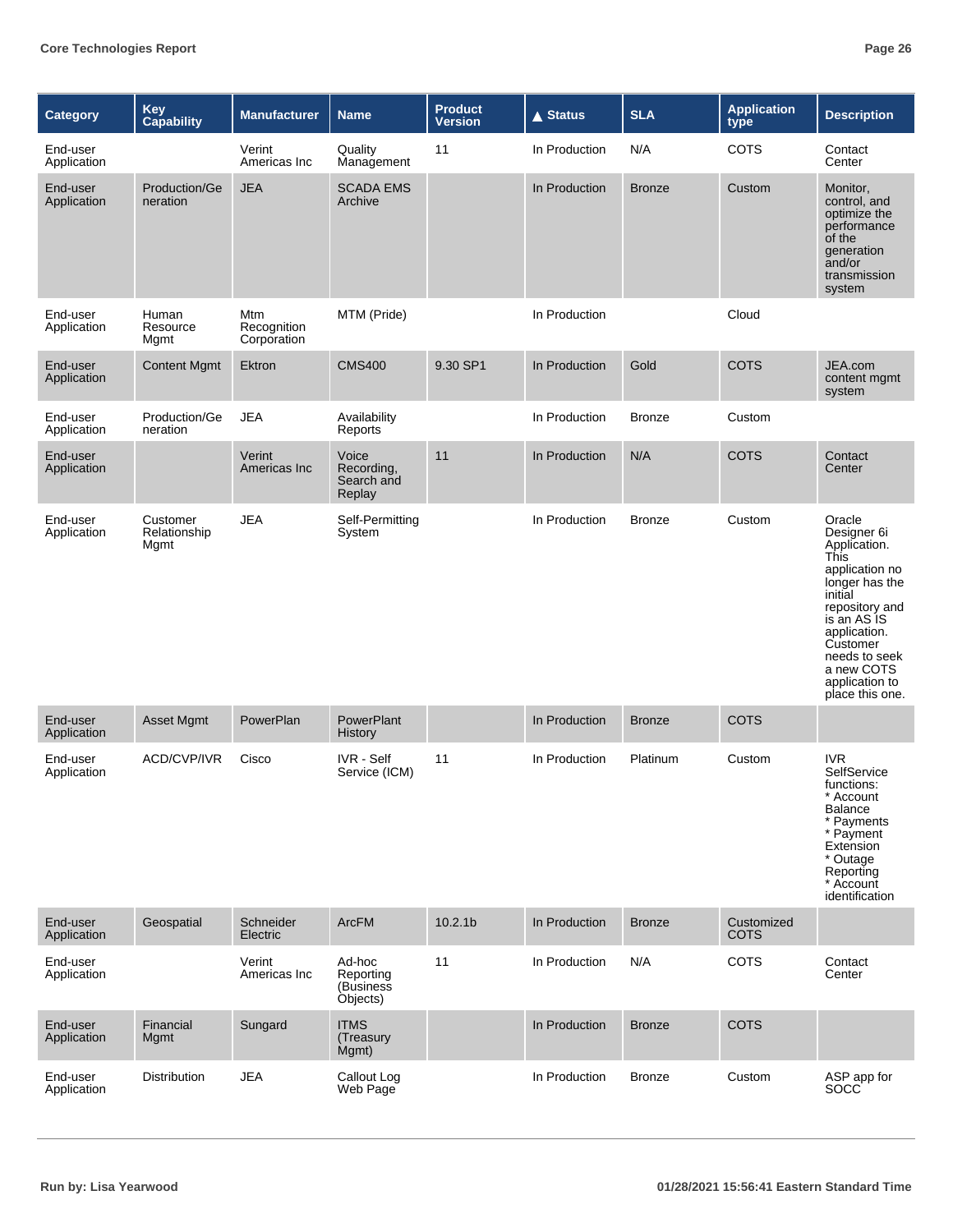| <b>Category</b>         | <b>Key</b><br><b>Capability</b>  | <b>Manufacturer</b>     | <b>Name</b>                                              | <b>Product</b><br><b>Version</b> | $\triangle$ Status | <b>SLA</b>    | <b>Application</b><br>type | <b>Description</b>                                                                                                                                  |
|-------------------------|----------------------------------|-------------------------|----------------------------------------------------------|----------------------------------|--------------------|---------------|----------------------------|-----------------------------------------------------------------------------------------------------------------------------------------------------|
| End-user<br>Application | Customer<br>Relationship<br>Mgmt | <b>JEA</b>              | CORE -<br>Customer<br>Reaserch &<br>Correpsondan<br>ce   |                                  | In Production      | <b>Bronze</b> | Custom                     | customer to<br>contact JEA<br>and reps to<br>follow up.<br>should be<br>replaced soon.<br>if it breaks.<br>then it stays<br>broken.                 |
| End-user<br>Application | Human<br>Resource<br>Mgmt        | JEA                     | Tuition<br>Reimburseme<br>nt                             | Custom                           | In Production      | <b>Bronze</b> | Custom                     |                                                                                                                                                     |
| End-user<br>Application | <b>Content Mgmt</b>              | Adobe<br><b>Systems</b> | Creative<br>Cloud All<br>Applications<br>(Saas)          | N/A                              | In Production      | N/A           | SaaS                       | Added by<br>researching<br>PO's 2015-<br>present<br>This should<br>come through<br>HE30902 but<br>is not always<br>purchased<br>through<br>process. |
| End-user<br>Application | Customer<br>Relationship<br>Mgmt | <b>JEA</b>              | <b>CIC Call Wait</b><br>Time JEA Vital<br><b>Stats</b>   | xi v1.0                          | In Production      | <b>Bronze</b> | Custom                     | Dir Customer<br>Experience<br>Strategy &<br>Support                                                                                                 |
| End-user<br>Application | Asset Mgmt                       | <b>JEA</b>              | EAM (OBI-<br>Apps)                                       | 7.9.6.4                          | In Production      | <b>Bronze</b> | Custom                     | <b>Business</b><br>Intelligence                                                                                                                     |
| End-user<br>Application | Distribution                     | <b>JEA</b>              | Vital Statistic -<br>Electric<br>Outages                 |                                  | In Production      | <b>Bronze</b> | Custom                     |                                                                                                                                                     |
| End-user<br>Application | <b>Bulk Power</b>                | <b>JEA</b>              | SOCC EMS -<br><b>JEA Vital</b><br><b>Statistic Page</b>  | Custom                           | In Production      | <b>Bronze</b> | Custom                     |                                                                                                                                                     |
| End-user<br>Application | Supply Chain<br>Mgmt             | <b>JEA</b>              | Supply Chain<br>(OBI-Apps)                               | 7.9.6.4                          | In Production      | <b>Bronze</b> | Customized<br>COTS         | <b>Business</b><br>Intelligence                                                                                                                     |
| End-user<br>Application | Customer<br>Relationship<br>Mgmt | <b>JEA</b>              | construction.je<br>a.com                                 |                                  | In Production      | <b>Bronze</b> | Custom                     |                                                                                                                                                     |
| End-user<br>Application |                                  | <b>Marshall GIS</b>     | Marshall<br>LIGO/AVL                                     |                                  | In Production      |               | Cloud                      | AVL (GPS)                                                                                                                                           |
| End-user<br>Application | Simulation                       | Innovyze, Inc           | Infoworks Ws<br>Pro, Infoworks<br>Ws Pro &<br>Infocare   |                                  | In Production      |               | <b>COTS</b>                | Added by<br>researching<br>PO's 2015-<br>present                                                                                                    |
| End-user<br>Application | Customer<br>Relationship<br>Mgmt | <b>JEA</b>              | JEA.com -<br><b>Credit Card</b><br>Payment<br>(Bill2Pay) |                                  | In Production      | Bronze        | Custom                     | Used on<br>JEA.com and<br>IVR.<br>Replaced<br>CheckFree.                                                                                            |
| End-user<br>Application | Customer<br>Relationship<br>Mgmt | <b>JEA</b>              | JEA.com -<br>Ebill<br>Presentment                        |                                  | In Production      | <b>Bronze</b> | Custom                     |                                                                                                                                                     |
| End-user<br>Application | Customer<br>Relationship<br>Mgmt | <b>JEA</b>              | JEA.com -<br>Meter<br>Information                        | N/A                              | In Production      | <b>Bronze</b> | Custom                     |                                                                                                                                                     |
| End-user<br>Application | Customer<br>Relationship<br>Mgmt | <b>JEA</b>              | JEA.com -<br>Auto Pay<br>Enrollment<br>(EzPay)           |                                  | In Production      | <b>Bronze</b> | Custom                     |                                                                                                                                                     |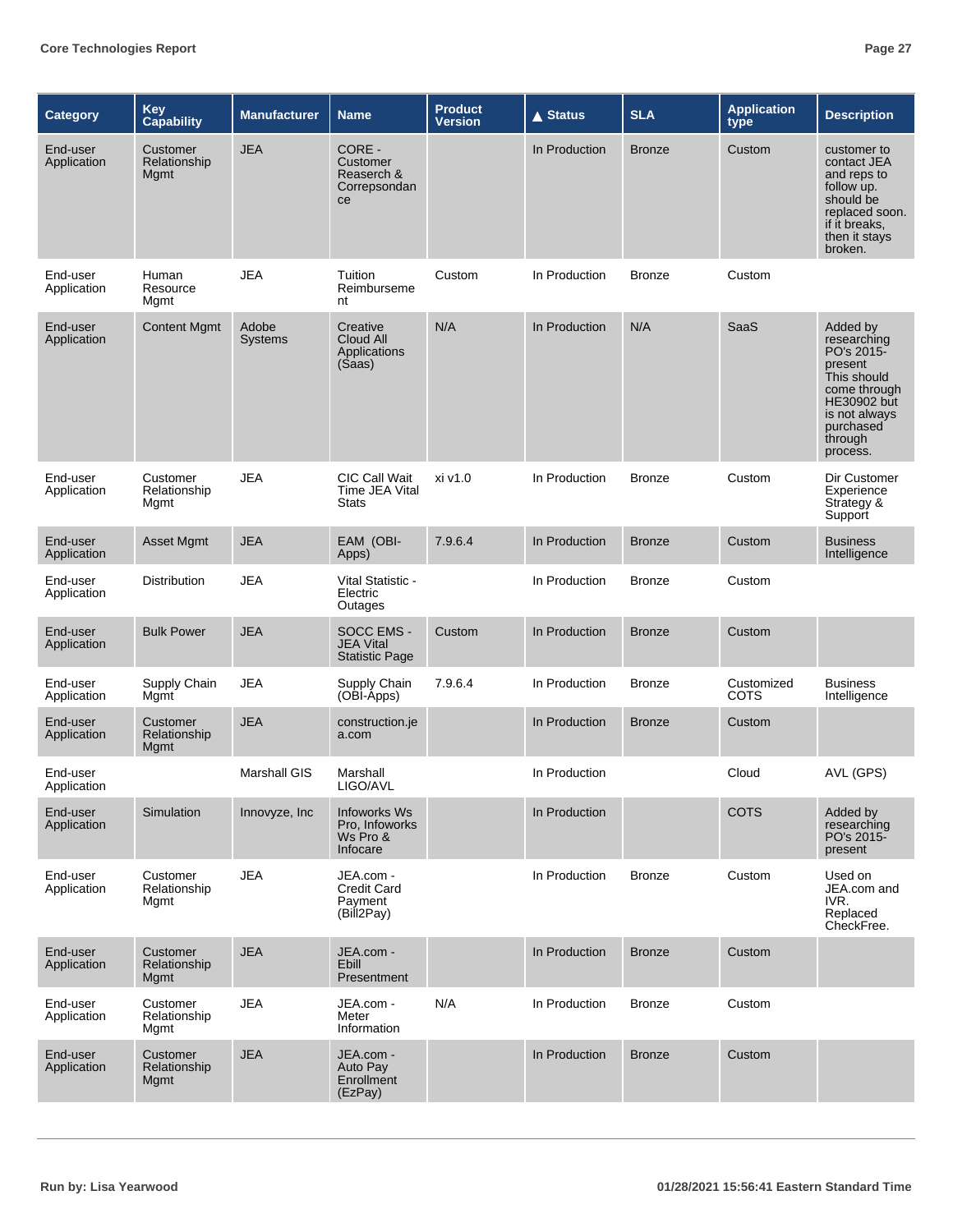| <b>Category</b>         | <b>Key</b><br>Capability         | <b>Manufacturer</b>                               | <b>Name</b>                                        | <b>Product</b><br><b>Version</b> | <b>▲ Status</b> | <b>SLA</b>    | <b>Application</b><br>type | <b>Description</b>                                                                                             |
|-------------------------|----------------------------------|---------------------------------------------------|----------------------------------------------------|----------------------------------|-----------------|---------------|----------------------------|----------------------------------------------------------------------------------------------------------------|
| End-user<br>Application | Customer<br>Relationship<br>Mgmt | <b>JEA</b>                                        | JEA.com -<br>Online Bill Pay                       |                                  | In Production   | <b>Bronze</b> | Custom                     |                                                                                                                |
| End-user<br>Application | Compliance                       | ChemWare                                          | Water<br>Chemistry                                 |                                  | In Production   | <b>Bronze</b> | <b>COTS</b>                |                                                                                                                |
| End-user<br>Application | Production/Ge<br>neration        | <b>JEA</b>                                        | NS-2 OpLog                                         | Unknown                          | In Production   | <b>Bronze</b> | Custom                     |                                                                                                                |
| End-user<br>Application | <b>Content Mgmt</b>              | Microsoft                                         | <b>SharePoint</b>                                  | 2010, 2013                       | In Production   | Gold          | <b>COTS</b>                | Collaboration<br>tool                                                                                          |
| End-user<br>Application | Supply Chain<br>Mgmt             | Oracle                                            | Oracle Ebiz<br>Inventory                           | 12.2.5                           | In Production   | Gold          | COTS                       |                                                                                                                |
| End-user<br>Application | Demand-Side<br>Mgmt              | <b>JEA</b>                                        | Load<br>Research (BI)                              | 11.2.0.4                         | In Production   | <b>Bronze</b> | Custom                     | <b>Business</b><br>Intelligence                                                                                |
| End-user<br>Application | Production/Ge<br>neration        | <b>JEA</b>                                        | Oasis Daily<br>Reports                             |                                  | In Production   | <b>Bronze</b> | Custom                     | Vendor<br><b>SAFTEC</b><br>package. &<br>vendor<br>supported.                                                  |
| End-user<br>Application | Financial<br>Mgmt                | Oracle/In<br>house                                | <b>Oracle Ebiz</b><br>Project<br>Costing           | 12.2.5                           | In Production   | Gold          | <b>COTS</b>                |                                                                                                                |
| End-user<br>Application | Outage Mgmt                      | iFactor                                           | Outage<br>Reporting                                |                                  | In Production   | Platinum      | Cloud                      | Outage<br>Reporting and<br><b>Status</b><br>updates<br>9iFactor and<br>Pinnacle<br>interfaces with<br>CGI-OMS) |
| End-user<br>Application | Financial<br>Mgmt                | Oracle                                            | <b>AME</b><br>(Approvals)<br>Management<br>Engine) |                                  | In Production   | <b>Bronze</b> | <b>COTS</b>                |                                                                                                                |
| End-user<br>Application | Human<br>Resource<br>Mgmt        | Oracle                                            | Oracle Ebiz<br>Human<br>Resources<br>Core          | 12.2.5                           | In Production   | Gold          | <b>COTS</b>                |                                                                                                                |
| End-user<br>Application | Financial<br>Mgmt                | Oracle                                            | Oracle Ebiz<br><b>Receivables</b>                  | 12.2.5                           | In Production   | Gold          | <b>COTS</b>                |                                                                                                                |
| End-user<br>Application | Human<br>Resource<br>Mgmt        | Oracle                                            | Oracle Ebiz<br>Self-Service<br>HR.                 | 12.2.5                           | In Production   | Gold          | COTS                       |                                                                                                                |
| End-user<br>Application | Human<br>Resource<br>Mgmt        | Oracle                                            | Oracle Ebiz<br>Performance<br>Management           | 12.2.5                           | In Production   | Gold          | COTS                       |                                                                                                                |
| End-user<br>Application | Human<br>Resource<br>Mgmt        | Oracle                                            | Oracle Ebiz<br>Time & Leave<br>(OTL)               | 12.2.5                           | In Production   | Gold          | COTS                       |                                                                                                                |
| End-user<br>Application | Supply Chain<br>Mgmt             | Oracle                                            | <b>Oracle Ebiz</b><br>Warehouse<br>Management      | 12.2.5                           | In Production   | <b>Bronze</b> | <b>COTS</b>                |                                                                                                                |
| End-user<br>Application | Geospatial                       | Environmental<br>Systems<br>Research<br>Institute | ArcGIS<br>Enterprise                               |                                  | In Production   | <b>Bronze</b> | Customized<br><b>COTS</b>  | Dupe.                                                                                                          |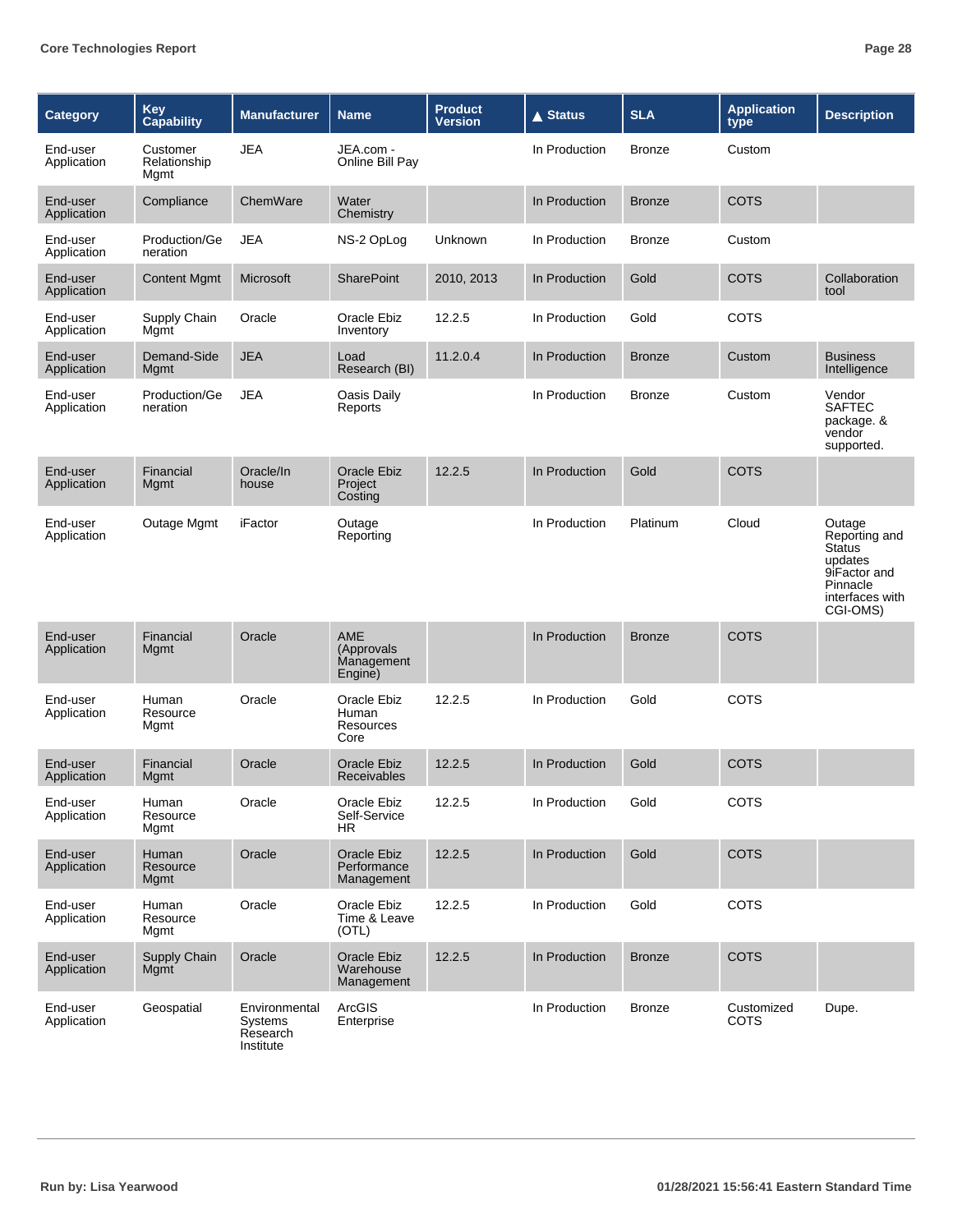| <b>Category</b>         | Key<br>Capability                       | <b>Manufacturer</b> | <b>Name</b>                | <b>Product</b><br><b>Version</b> | <b>▲ Status</b> | <b>SLA</b>    | <b>Application</b><br>type | <b>Description</b>                                                                                                                                                                                                                                                      |
|-------------------------|-----------------------------------------|---------------------|----------------------------|----------------------------------|-----------------|---------------|----------------------------|-------------------------------------------------------------------------------------------------------------------------------------------------------------------------------------------------------------------------------------------------------------------------|
| End-user<br>Application | Project Mgmt                            | Microsoft           | Project                    | 2019                             | In Production   | N/A           | <b>COTS</b>                | Added by<br>researching<br>PO's 2010-<br>2014<br><b>MS Project</b><br>2016 and<br>2019                                                                                                                                                                                  |
| End-user<br>Application | Production/Ge<br>neration               | <b>JEA</b>          | Production<br>Apps         |                                  | In Production   | <b>Bronze</b> | Custom                     |                                                                                                                                                                                                                                                                         |
| End-user<br>Application | Customer<br>Relationship<br><b>Mgmt</b> | <b>JEA</b>          | <b>RealTimePrici</b><br>ng |                                  | In Production   | <b>Bronze</b> | Custom                     | Web version<br>used by<br>managers to<br>set up new<br>employees<br>with needed<br>equipment<br>and<br>applications.<br>This is an<br>email only<br>app.                                                                                                                |
| End-user<br>Application | Customer<br>Relationship<br>Mgmt        | <b>JEA</b>          | Septic Tank<br>Phase Out   |                                  | In Production   | <b>Bronze</b> | Custom                     |                                                                                                                                                                                                                                                                         |
| End-user<br>Application | Human<br>Resource<br>Mgmt               | Oracle              | <b>UPK</b>                 |                                  | In Production   | <b>Bronze</b> | <b>COTS</b>                | Produce test<br>scripts, to job<br>aids, instructor<br>manuals, and<br>in-application<br>performance<br>support. UPK,<br>which uses<br>the On-<br>Demand<br>engine, was<br>adopted (and<br>useable) only<br>for Oracle<br>branded<br>software (ebiz,<br>ccb, hyperion). |
| End-user<br>Application | Compliance                              | Navex Global<br>Inc | PolicyTech                 | 10.1                             | In Production   | <b>Bronze</b> | Cloud                      | Hosted on<br>Navex Site                                                                                                                                                                                                                                                 |
| End-user<br>Application | Metering<br>Services                    | Itron               | Itron MV-90                | 3                                | In Production   | <b>Bronze</b> | <b>COTS</b>                | Dir of<br>Customer<br>Field and<br>Meter<br><b>Services</b>                                                                                                                                                                                                             |
| End-user<br>Application | Production/Ge<br>neration               | <b>JEA</b>          | AGC Log                    |                                  | In Production   | <b>Bronze</b> | Custom                     | Web version;<br>used for<br>review and<br>data input.<br>Primary for                                                                                                                                                                                                    |

SOCC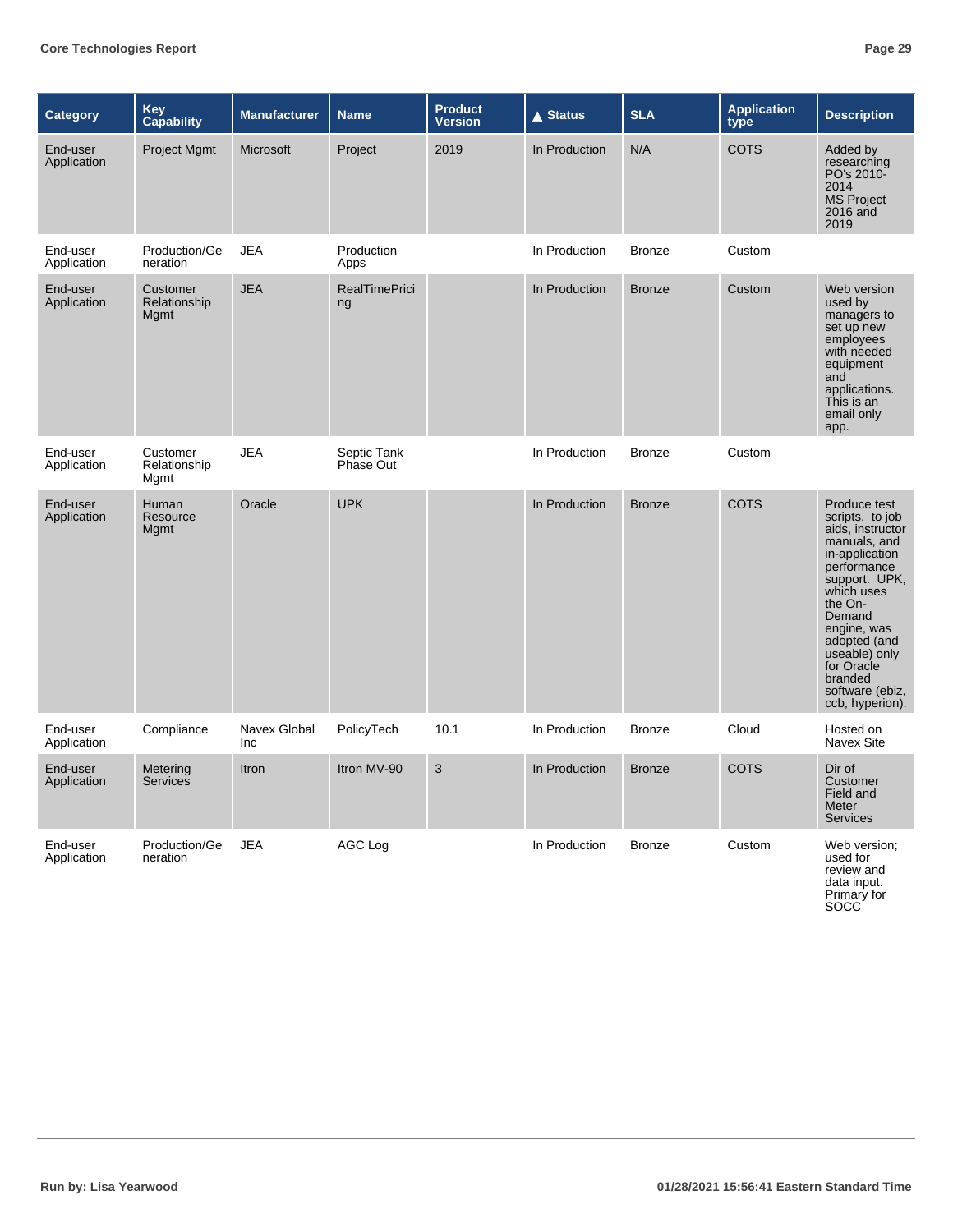| <b>Category</b>         | <b>Key</b><br>Capability         | <b>Manufacturer</b>                        | <b>Name</b>                                  | <b>Product</b><br><b>Version</b> | <b>▲ Status</b> | <b>SLA</b>    | <b>Application</b><br>type | <b>Description</b>                                                                                                                                                                                                                                                                                                       |
|-------------------------|----------------------------------|--------------------------------------------|----------------------------------------------|----------------------------------|-----------------|---------------|----------------------------|--------------------------------------------------------------------------------------------------------------------------------------------------------------------------------------------------------------------------------------------------------------------------------------------------------------------------|
| End-user<br>Application | <b>Production/Ge</b><br>neration | <b>JEA</b>                                 | <b>Production</b><br>Operation<br>Procedures |                                  | In Production   | <b>Bronze</b> | Custom                     | wWeb version:<br>Not a data<br>entry system.<br>Depends on<br>an access<br>database for<br>customer use.<br>The database<br>builds the file<br>names for the<br>OpOrders and<br>are displayed<br>as links on the<br>webpage so<br>when a<br>customer<br>clicks on the<br>link the file<br>opens. These<br>files are loca |
| End-user<br>Application | Human<br>Resource<br>Mgmt        | <b>JEA</b>                                 | Resource<br>Allocation<br>Request            | Custom                           | In Production   | <b>Bronze</b> | Custom                     |                                                                                                                                                                                                                                                                                                                          |
| End-user<br>Application | Financial<br>Mgmt                | Oracle                                     | Oracle<br>Planning &<br><b>Budgeting</b>     |                                  | In Production   | Gold          | Cloud                      | Oracle<br>Planning and<br><b>Budgeting</b><br>Cloud Service<br>is a planning,<br>budgeting,<br>and<br>forecasting<br>solution                                                                                                                                                                                            |
| End-user<br>Application | Control<br>System                | General<br>Electric                        | Bailey -<br>System1                          |                                  | In Production   | <b>Bronze</b> | <b>COTS</b>                |                                                                                                                                                                                                                                                                                                                          |
| End-user<br>Application | Drawing                          | <b>Bentley</b><br>Systems,<br>Incorporated | Microstation                                 |                                  | In Production   | <b>Bronze</b> | <b>COTS</b>                |                                                                                                                                                                                                                                                                                                                          |
| End-user<br>Application | Production/Ge<br>neration        | <b>JEA</b>                                 | <b>AIPs</b>                                  |                                  | In Production   | <b>Bronze</b> | Custom                     |                                                                                                                                                                                                                                                                                                                          |
| End-user<br>Application |                                  | Verint<br>Americas Inc                     | Lesson<br>Management<br>(E-Learning)         | 11                               | In Production   | N/A           | <b>COTS</b>                | Contact<br>Center                                                                                                                                                                                                                                                                                                        |
| End-user<br>Application | Project Mgmt                     | <b>JEA</b>                                 | <b>Project Cost</b><br>(OBI-Apps)            | 7.9.6.4                          | In Production   | <b>Bronze</b> | Customized<br>COTS         | <b>Business</b><br>Intelligence                                                                                                                                                                                                                                                                                          |
| End-user<br>Application | Simulation                       | Scientech                                  | Scientech<br>Pmax Modeler                    |                                  | In Production   | <b>Bronze</b> | <b>COTS</b>                | Plant<br>efficiency                                                                                                                                                                                                                                                                                                      |
| End-user<br>Application |                                  | Oracle/In<br>house                         | AP<br>Documents                              |                                  | In Production   | Unknown       |                            |                                                                                                                                                                                                                                                                                                                          |
| End-user<br>Application | Compliance                       | DeLome                                     | Topo USA                                     | 7.0                              | In Production   | <b>Bronze</b> | <b>COTS</b>                | confirmed by<br>Matt McClure<br>and Mike<br>Eaton that<br>JEA's current<br><b>GIS software</b><br>solution can<br>provide the<br><b>USGS</b><br>reporting<br>capabilities<br>required by<br><b>JEA</b><br>Environmental<br>and that<br>DeLorme is no<br>longer<br>needed.                                                |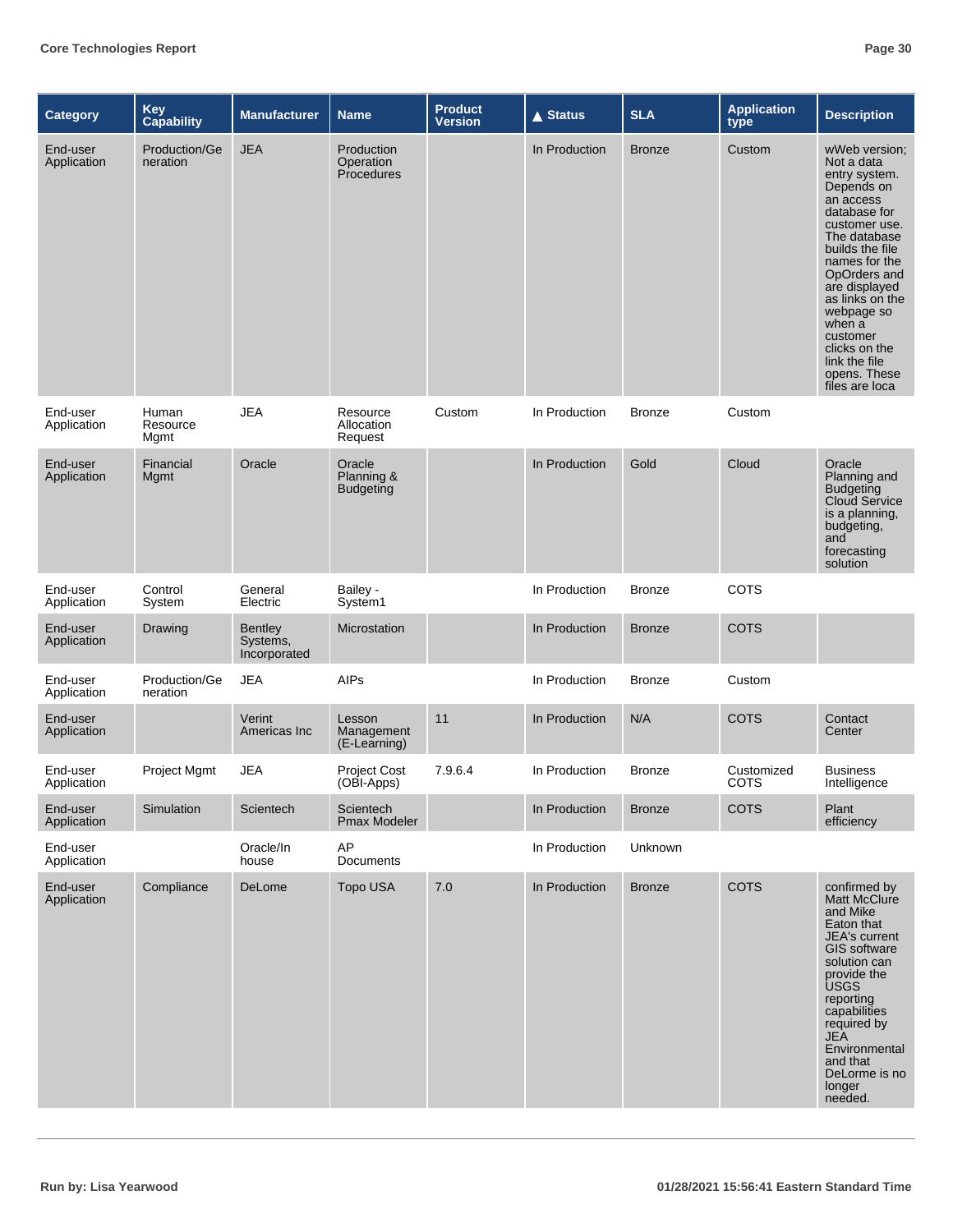| <b>Category</b>         | Key<br>Capability                | <b>Manufacturer</b>                                    | <b>Name</b>                               | <b>Product</b><br><b>Version</b> | $\triangle$ Status | <b>SLA</b>    | <b>Application</b><br>type | <b>Description</b>                                                                                                                                                                      |
|-------------------------|----------------------------------|--------------------------------------------------------|-------------------------------------------|----------------------------------|--------------------|---------------|----------------------------|-----------------------------------------------------------------------------------------------------------------------------------------------------------------------------------------|
| End-user<br>Application | Production/Ge<br>neration        | <b>JEA</b>                                             | All<br>Outstanding<br>'Zero' PWOs         |                                  | In Production      | <b>Bronze</b> | Custom                     |                                                                                                                                                                                         |
| End-user<br>Application | <b>Fleet Mgmt</b>                | <b>JEA</b>                                             | <b>Fleet Service</b>                      |                                  | In Production      | <b>Bronze</b> | Custom                     |                                                                                                                                                                                         |
| End-user<br>Application | <b>Network</b><br>Management     | <b>NetMotion</b><br>Software                           | Netmotion<br>Mobility                     | 11.71                            | In Production      | Gold          | COTS                       | Added by<br>researching<br>PO's 2015-<br>present                                                                                                                                        |
| End-User<br>Application |                                  | <b>JCMB</b>                                            | Fusion (2.8<br>and $2.9$ )                | 2.8/2.9                          | In Production      | <b>Bronze</b> | <b>COTS</b>                | Transformatio<br>ns for Synergi<br>and OMS                                                                                                                                              |
| End-user<br>Application | Production/Ge<br>neration        | <b>JEA</b>                                             | Water &<br>Sewer<br>Availability<br>Admin |                                  | In Production      | <b>Bronze</b> | Custom                     |                                                                                                                                                                                         |
| End-user<br>Application | Productivity                     | Microsoft                                              | Office                                    | 2016                             | In Production      | N/A           | <b>COTS</b>                | <b>Office Suite</b><br>for use by all<br>users.                                                                                                                                         |
| End-user<br>Application | Outage Mgmt                      | <b>JEA</b>                                             | Essential<br>Customers                    | 12.5/14.4.2                      | In Production      | <b>Bronze</b> | Custom                     | PB6 app<br>(client-server)<br>G: launched<br>via Citirx.<br>Used to know<br>who's affected<br>in case of a<br>circuit outage.                                                           |
| End-user<br>Application | Safety                           | Instamation<br>Systems Inc                             | <b>Redtag Pro</b><br>And Data<br>Import   |                                  | In Production      |               | <b>COTS</b>                | Added by<br>researching<br>PO's 2015-<br>present                                                                                                                                        |
| End-user<br>Application | Supply Chain<br>Mgmt             | <b>JEA</b>                                             | Formal Bid<br>and Award<br>System         | N/A                              | In Production      | <b>Bronze</b> | Custom                     | N/A                                                                                                                                                                                     |
| End-user<br>Application | Human<br>Resource<br><b>Mgmt</b> | Emerson<br><b>Process</b><br>Management<br><b>LLLP</b> | <b>RBMWare</b>                            |                                  | In Production      | <b>Bronze</b> | <b>COTS</b>                | Web version:<br>used data<br>input by<br>managers and<br>directors to<br>change the<br>reporting<br>relationship of<br><i>individuals</i><br>and to request<br>a cost center<br>change. |
| End-user<br>Application | Production/Ge<br>neration        | <b>JEA</b>                                             | <b>OSCAR</b>                              | 11.5.9                           | In Production      | <b>Bronze</b> | Custom                     |                                                                                                                                                                                         |
| End-user<br>Application | Productivity                     | Adobe<br><b>Systems</b>                                | Adobe Reader                              | 9.0                              | In Production      | N/A           | <b>COTS</b>                | All<br>desktops/lapto<br>ps will receive<br>Reader<br>through an<br><b>SMS</b><br>distribution<br>and it will be<br>part of the<br>new image.                                           |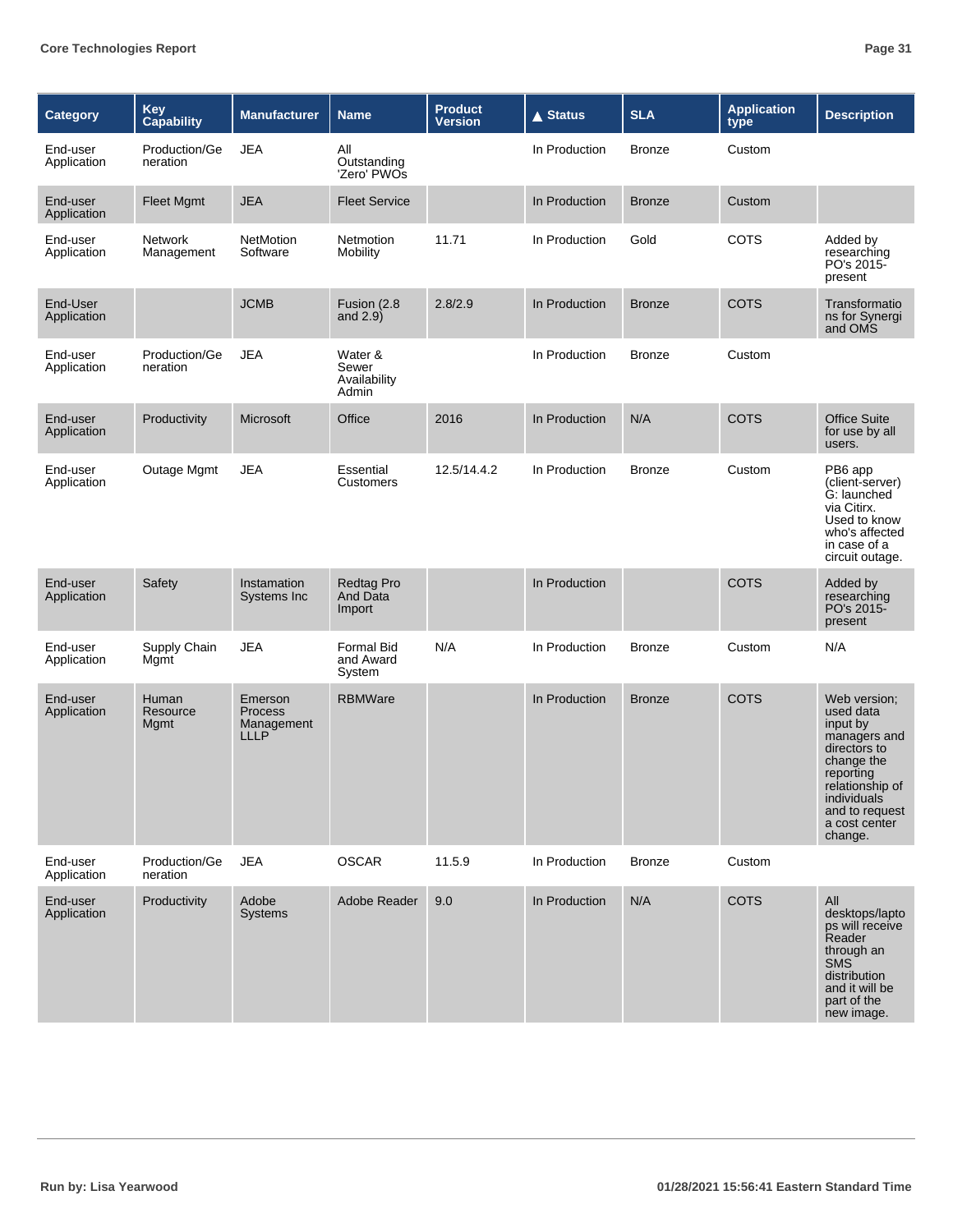| <b>Category</b>         | Key<br>Capability                | <b>Manufacturer</b>   | <b>Name</b>                                         | <b>Product</b><br><b>Version</b> | $\triangle$ Status | <b>SLA</b>    | <b>Application</b><br>type | <b>Description</b>                                                                                                                                                                                                |
|-------------------------|----------------------------------|-----------------------|-----------------------------------------------------|----------------------------------|--------------------|---------------|----------------------------|-------------------------------------------------------------------------------------------------------------------------------------------------------------------------------------------------------------------|
| End-user<br>Application | Customer<br>Relationship<br>Mgmt | <b>JEA</b>            | JEA.com -<br>Online Self<br>Service                 | N/A                              | In Production      | <b>Bronze</b> | Custom                     | <b>Includes</b><br>automated<br>function on<br>JEA.com such<br>as:<br>* Account<br>prepference<br>Balnce<br>* Bill Pay<br>* Payment<br>Extensions<br>* Start / Stop /<br>Tranfer<br>* Alert<br>preference<br>Etc. |
| End-user<br>Application | Supply Chain<br>Mgmt             | <b>JEA</b>            | JEA.com - PO<br>Invoice Look-<br>up                 | N/A                              | In Production      | <b>Bronze</b> | Custom                     |                                                                                                                                                                                                                   |
| End-user<br>Application | Production/Ge<br>neration        | <b>JEA</b>            | MHO OpLog                                           | Unknown                          | In Production      | <b>Bronze</b> | Custom                     |                                                                                                                                                                                                                   |
| End-user<br>Application | Human<br>Resource<br>Mgmt        | <b>JEA</b>            | OrgManager<br>(aka Orgnet)                          | Custom                           | In Production      | <b>Bronze</b> | Custom                     |                                                                                                                                                                                                                   |
| End-user<br>Application | Statistical<br>Analysis          | Minitab               | Minitab                                             | 19                               | In Production      | <b>Bronze</b> | <b>COTS</b>                | Analytics<br>application.                                                                                                                                                                                         |
| End-user<br>Application | Supply Chain<br>Mgmt             | Oracle                | Oracle Ebiz<br>iExpense                             | 12.2.5                           | In Production      | Gold          | <b>COTS</b>                |                                                                                                                                                                                                                   |
| End-user<br>Application | Supply Chain<br>Mgmt             | Oracle                | Oracle Ebiz<br>iProcurement                         | 12.2.5                           | In Production      | Gold          | <b>COTS</b>                |                                                                                                                                                                                                                   |
| End-user<br>Application | Customer<br>Relationship<br>Mgmt | <b>JEA</b>            | JEA.com -<br>Service<br>Availability                |                                  | In Production      | <b>Bronze</b> | Custom                     |                                                                                                                                                                                                                   |
| End-user<br>Application | Customer<br>Relationship<br>Mgmt | Oracle                | SOM                                                 | v2.7                             | In Production      | Platinum      | Customized<br><b>COTS</b>  | Service Order<br>Manager<br>module of<br>C <sub>2</sub> M                                                                                                                                                         |
| End-user<br>Application | Customer<br>Relationship<br>Mgmt | Oracle                | SGG                                                 | V <sub>2.7</sub>                 | In Production      | Platinum      | Customized<br><b>COTS</b>  | <b>SmartGrid</b><br>Gateway<br>module of<br>C2M                                                                                                                                                                   |
| End-user<br>Application | Customer<br>Relationship<br>Mgmt | Oracle                | <b>MDM</b>                                          | V <sub>2.7</sub>                 | In Production      | Platinum      | Customized<br><b>COTS</b>  | Meter Data<br>Management<br>Module of<br>C <sub>2</sub> M                                                                                                                                                         |
| End-user<br>Application | Customer<br>Relationship<br>Mgmt | <b>JEA</b>            | Remote<br>Connect and<br><b>Disconnect</b><br>(RCD) |                                  | In Production      | Gold          | Custom                     | gateway<br>control for<br>remote<br>command<br>(On/Off/Ping/P<br>ower stat/<br>$Etc.$ )                                                                                                                           |
| End-user<br>Application | Financial<br>Mgmt                | Oracle                | Oracle Ebiz<br>General<br>Ledger                    | 12.2.5                           | In Production      | Gold          | COTS                       |                                                                                                                                                                                                                   |
| End-user<br>Application | Supply Chain<br><b>Mgmt</b>      | Zebra<br>Technologies | Zebra<br>(Label/Barcod<br>$\ddot{e}$                |                                  | In Production      |               |                            |                                                                                                                                                                                                                   |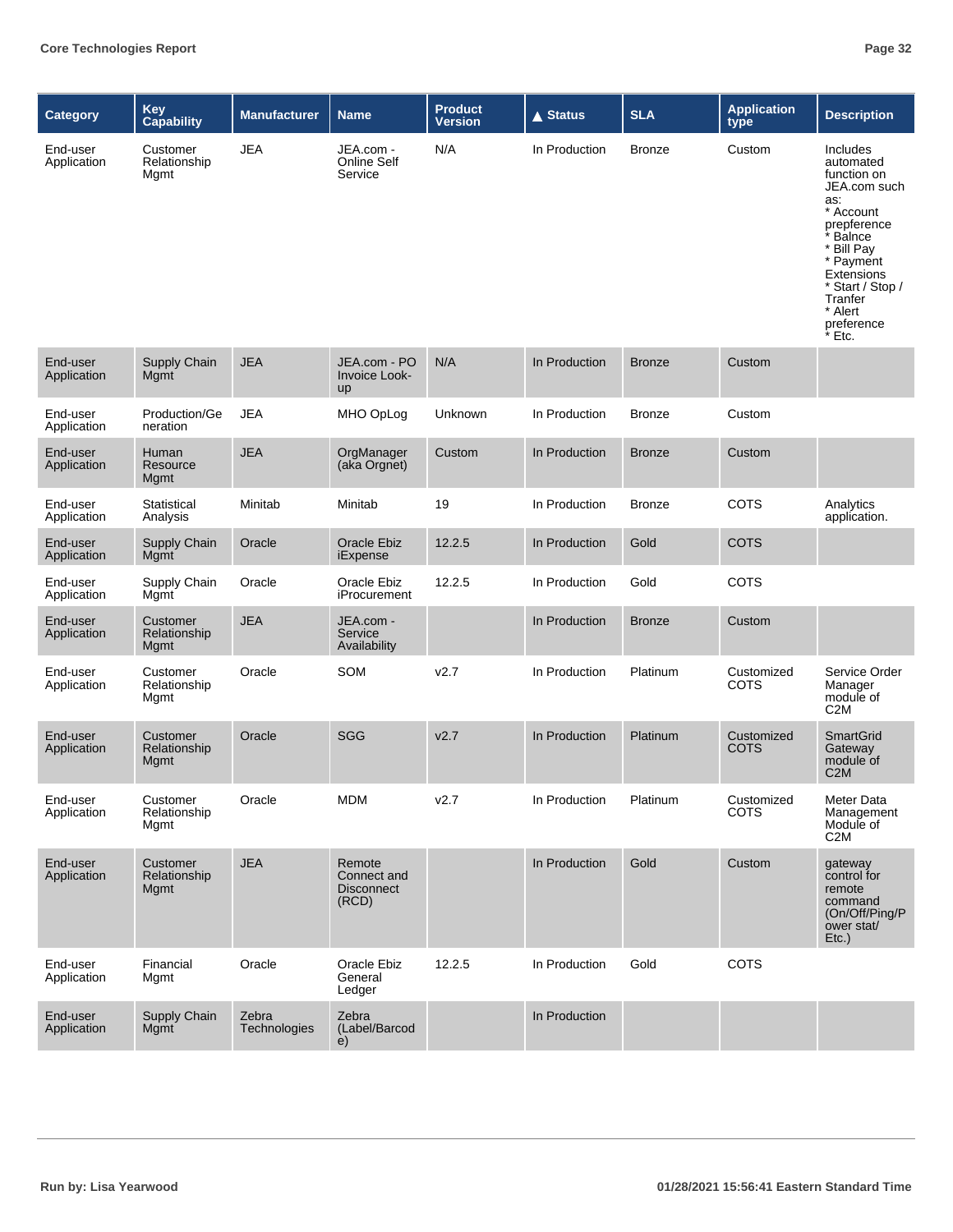| <b>Category</b>         | Key<br>Capability                | <b>Manufacturer</b>                                | <b>Name</b>                                | <b>Product</b><br><b>Version</b> | <b>▲ Status</b> | <b>SLA</b>    | <b>Application</b><br>type | <b>Description</b>                                                                                                                  |
|-------------------------|----------------------------------|----------------------------------------------------|--------------------------------------------|----------------------------------|-----------------|---------------|----------------------------|-------------------------------------------------------------------------------------------------------------------------------------|
| End-user<br>Application | <b>Fleet Mgmt</b>                | <b>JEA</b>                                         | <b>FMS Web</b>                             | $\overline{2}$                   | In Production   | Platinum      | <b>Custom Web</b><br>App   | Custom Web<br>App for outage<br>ticket entry,<br>work order<br>review, GIS<br>Import,<br>Outage<br>Dashboard                        |
| End-user<br>Application | Data Transfer                    | Ipswitch                                           | <b>SFTP</b>                                | 8.6.1                            | In Production   | Various       | <b>COTS</b>                | <b>Secure File</b><br><b>Transfers</b><br>(external)(Pre<br>mium)                                                                   |
| End-user<br>Application | Customer<br>Relationship<br>Mgmt | Oracle                                             | Docucorp Bill<br>Viewer                    |                                  | In Production   | Gold          | <b>COTS</b>                |                                                                                                                                     |
| End-user<br>Application | Geospatial                       | Autodesk                                           | Autodesk -<br>Architectural                | 2008                             | In Production   | <b>Bronze</b> | <b>COTS</b>                | xsl files that<br>are updated<br>from people at<br>the Northside.<br>Persons need<br>file or share<br>level access to<br>resources. |
| End-user<br>Application | Geospatial                       | Autodesk                                           | Autodesk -<br>Autocad                      | 2008                             | In Production   | <b>Bronze</b> | COTS                       | xsl files that<br>are updated<br>from people at<br>the Northside.<br>Persons need<br>file or share<br>level access to<br>resources. |
| End-user<br>Application | Geospatial                       | Autodesk                                           | Autodesk -<br>Civil 3D                     | 2008                             | In Production   | <b>Bronze</b> | <b>COTS</b>                | xsl files that<br>are updated<br>from people at<br>the Northside.<br>Persons need<br>file or share<br>level access to<br>resources. |
| End-user<br>Application | Geospatial                       | Autodesk                                           | Autodesk -<br>Inventor                     | 2008                             | In Production   | <b>Bronze</b> | <b>COTS</b>                | xsl files that<br>are updated<br>from people at<br>the Northside.<br>Persons need<br>file or share<br>level access to<br>resources. |
| End-user<br>Application | Compliance                       | Babcock &<br><b>Wilcox</b><br>Enterprises,<br>Inc. | <b>CEMS</b>                                |                                  | In Production   | Gold          | <b>COTS</b>                | Locally<br>installed on<br>servers at<br>generating<br>stations                                                                     |
| End-user<br>Application | Human<br>Resource<br>Mgmt        | Oracle                                             | Oracle Ebiz<br>Advanced<br><b>Benefits</b> | 12.2.5                           | In Production   | <b>Bronze</b> | COTS                       |                                                                                                                                     |
| End-user<br>Application | Financial<br>Mgmt                | <b>JEA</b>                                         | Use Tax                                    |                                  | In Production   | Unknown       | Custom                     |                                                                                                                                     |
| End-user<br>Application | Supply Chain<br>Mgmt             | Oracle                                             | Oracle Ebiz<br>Payables                    | 12.2.5                           | In Production   | Gold          | <b>COTS</b>                |                                                                                                                                     |
| End-user<br>Application | Human<br>Resource<br>Mgmt        | Oracle                                             | Oracle Ebiz<br>Compensation<br>Workbench   | 12.2.5                           | In Production   | Gold          | <b>COTS</b>                |                                                                                                                                     |
| End-user<br>Application |                                  | Verint<br>Americas Inc                             | Performance<br>Management<br>(Scorecards)  | 11                               | In Production   | N/A           | <b>COTS</b>                | Contact<br>Center                                                                                                                   |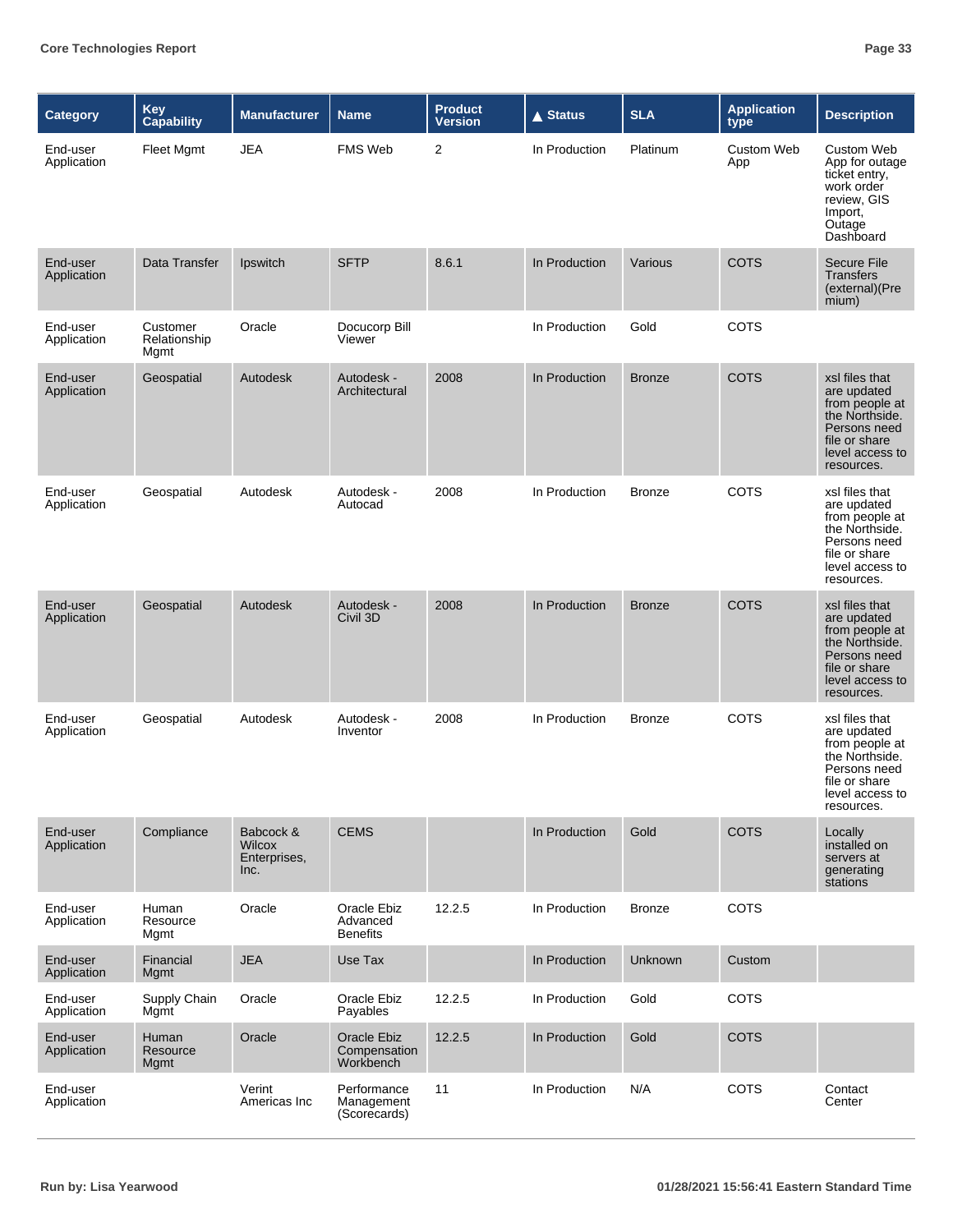| <b>Category</b>         | Key<br>Capability                 | <b>Manufacturer</b>         | <b>Name</b>                                        | <b>Product</b><br><b>Version</b> | <b>▲ Status</b> | <b>SLA</b>    | <b>Application</b><br>type | <b>Description</b>                                                                                                                                                  |
|-------------------------|-----------------------------------|-----------------------------|----------------------------------------------------|----------------------------------|-----------------|---------------|----------------------------|---------------------------------------------------------------------------------------------------------------------------------------------------------------------|
| End-user<br>Application | Production/Ge<br>neration         | <b>JEA</b>                  | <b>PWO Reports</b>                                 |                                  | In Production   | <b>Bronze</b> | Custom                     |                                                                                                                                                                     |
| End-user<br>Application | Production/Ge<br>neration         | <b>JEA</b>                  | <b>RW</b> Thermal<br>Discharge<br>Monitor          |                                  | In Production   | <b>Bronze</b> | Custom                     | Customer<br>purchased                                                                                                                                               |
| End-user<br>Application | Customer<br>Relationship<br>Mgmt  | eGain                       | eGain Cloud                                        |                                  | In Production   | Platinum      | Cloud                      | eGain will<br>provide<br>Customer<br>Contact<br>centers, with<br>funcitionality<br>to centrally<br>manage<br>customer<br>emails, mail,<br>faxes, chats<br>and calls |
| End-user<br>Application |                                   | Verint<br>Americas Inc      | Speech<br>Analytics                                | 11                               | In Production   | N/A           | <b>COTS</b>                | Contact<br>Center                                                                                                                                                   |
| End-user<br>Application | Application<br>Development        | Intel                       | <b>Visual Fortran</b><br><b>Compiler Pro</b>       | Professional<br>Edition          | In Production   | <b>Bronze</b> | COTS                       | Used by J.<br>Coarsey's<br>area. Vendor<br>no longer<br>ships compiler<br>with PSSE<br>product.                                                                     |
| End-user<br>Application | <b>Public Affairs</b>             | <b>JEA</b>                  | <b>Blount Island</b><br><b>Met Station</b><br>Data |                                  | In Production   | <b>Bronze</b> | Custom                     |                                                                                                                                                                     |
| End-user<br>Application |                                   | Verint<br>Americas Inc      | Ad-hoc<br>Reporting<br>(Cognos)                    | 11                               | In Production   | N/A           | <b>COTS</b>                | Contact<br>Center                                                                                                                                                   |
| End-user<br>Application | Project Mgmt                      | Oracle                      | Primavera P6                                       | 15.1                             | In Production   | <b>Bronze</b> | <b>COTS</b>                |                                                                                                                                                                     |
| Integration             | Data Access                       | Microsoft                   | <b>MDAC</b>                                        |                                  | In Production   |               |                            |                                                                                                                                                                     |
| Integration             | Financial<br>Mgmt                 | Oracle                      | Application<br>Desktop<br>Integrator<br>(ADI)      | 12.2.5                           | In Production   | <b>Bronze</b> | <b>COTS</b>                | Interfaces with<br>Ebiz                                                                                                                                             |
| Integration             | Integration                       | Oracle                      | <b>API Catalog</b>                                 |                                  | In Production   |               |                            |                                                                                                                                                                     |
| Integration             | XML<br>Transformatio<br>n         | Altova                      | <b>XMLSpy</b>                                      | 2016 R2                          | In Production   |               |                            |                                                                                                                                                                     |
| Integration             | <b>XML</b><br>Transformatio<br>n. | Oracle                      | Jdeveloper                                         | 12.2.1.2                         | In Production   |               |                            |                                                                                                                                                                     |
| Integration             | Data Access                       | Oracle                      | ODAC Oracle<br>Client                              | Various                          | In Production   | <b>Bronze</b> | COTS                       | Client<br>software                                                                                                                                                  |
| Integration             | Messaging                         | Message<br><b>Broadcast</b> | <b>Broadcast</b><br>Application                    |                                  | In Production   | <b>Bronze</b> | Cloud                      |                                                                                                                                                                     |
| Integration             | Human<br>Resource<br>Mgmt         | <b>JEA</b>                  | Toolbook<br>Oracle Link                            |                                  | In Production   | <b>Bronze</b> | Custom                     |                                                                                                                                                                     |
| Integration             | <b>XML</b><br>Transformatio<br>n. | <b>Stylus Studio</b>        | <b>Stylus Studio</b>                               | 2012                             | In Production   |               |                            |                                                                                                                                                                     |
| Integration             | Integration                       | Oracle                      | <b>BPEL PM</b>                                     |                                  | In Production   |               |                            |                                                                                                                                                                     |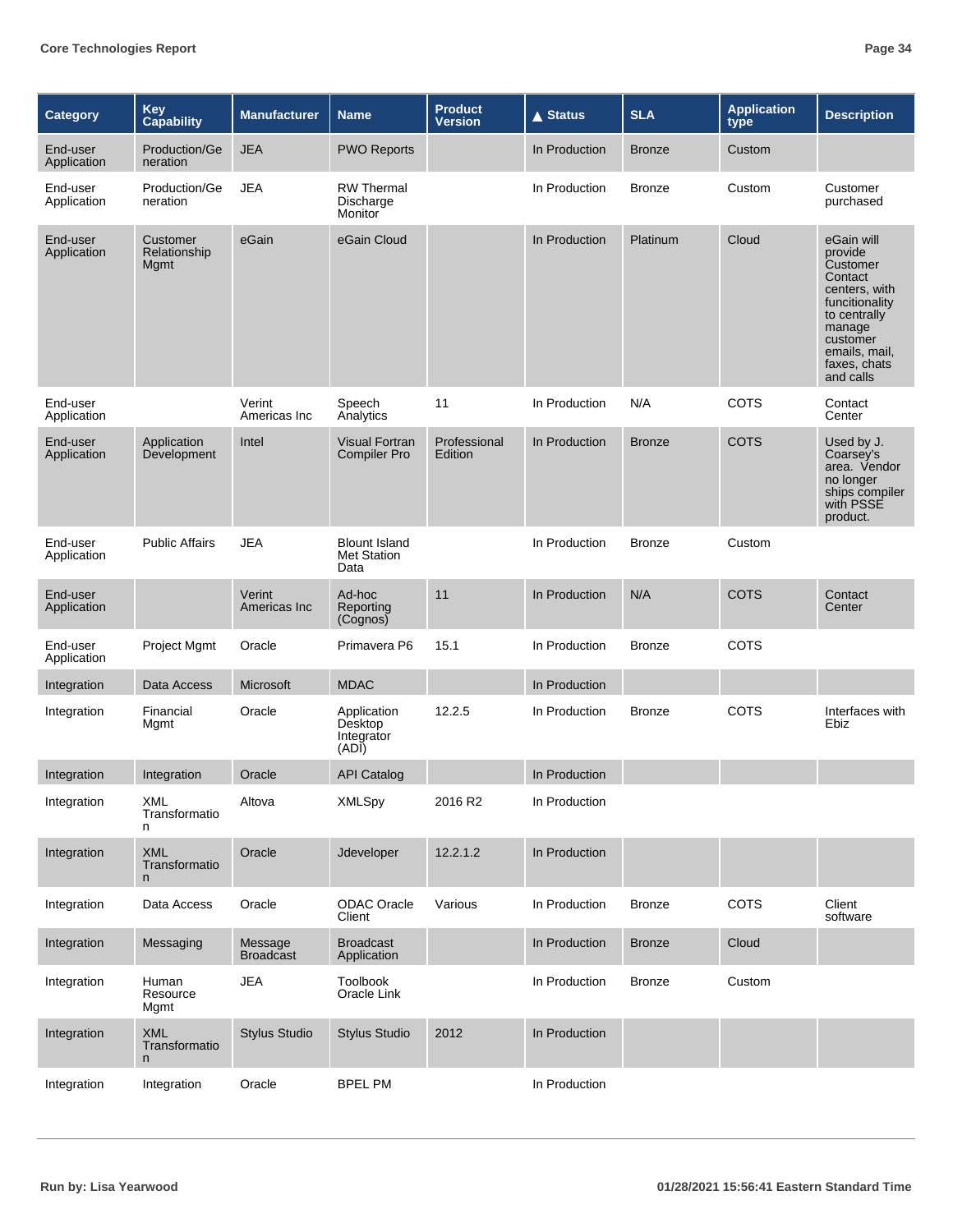| <b>Category</b>                  | <b>Key</b><br>Capability                  | <b>Manufacturer</b>     | <b>Name</b>                             | <b>Product</b><br><b>Version</b> | <b>▲ Status</b> | <b>SLA</b>    | <b>Application</b><br>type | <b>Description</b>                                       |
|----------------------------------|-------------------------------------------|-------------------------|-----------------------------------------|----------------------------------|-----------------|---------------|----------------------------|----------------------------------------------------------|
| Integration                      | <b>XML</b><br>Transformatio<br>n          | Altova                  | Map Force                               | 22016                            | In Production   |               |                            |                                                          |
| Integration                      | <b>Business</b><br>Activity<br>Monitoring | Oracle                  | <b>BAM</b>                              |                                  | In Production   |               |                            |                                                          |
| Integration                      | Data Access                               | Oracle                  | <b>Oracle Client</b><br>Software        | 11g                              | In Production   | Various       | <b>COTS</b>                | Client<br>software                                       |
| Integration                      | XML<br>Transformatio<br>n                 | Oracle                  | <b>SOA Suite</b>                        |                                  | In Production   | Various       | <b>COTS</b>                | Service<br>Oriented Arch.                                |
| Integration                      | Data Access                               | Oracle                  | <b>JDBC</b>                             |                                  | In Production   |               |                            |                                                          |
| Integration                      | Data Transfer                             | Oracle                  | Oracle ISG<br>(Internet SOA<br>Gateway) | 12.2.5                           | In Production   | Gold          | <b>COTS</b>                |                                                          |
| Mobile                           | App Store                                 | Citrix<br>Systems, Inc. | Storefront                              |                                  | In Production   | Various       | <b>COTS</b>                |                                                          |
| Mobile                           | <b>Browser</b>                            | W3C                     | HTML5-<br>compatible                    |                                  | In Production   |               |                            |                                                          |
| Mobile                           | <b>BYOD</b>                               | Citrix<br>Systems, Inc. | <b>Citrix Receiver</b>                  | 19.12.0.119(1<br>912)            | In Production   | Various       | <b>COTS</b>                | Citrix Client on<br>end devices                          |
| Mobile                           | <b>Mobility Mgmt</b>                      | VMware                  | WorkspaceOn<br>е                        |                                  | In Production   |               |                            |                                                          |
| Mobile                           | <b>Mobility Mgmt</b>                      | VMware, Inc.            | Workspace<br><b>ONE</b>                 | 20.08 (2008)                     | In Production   | <b>Bronze</b> | <b>COTS</b>                | <b>Mobile Device</b><br>and<br>Application<br>Management |
| Mobile                           | Operating<br>System                       | Apple                   | iOS                                     |                                  | In Production   | Various       | <b>COTS</b>                |                                                          |
| Mobile                           | Operating<br>System                       | Google                  | Android                                 |                                  | In Production   |               |                            |                                                          |
| Network,<br>Wireless, &<br>Fiber | Switches                                  | Ciena                   | OC-48 / T1                              | 6110                             | In Production   |               |                            |                                                          |
|                                  |                                           |                         |                                         |                                  |                 |               |                            |                                                          |
| Network,<br>Wireless, &<br>Fiber | Name<br>Resolution<br><b>Services</b>     | Microsoft               | <b>DNS</b>                              |                                  | In Production   |               |                            |                                                          |
| Network,<br>Wireless, &<br>Fiber | Switches                                  | Nortel                  | SONET                                   |                                  | In Production   |               |                            |                                                          |
| Network,<br>Wireless, &<br>Fiber | Protocols                                 | Public Domain           | <b>HTTPS</b>                            |                                  | In Production   |               |                            |                                                          |
|                                  |                                           |                         |                                         |                                  |                 |               |                            |                                                          |
| Network,<br>Wireless, &<br>Fiber | Switches                                  | Cisco                   | <b>Cisco Nexus</b><br>(Data Center)     |                                  | In Production   |               |                            |                                                          |
| Network,<br>Wireless, &<br>Fiber | Switches                                  | Cisco                   | Cisco<br>(Generic Any<br>HW Version)    |                                  | In Production   |               |                            | HW models<br>are use case<br>specific and<br>vary        |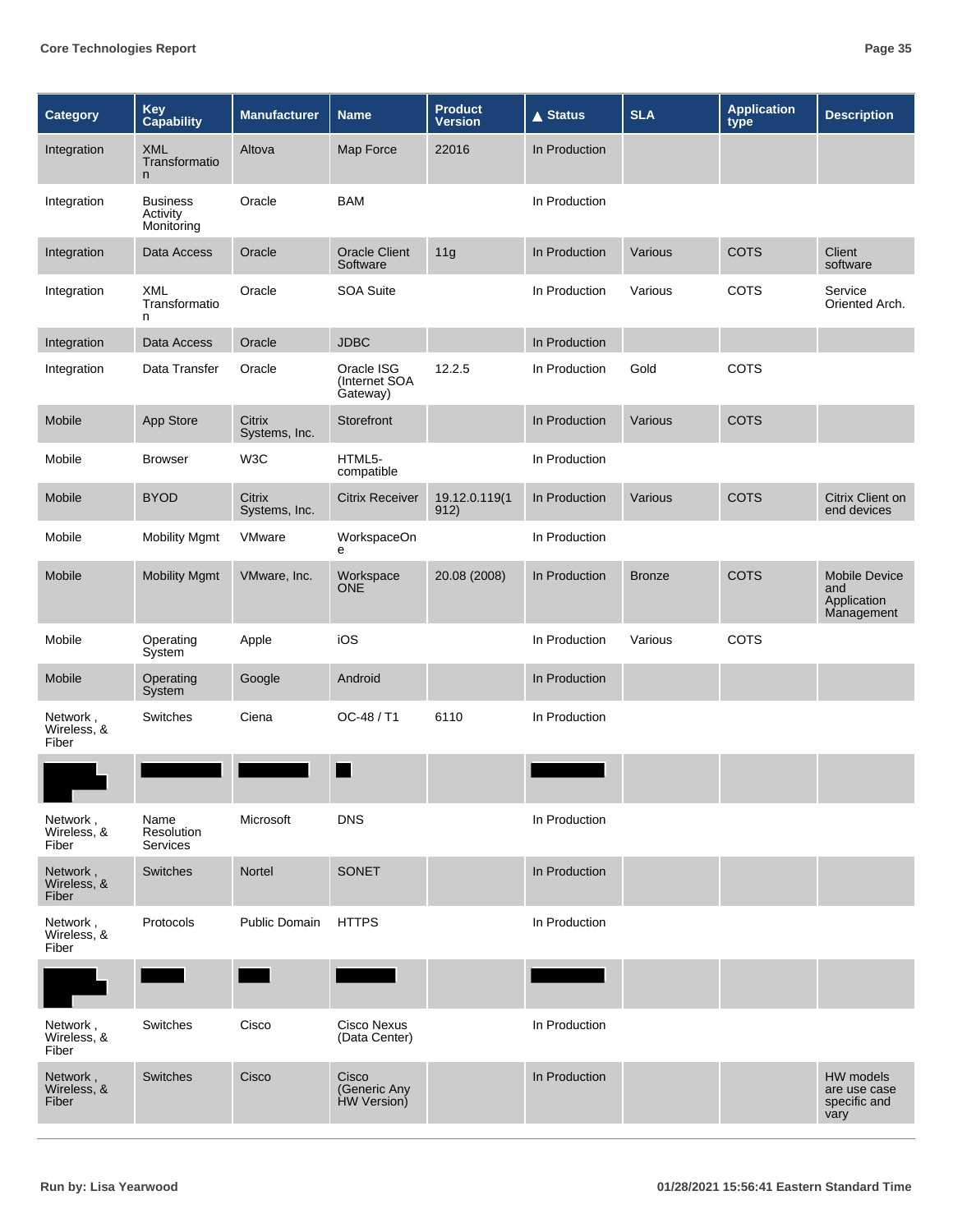| <b>Category</b>                  | Key<br>Capability                     | <b>Manufacturer</b>                                    | <b>Name</b>                               | <b>Product</b><br><b>Version</b> | <b>▲ Status</b> | <b>SLA</b> | <b>Application</b><br>type | <b>Description</b>                                                                       |
|----------------------------------|---------------------------------------|--------------------------------------------------------|-------------------------------------------|----------------------------------|-----------------|------------|----------------------------|------------------------------------------------------------------------------------------|
| Network,<br>Wireless, &<br>Fiber | Switches                              | <b>RFL</b>                                             | iMux 2000<br>/DACS                        |                                  | In Production   |            |                            |                                                                                          |
| Network,<br>Wireless, &<br>Fiber | <b>Switches</b>                       | <b>RFL</b>                                             | DACS -<br>DS <sub>0</sub><br>/ T1         |                                  | In Production   |            |                            |                                                                                          |
| Network,<br>Wireless, &<br>Fiber | Switches                              | <b>RFL</b>                                             | <b>EXMux</b>                              |                                  | In Production   |            |                            |                                                                                          |
| Network,<br>Wireless, &<br>Fiber | Protocols                             | <specification<br><math>\geq</math></specification<br> | <b>TDM</b> (Fiber<br>BES)                 |                                  | In Production   |            |                            | Time-division<br>multiplexing                                                            |
| Network,<br>Wireless, &<br>Fiber | <b>DDoS</b>                           | AT&T                                                   | AT&T                                      |                                  | In Production   |            |                            |                                                                                          |
| Network,<br>Wireless, &<br>Fiber | <b>Switches</b>                       | Eltek                                                  | FlatPak 2 -<br>Power<br>System -48v<br>DC |                                  | In Production   |            |                            |                                                                                          |
| Network,<br>Wireless, &<br>Fiber | Protocols                             | Public Domain                                          | <b>BGP</b>                                |                                  | In Production   |            |                            |                                                                                          |
| Network,<br>Wireless, &<br>Fiber | Access<br>Control                     | Cisco                                                  | Cisco ISE                                 |                                  | In Production   |            |                            | Authenication<br>Control and<br>integration<br>with MSAD for<br>Cisco<br><b>Wireless</b> |
| Network,<br>Wireless, &<br>Fiber | <b>Mobility Mgmt</b>                  | Cisco                                                  | Cisco<br>Wireless<br>Controllers          |                                  | In Production   |            |                            | Supports all<br>Cisco AP's                                                               |
| Network,<br>Wireless, &<br>Fiber | Protocols                             | <b>Public Domain</b>                                   | SQL*Net                                   |                                  | In Production   |            |                            |                                                                                          |
| Network,<br>Wireless, &<br>Fiber | Protocols                             | Public Domain                                          | TCP/IP(v4)                                |                                  | In Production   |            |                            |                                                                                          |
| Network,<br>Wireless, &<br>Fiber | Surge<br>Suppression                  | <b>APC</b>                                             | In-line APC<br>Cat6/5e                    |                                  | In Production   |            | Hardware                   | Inline Cat6/5e<br>Supression                                                             |
| Network,<br>Wireless, &<br>Fiber | Protocols                             | Public Domain                                          | <b>HTTP</b>                               |                                  | In Production   |            |                            |                                                                                          |
| Network,<br>Wireless, &<br>Fiber | Remote<br>Access<br>Gateways          | Citrix<br>Systems, Inc.                                | Citrix<br>NetScaler                       |                                  | In Production   |            |                            |                                                                                          |
| Network,<br>Wireless, &<br>Fiber | Name<br>Resolution<br><b>Services</b> | Microsoft                                              | <b>DHCP</b>                               |                                  | In Production   |            |                            |                                                                                          |
| Network,<br>Wireless, &<br>Fiber | Protocols                             | <b>Public Domain</b>                                   | FTP/sFTP                                  |                                  | In Production   |            |                            |                                                                                          |
| Network,<br>Wireless, &<br>Fiber | Switches                              | <b>RFL</b>                                             | iMUX2000 -<br>T1                          |                                  | In Production   |            |                            |                                                                                          |
| Network,<br>Wireless, &<br>Fiber | Protocols                             | <b>Cisco Specific</b>                                  | <b>EIGRP</b>                              |                                  | In Production   |            |                            |                                                                                          |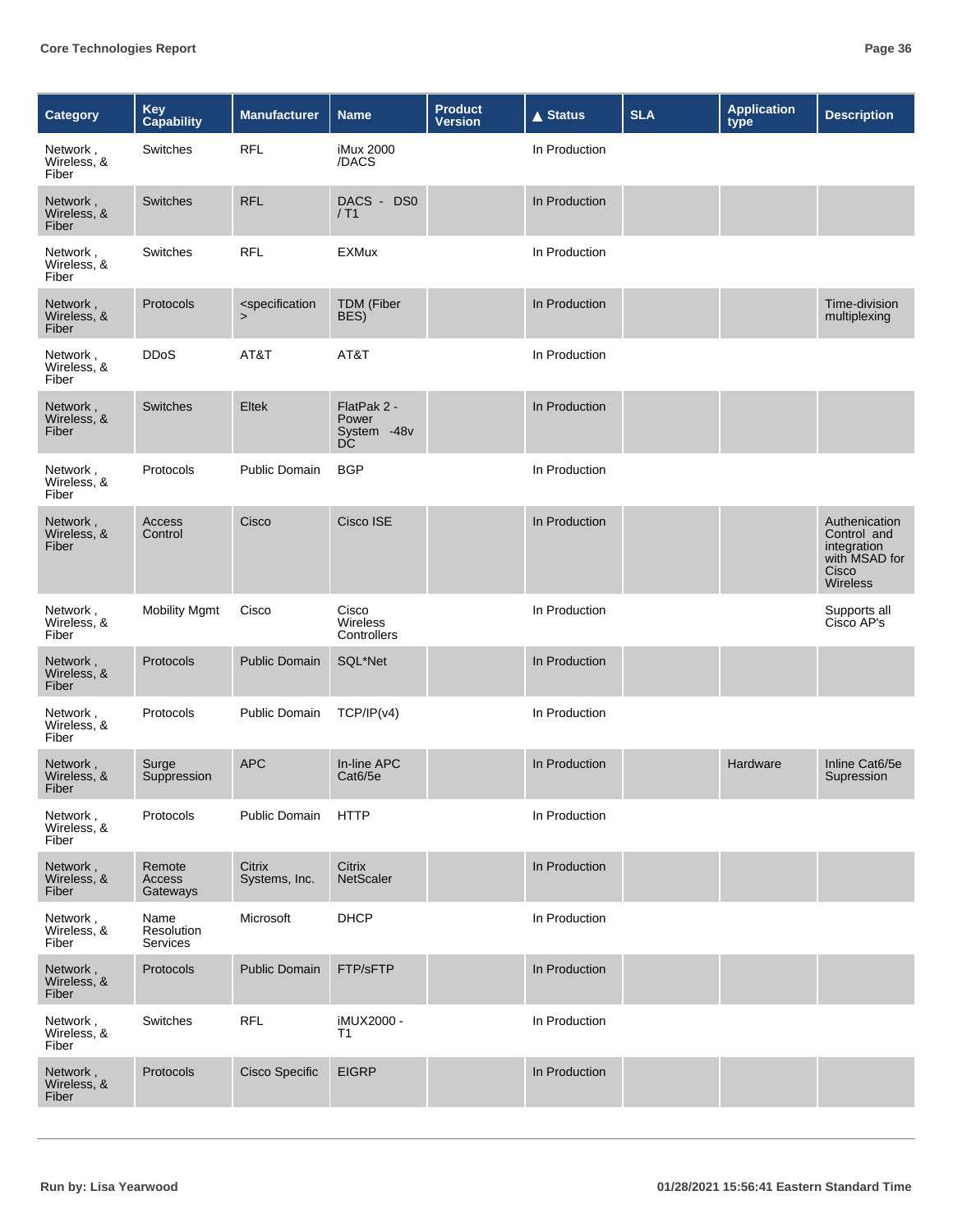| <b>Category</b>                  | <b>Key</b><br>Capability | <b>Manufacturer</b>                                    | <b>Name</b>                                                   | <b>Product</b><br><b>Version</b>      | <b>▲ Status</b> | <b>SLA</b>     | <b>Application</b><br>type | <b>Description</b>                                                                                                      |
|----------------------------------|--------------------------|--------------------------------------------------------|---------------------------------------------------------------|---------------------------------------|-----------------|----------------|----------------------------|-------------------------------------------------------------------------------------------------------------------------|
| Network,<br>Wireless, &<br>Fiber | Firewall                 | CradlePoint                                            | Cradlepoint<br>Router/Firewal                                 |                                       | In Production   |                |                            | 4G<br>router/firewall,<br><b>Remote WP</b><br>VPN's                                                                     |
| Network,<br>Wireless, &<br>Fiber | Control<br>System        | CradlePoint                                            | Cradlepoint<br>Cloud MGMT<br>Suite                            |                                       | In Production   |                |                            | 4G<br>router/firewall<br>mgmt                                                                                           |
| Network,<br>Wireless, &<br>Fiber | Switches                 | <b>RFL</b>                                             | EXMUX - DS0<br>/ T1/1GB<br><b>ETHERNET</b>                    | 3500                                  | In Production   |                |                            |                                                                                                                         |
| Network,<br>Wireless, &<br>Fiber | Carriers                 | Verizon                                                | Verizon<br>Cellular                                           | Smart<br>Phones, Mi-<br>Fis, M2M, IoT | In Production   |                |                            | Cellular &<br><b>Wireless</b>                                                                                           |
| Network,<br>Wireless, &<br>Fiber | Protocols                | <specification<br><math>\geq</math></specification<br> | G.8032 (Fiber)                                                |                                       | In Production   |                |                            | <b>Ethernet Ring</b><br>Protection<br>Switching                                                                         |
| Network,<br>Wireless, &<br>Fiber | <b>Switches</b>          | Ciena                                                  | <b>1GB Ethernet</b><br>$/OC-3 - OC-$<br>48 / T1               | 6500                                  | In Production   |                |                            |                                                                                                                         |
| Network,<br>Wireless, &<br>Fiber | Carriers                 | AT&T                                                   | AT&T                                                          |                                       | In Production   |                |                            | <b>ISP</b>                                                                                                              |
|                                  |                          |                                                        |                                                               |                                       |                 |                |                            |                                                                                                                         |
| Network,<br>Wireless, &<br>Fiber | Switches                 | <b>TDM</b>                                             | Mux/DACS                                                      |                                       | In Production   |                |                            |                                                                                                                         |
| Network,<br>Wireless, &<br>Fiber | Protocols                | <b>Public Domain</b>                                   | <b>OSPF</b>                                                   |                                       | In Production   |                |                            |                                                                                                                         |
| Network,<br>Wireless, &<br>Fiber | Protocols                | <specification<br><math>\geq</math></specification<br> | FCoE                                                          |                                       | In Production   |                |                            | <b>Fiber Channel</b><br>over Ethernet                                                                                   |
| Performance<br>Tuning            | <b>Testing Tools</b>     | Oracle                                                 | Oracle 11g<br><b>OEM</b><br>Performance<br><b>Tuning Pack</b> | 11g                                   | In Production   | Various        | <b>COTS</b>                | Oracle<br>Enterprise<br>Management/<br>Monitoring                                                                       |
| Performance<br>Tuning            | <b>Testing Tools</b>     | SmartBear<br>Software                                  | <b>Test Complete</b>                                          | 14.40.1658.7                          | In Production   | Unknown        | COTS                       | This product is<br>used to create<br>automated<br>test scripts for<br>testing web<br>and windows<br>applications.       |
| Performance<br>Tuning            | <b>Testing Tools</b>     | SmartBear<br>Software                                  | LoadNinja                                                     | 3.3.0                                 | In Production   | <b>Unknown</b> | <b>COTS</b>                | This product is<br>used to load<br>test windows<br>and web<br>applications.<br>Included in the<br>Ready API<br>bundled. |
| Performance<br>Tuning            | <b>Testing Tools</b>     | SmartBear<br>Software                                  | <b>SOAPUI Pro</b>                                             | 3.3.0                                 | In Production   | Unknown        | <b>COTS</b>                | This product is<br>used to create<br>functional web<br>service tests.<br><b>Bundled</b><br>package with<br>Ready API.   |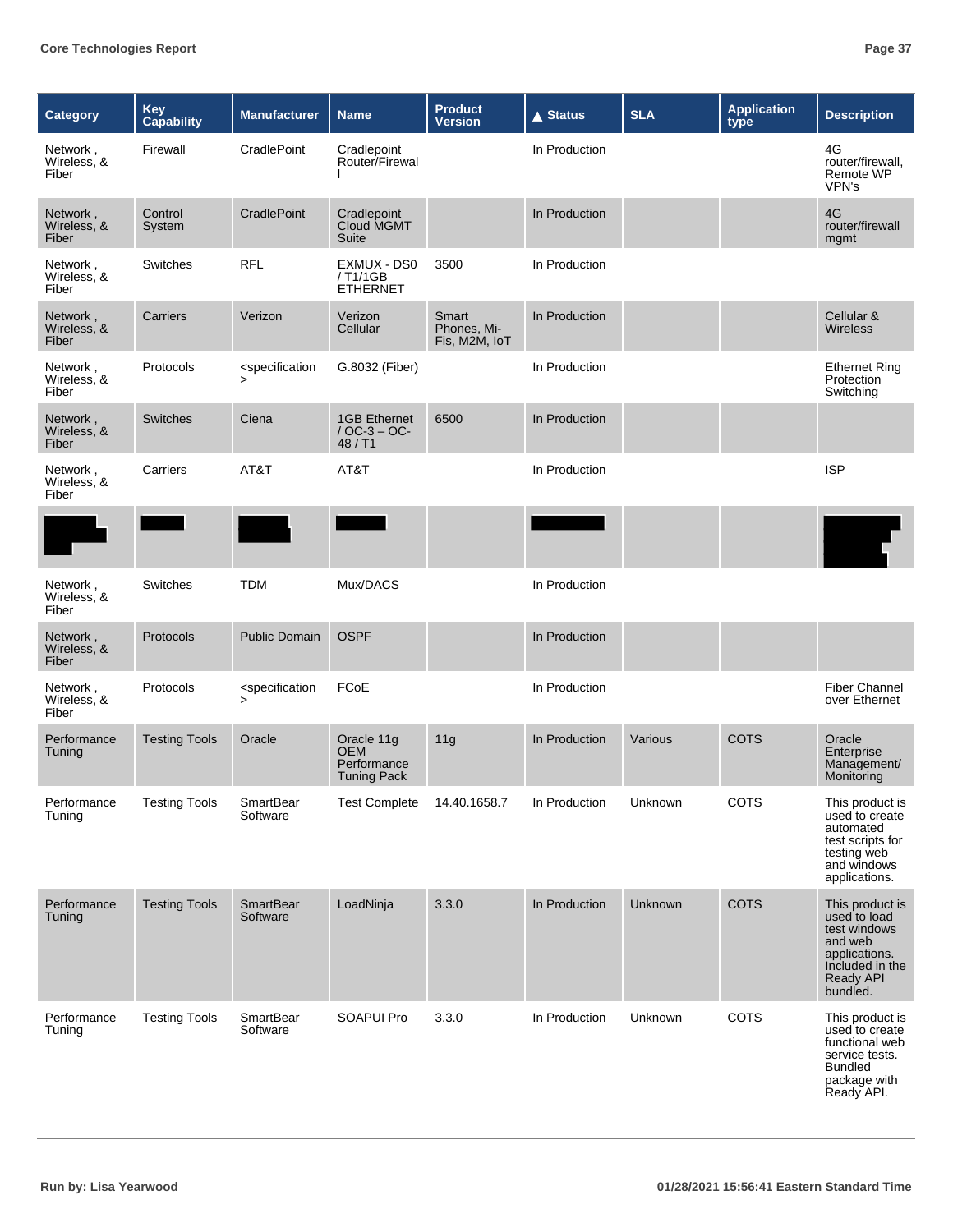| <b>Category</b>                              | <b>Key</b><br>Capability | <b>Manufacturer</b>                     | <b>Name</b>                            | <b>Product</b><br>Version | <b>▲ Status</b> | <b>SLA</b>    | <b>Application</b><br>type | <b>Description</b>                                                                  |
|----------------------------------------------|--------------------------|-----------------------------------------|----------------------------------------|---------------------------|-----------------|---------------|----------------------------|-------------------------------------------------------------------------------------|
| Performance<br>Tuning                        | <b>Testing Tools</b>     | <b>SmartBear</b><br>Software            | LoadUI Pro                             | 3.3.0                     | In Production   | Unknown       | <b>COTS</b>                | <b>Load Test</b><br>Web Service.<br><b>AKA Ready</b><br>API. Its bundle<br>package. |
| Printers,<br>Scanners,<br>Copiers            | Video                    | Panasonic                               | Ceiling-<br>mounted<br>Projector       | N/A                       | In Production   | N/A           | Hardware                   | AV equipment<br>for standard<br>Conference<br>room set up.                          |
| Printers,<br>Scanners,<br>Copiers            | Printer                  | <b>HP</b>                               | T796                                   |                           | In Production   |               |                            | Plotter<br>Hardware                                                                 |
| Printers,<br>Scanners,<br>Copiers            | Printer                  | <b>HP</b>                               | Plotters                               | N/A                       | In Production   | Gold          | Hardware                   | Hard devices<br>large format<br>printers                                            |
| Printers,<br>Scanners,<br>Copiers            | Printer                  | HP                                      | T1100                                  | 0.0                       | In Production   | N/A           | Hardware                   | Plotter<br>Hardware                                                                 |
| Printers.<br>Scanners,<br>Copiers            | Printer                  | <b>HP</b>                               | T2300                                  |                           | In Production   |               |                            | Plotter<br>Hardware                                                                 |
| Printers,<br>Scanners,<br>Copiers            | Printer                  | <b>KIP</b>                              | <b>KIP 7170</b>                        | 7170                      | In Production   | N/A           | Hardware                   | <b>Plotter Large</b><br>Format<br><b>Printers</b>                                   |
| Printers,<br>Scanners,<br>Copiers            | Printer                  | <b>KIP</b>                              | <b>KIP 7000</b>                        | 7000                      | In Production   | N/A           | Hardware                   | <b>Plotter Large</b><br>Format<br>Printers                                          |
| Printers,<br>Scanners,<br>Copiers            | Printer                  | HP                                      | M600                                   | N/A                       | In Production   | N/A           | Hardware                   | Printer<br>Hardware                                                                 |
| Printers,<br>Scanners,<br>Copiers            | Printer                  | <b>KONICA</b><br><b>MINOLTA</b>         | <b>OCE 602</b>                         | 602                       | In Production   | N/A           | Hardware                   | Large Format<br><b>Printers</b>                                                     |
| Server,<br>Storage, &<br><b>System Tools</b> | Operating<br>System      | <b>Red Hat</b>                          | <b>RHEL</b>                            | 6                         | In Production   | Various       | <b>COTS</b>                |                                                                                     |
| Server,<br>Storage, &<br><b>System Tools</b> | Help Desk                | Carahsoft<br>Technology<br>Corproration | Servicenow<br>Performance<br>Analytics | Orlando                   | In Production   | <b>Bronze</b> | <b>COTS</b>                | Added by<br>researching<br>PO's 2015-<br>present                                    |
| Server,<br>Storage, &<br>System Tools        | <b>Access</b><br>Control | <b>NetMotion</b><br>Software            | Netmotion<br>Premium                   | 12                        | In Production   | N/A           | <b>COTS</b>                | Added by<br>researching<br>PO's 2015-<br>present                                    |
| Server,<br>Storage, &<br><b>System Tools</b> | Synchronizatio<br>n      | Microsoft                               | ActiveSync                             |                           | In Production   | <b>Bronze</b> | COTS                       | ActiveSync<br>used for<br>Exchange                                                  |
| Server,<br>Storage, &<br>System Tools        | Storage<br>Arrays        | HP                                      | Simplivity<br>(HyperConver<br>ged)     |                           | In Production   |               |                            | BES/EMS, AM<br>AG                                                                   |
| Server,<br>Storage, &<br>System Tools        | Password<br>Vault        | OpenSource                              | <b>KeePass</b>                         |                           | In Production   |               |                            |                                                                                     |
| Server,<br>Storage, &<br><b>System Tools</b> | Productivity<br>Tool     | Softmotive                              | WinAutomatio<br>n                      | 8.0.1                     | In Production   | Various       | <b>COTS</b>                | Automation<br>tool                                                                  |
| Server,<br>Storage, &<br>System Tools        | <b>Server Access</b>     | OpenSource                              | Putty                                  |                           | In Production   | Unknown       | COTS                       |                                                                                     |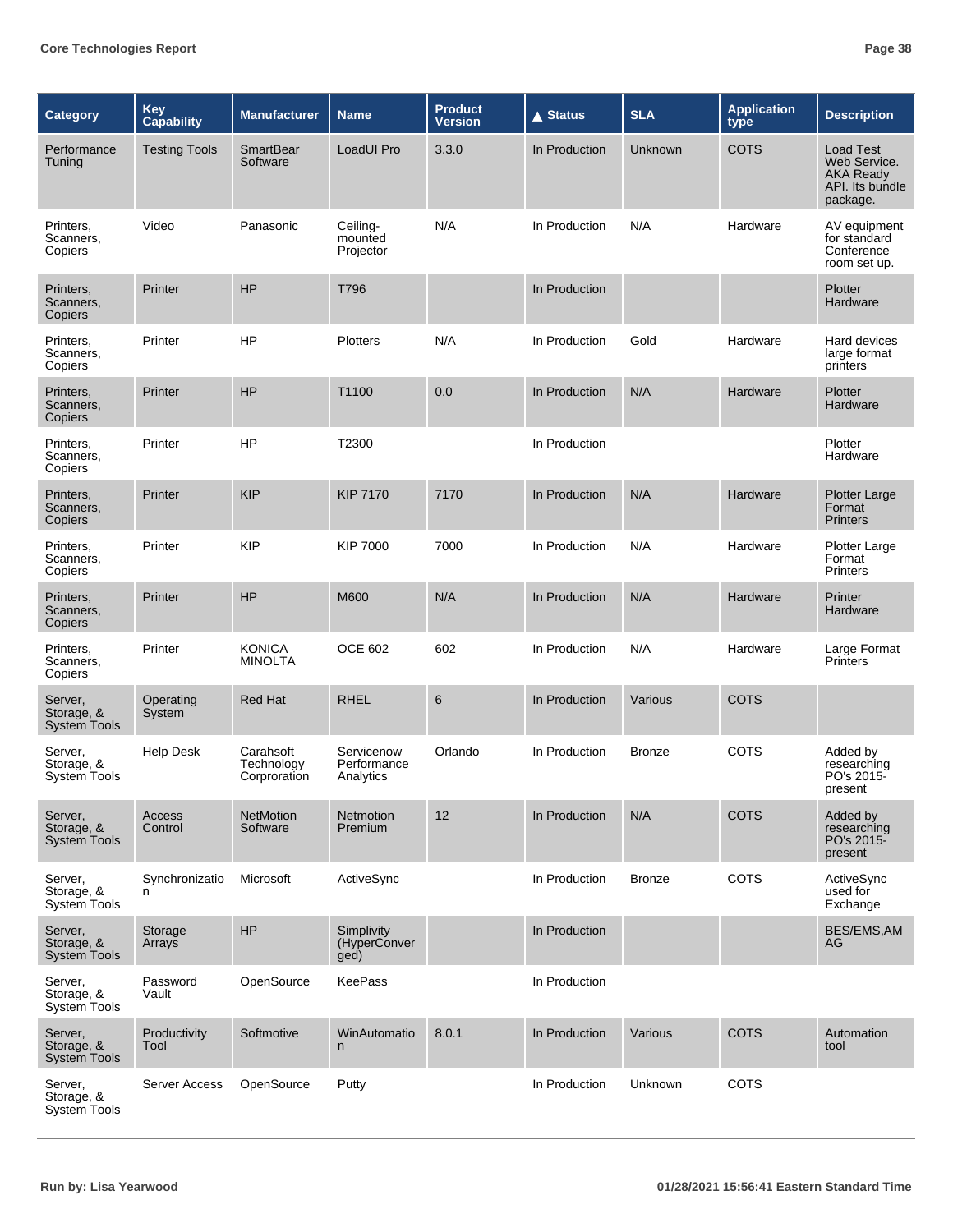| <b>Category</b>                              | <b>Key</b><br>Capability      | <b>Manufacturer</b>                     | <b>Name</b>                                   | <b>Product</b><br><b>Version</b> | <b>▲ Status</b> | <b>SLA</b>     | <b>Application</b><br>type | <b>Description</b>                                 |
|----------------------------------------------|-------------------------------|-----------------------------------------|-----------------------------------------------|----------------------------------|-----------------|----------------|----------------------------|----------------------------------------------------|
| Server,<br>Storage, &<br><b>System Tools</b> | <b>Server Access</b>          | OpenSource                              | <b>Putty SCP</b>                              |                                  | In Production   | <b>Unknown</b> | <b>COTS</b>                |                                                    |
| Server,<br>Storage, &<br><b>System Tools</b> | Data Transfer                 | WinSCP                                  | WinSCP                                        |                                  | In Production   |                |                            |                                                    |
| Server,<br>Storage, &<br><b>System Tools</b> | <b>Blade</b>                  | Cisco                                   | Cisco UCS<br>Chassis                          |                                  | In Production   |                |                            |                                                    |
| Server.<br>Storage, &<br><b>System Tools</b> | Switches                      | Cisco                                   | Cisco MDS                                     |                                  | In Production   |                |                            |                                                    |
| Server,<br>Storage, &<br><b>System Tools</b> | Server<br>Virtualization      | HP                                      | Simplivity<br>(HyperConver<br>ged)            |                                  | In Production   |                |                            | BES/EMS, AM<br>AG                                  |
| Server,<br>Storage, &<br><b>System Tools</b> | Operating<br>System           | Microsoft                               | Windows<br>Server                             | 2012                             | In Production   | Various        | <b>COTS</b>                |                                                    |
| Server,<br>Storage, &<br><b>System Tools</b> | <b>Blade</b>                  | <b>HP</b>                               | Proliant                                      | <b>BL</b> c-class                | In Production   | Various        | Hardware                   |                                                    |
| Server,<br>Storage, &<br><b>System Tools</b> | Operating<br>System           | Microsoft                               | Windows<br>Server                             | 2008 SP2                         | In Production   | Various        | <b>COTS</b>                | Successor to<br><b>Windos Server</b><br>2003       |
| Server,<br>Storage, &<br><b>System Tools</b> | Operating<br>System           | Microsoft                               | <b>Windows</b><br>Server                      | 2012                             | In Production   | Various        | <b>COTS</b>                |                                                    |
| Server,<br>Storage, &<br><b>System Tools</b> | Configuration<br>Management   | Carahsoft<br>Technology<br>Corproration | Servicenow<br><b>Itsm Discovery</b><br>- Node | Orlando                          | In Production   | <b>Bronze</b>  | <b>COTS</b>                | Added by<br>researching<br>PO's 2015-<br>present   |
| Server,<br>Storage, &<br><b>System Tools</b> | <b>File Services</b>          | <b>JAM Software</b>                     | <b>TreeSize Pro</b>                           |                                  | In Production   | Unknown        | <b>COTS</b>                | File/Folder<br>Management                          |
| Server,<br>Storage, &<br><b>System Tools</b> | Operating<br>System           | Oracle                                  | Unbreakable<br>Linux                          |                                  | In Production   | Various        | <b>COTS</b>                |                                                    |
| Server,<br>Storage, &<br>System Tools        | Data Transfer                 | Ipswitch                                | WS FTP Pro                                    | 8.6.1                            | In Production   | Various        | <b>COTS</b>                | <b>Internal File</b><br>Transfer<br>tool/scheduler |
| Server,<br>Storage, &<br>System Tools        | <b>Server Access</b>          | MobaXterm                               | MobaXterm                                     |                                  | In Production   |                |                            |                                                    |
| Server,<br>Storage, &<br><b>System Tools</b> | <b>Advance Text</b><br>Editor | Notepad-plus-<br>plus.org               | Notepad++                                     |                                  | In Production   |                |                            |                                                    |
| Server,<br>Storage, &<br>System Tools        | Data<br>Synchronizatio<br>n   | Syncovery                               | Syncovery                                     | 7.99e                            | In Production   | Unknown        | COTS                       | File<br>Synchronizatio<br>n Application            |
| Server,<br>Storage, &<br><b>System Tools</b> | Racks                         | HP                                      | c-series                                      | c7000                            | In Production   | Various        | Hardware                   |                                                    |
| Server,<br>Storage, &<br>System Tools        | <b>IT Mgmt</b>                | Microsoft                               | System<br>Center                              | 10.2                             | In Production   | N/A            | <b>COTS</b>                | Added by<br>researching<br>PO's 2015-<br>present   |
| Server,<br>Storage, &<br><b>System Tools</b> | Engineered                    | Oracle                                  | Exadata                                       | X <sub>5</sub>                   | In Production   | Various        | Hardware                   |                                                    |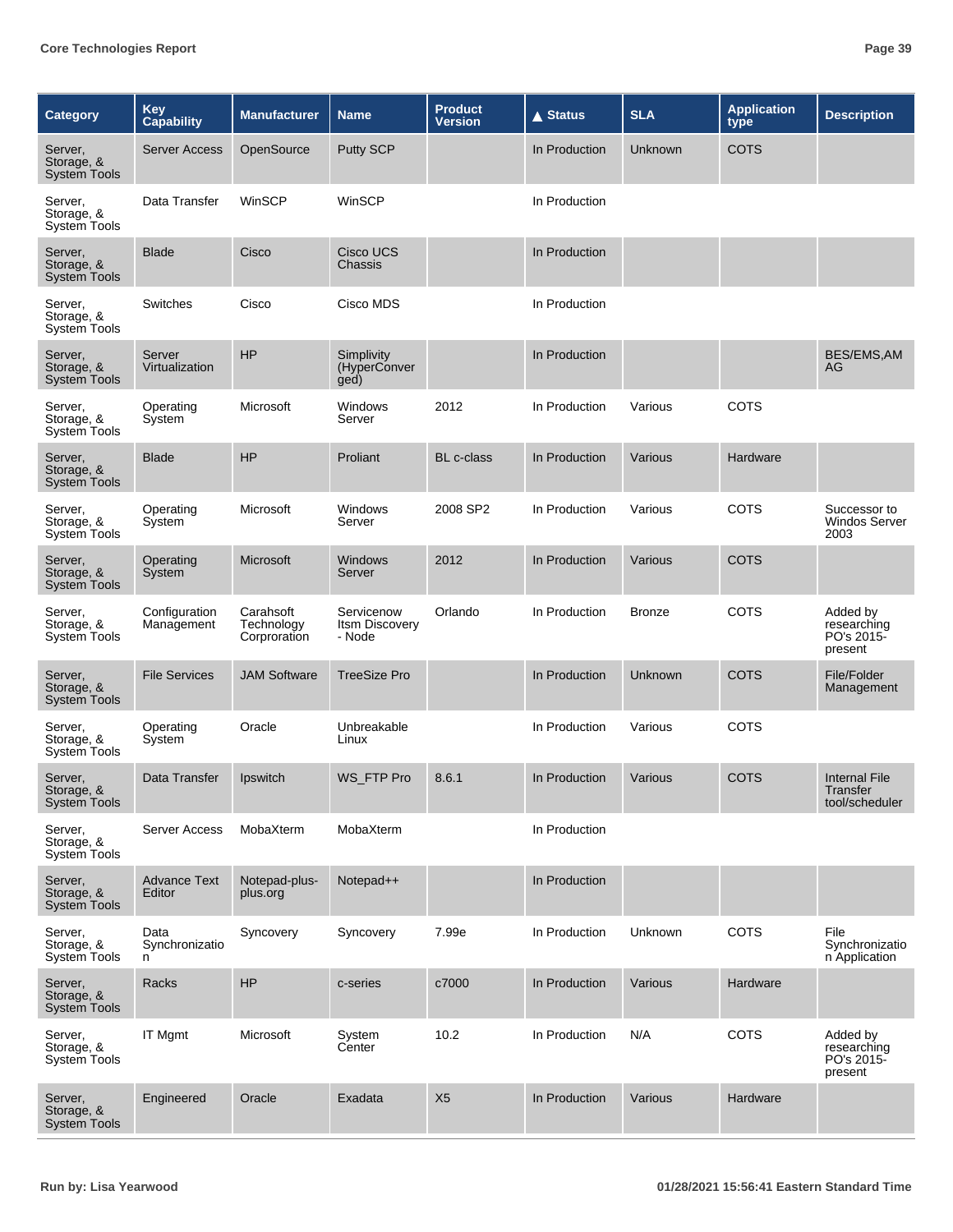| <b>Category</b>                              | Key<br>Capability                    | <b>Manufacturer</b>      | <b>Name</b>                      | <b>Product</b><br><b>Version</b> | <b>▲ Status</b> | <b>SLA</b>     | <b>Application</b><br>type | <b>Description</b>                                                                                                                |
|----------------------------------------------|--------------------------------------|--------------------------|----------------------------------|----------------------------------|-----------------|----------------|----------------------------|-----------------------------------------------------------------------------------------------------------------------------------|
| Server,<br>Storage, &<br><b>System Tools</b> | Storage<br>Arrays                    | HP                       | 3PAR                             |                                  | In Production   | Various        | Hardware                   |                                                                                                                                   |
| Server,<br>Storage, &<br><b>System Tools</b> | <b>Disk</b><br>Management            | Condusiv<br>Technologies | <b>Diskeeper</b>                 |                                  | In Production   | <b>Unknown</b> | <b>COTS</b>                |                                                                                                                                   |
| Server,<br>Storage, &<br>System Tools        | Engineered                           | Oracle                   | Exalogic                         | X <sub>5</sub>                   | In Production   | Various        | Hardware                   |                                                                                                                                   |
| Server,<br>Storage, &<br><b>System Tools</b> | <b>File Services</b>                 | <b>RARLab</b>            | WinRAR                           |                                  | In Production   | N/A            | <b>COTS</b>                | File/Folder<br>Management                                                                                                         |
| Server,<br>Storage, &<br><b>System Tools</b> | <b>Server Access</b>                 | RealVNC                  | <b>VNC</b>                       |                                  | In Production   | Various        | <b>COTS</b>                | System tool<br>Linux                                                                                                              |
| Server,<br>Storage, &<br><b>System Tools</b> | <b>Advance Text</b><br>Editor        | <b>UltraEdit</b>         | <b>UltraEdit</b>                 |                                  | In Production   |                |                            |                                                                                                                                   |
| Server,<br>Storage, &<br><b>System Tools</b> | Productivity<br>Tool                 | CA                       | dSeries                          | 11.3.3.0                         | In Production   | Various        | <b>COTS</b>                | Scheduling<br>Tool                                                                                                                |
| Server,<br>Storage, &<br><b>System Tools</b> | <b>Blade</b>                         | HP                       | Proliant                         | <b>ML</b>                        | In Production   | Various        | Hardware                   |                                                                                                                                   |
| Server,<br>Storage, &<br><b>System Tools</b> | Blade                                | HP                       | Proliant                         | DL                               | In Production   | Various        | Hardware                   |                                                                                                                                   |
| Server,<br>Storage, &<br><b>System Tools</b> | Racks                                | HP                       | 10000-series                     | 10000                            | In Production   | Various        | Hardware                   |                                                                                                                                   |
| System<br>Monitoring                         | Operations<br>Management             | ExtraHop                 | ExtraHop                         | 8.3                              | In Production   | N/A            | Hardware                   | Extrahop is<br>used to see<br>over the wire<br>network traffic.<br>Used for<br>monitoring of<br>devices, traffic<br>and services. |
| System<br>Monitoring                         | <b>Network</b><br>Management         | <b>SolarWinds</b>        | <b>Solar Winds</b><br><b>ALX</b> |                                  | In Production   |                | <b>COTS</b>                | Network/syste<br>m monitoring                                                                                                     |
| System<br>Monitoring                         | Patch Mgmt                           | Shavlik<br>Technologies  | <b>NetChk</b><br>Protect         | 7.0                              | In Production   | <b>Bronze</b>  | COTS                       | Patch Mgmt.                                                                                                                       |
|                                              |                                      |                          |                                  |                                  |                 |                |                            |                                                                                                                                   |
| System<br>Monitoring                         | Systems<br>Monitoring/Ma<br>nagement | CA                       | Wily                             | 10.5                             | In Production   | Various        | COTS                       | Weblogic<br>Monitoring<br>Tool                                                                                                    |
| System<br>Monitoring                         | Virtualization                       | Citrix<br>Systems, Inc.  | XenDesktop                       |                                  | In Production   | <b>Bronze</b>  | <b>COTS</b>                |                                                                                                                                   |
| System<br>Monitoring                         | Virtualization                       | Citrix<br>Systems, Inc.  | XenApp                           | 5 FP2                            | In Production   | <b>Bronze</b>  | COTS                       | Windows<br>session<br>virtualization                                                                                              |
| System<br>Monitoring                         | Server<br>Management                 | HP                       | Insight<br>Manager               |                                  | In Production   | Various        | <b>COTS</b>                |                                                                                                                                   |
| System<br>Monitoring                         | Operations<br>Management             | <b>HP</b>                | MeasureWare                      |                                  | In Production   |                |                            |                                                                                                                                   |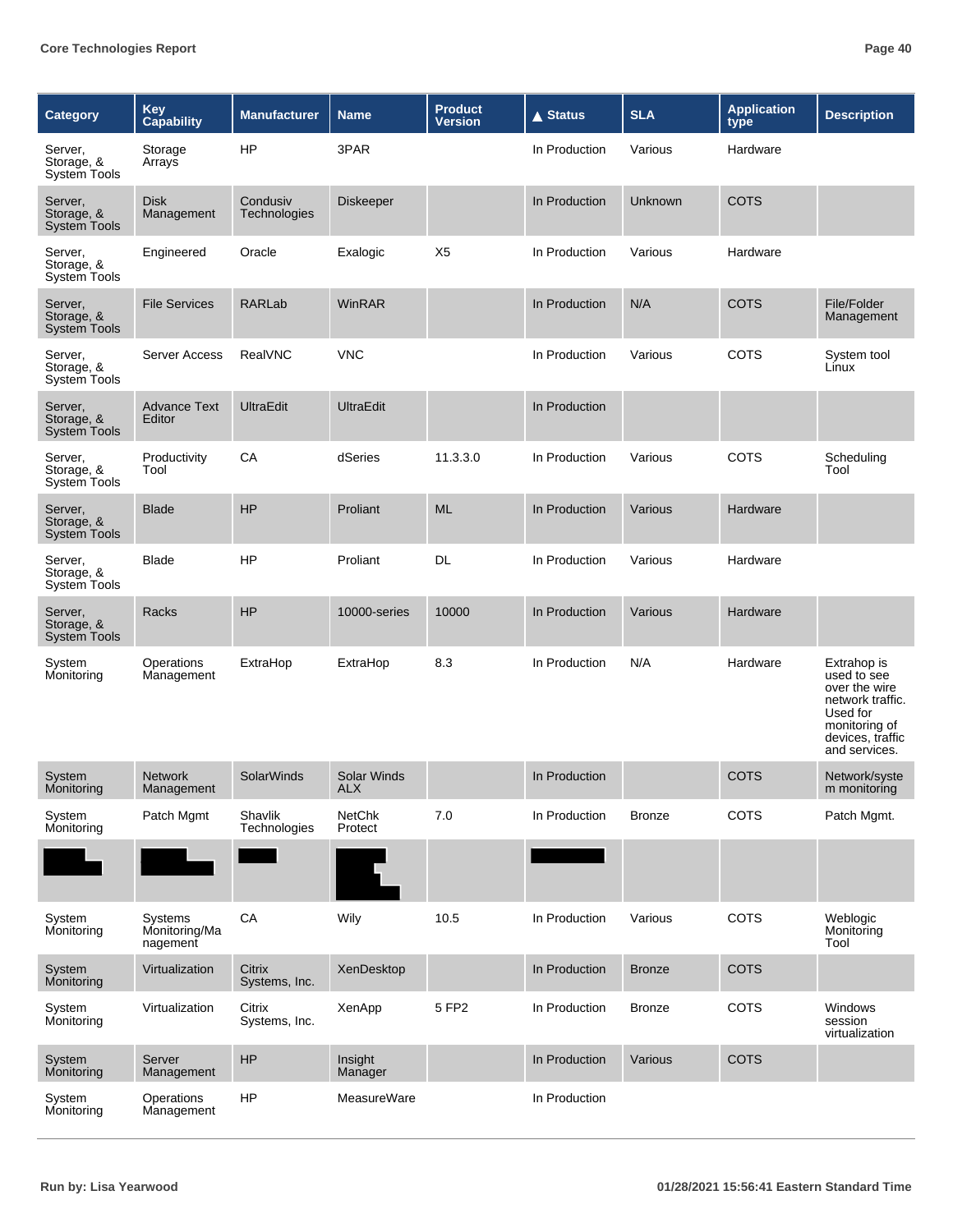| <b>Category</b>           | Key<br>Capability                           | <b>Manufacturer</b> | <b>Name</b>                                        | <b>Product</b><br><b>Version</b> | <b>▲ Status</b> | <b>SLA</b>    | <b>Application</b><br>type | <b>Description</b>                                                                                                                      |
|---------------------------|---------------------------------------------|---------------------|----------------------------------------------------|----------------------------------|-----------------|---------------|----------------------------|-----------------------------------------------------------------------------------------------------------------------------------------|
| System<br>Monitoring      | Virtual<br>Disaster<br>Recovery             | <b>VMware</b>       | <b>SRM</b>                                         |                                  | In Production   | Various       | <b>COTS</b>                |                                                                                                                                         |
| System<br>Monitoring      | <b>Network</b><br>Management                | <b>SolarWinds</b>   | Solar Winds<br><b>NPM Suite</b>                    |                                  | In Production   |               | <b>COTS</b>                | Network/syste<br>m monitoring                                                                                                           |
|                           |                                             |                     |                                                    |                                  |                 |               |                            |                                                                                                                                         |
| System<br>Monitoring      | Data Mgmt                                   | Microsoft           | <b>SQL Server</b><br>Management<br>Studio          | Various                          | In Production   | Various       | COTS                       | <b>SQL Server</b><br>Management<br>Tool                                                                                                 |
| System<br>Monitoring      | <b>Systems</b><br>Monitoring/Ma<br>nagement | Oracle              | <b>Oracle Cloud</b><br>Control                     | 12c                              | In Production   | Various       | <b>COTS</b>                | Oracle<br>Monitoring<br>Software                                                                                                        |
| System<br>Monitoring      | Virtualization                              | VMware              | <b>ESX</b>                                         |                                  | In Production   | Various       | <b>COTS</b>                |                                                                                                                                         |
| System<br>Monitoring      | Virtualization                              | <b>VMware</b>       | <b>Site Recovery</b><br>Mgr                        |                                  | In Production   | Various       | <b>COTS</b>                |                                                                                                                                         |
| System<br>Monitoring      | Backup &<br>Restore                         | Symantec            | <b>OPSCenter</b>                                   | 0.0                              | In Production   | <b>Bronze</b> | Custom                     | OPSCenter is<br>a product<br>(additional<br>component of<br>the Net<br>Backup<br>product) that<br>allows us to<br>monitor and<br>report |
| System<br>Monitoring      | Virtualization                              | Turbonomic          | <b>VMTurbo</b><br>(Workload<br>Edition)            |                                  | In Production   |               | <b>COTS</b>                | Virtural<br>Management                                                                                                                  |
| System<br>Monitoring      | Server<br>Management                        | <b>VMware</b>       | <b>Virtual Center</b>                              |                                  | In Production   | Various       | <b>COTS</b>                |                                                                                                                                         |
| System<br>Monitoring      | Server<br>Virtualization                    | <b>VMware</b>       | ESX                                                | $\sqrt{5}$                       | In Production   | Various       | <b>COTS</b>                |                                                                                                                                         |
| System<br>Monitoring      | Network<br>Management                       | <b>SolarWinds</b>   | Solar Winds<br>Database<br>Performance<br>Analyzer |                                  | In Production   |               |                            | Network/syste<br>m monitoring                                                                                                           |
| System<br>Monitoring      | <b>JVM</b><br>Performance                   | CA                  | <b>Wily</b><br>Introscope                          | 10.0                             | In Production   | N/A           | N/A                        | Process level<br>monitoring.<br>J2EE or .NET,<br>though<br>Supported app<br>servers purley<br>Java-based.                               |
| ♦ Status: SunSetting (14) |                                             |                     |                                                    |                                  |                 |               |                            |                                                                                                                                         |
| <b>Big Data</b>           | Analytics                                   | Oracle              | Hyperion                                           | 9.3.1                            | SunSetting      | <b>Bronze</b> | <b>COTS</b>                | Reporting &<br>Analytics                                                                                                                |
| Data & File<br>Management | Data Mgmt                                   | Oracle              | Oracle<br>Database                                 | 10 <sub>g</sub>                  | SunSetting      | Various       | <b>COTS</b>                | Oracle<br>Database                                                                                                                      |
| Data & File<br>Management | Data Mgmt                                   | Oracle              | Oracle<br>Database                                 | 10 <sub>g</sub>                  | SunSetting      | Various       | <b>COTS</b>                | Oracle<br>Database                                                                                                                      |
| Desktop/Lapto<br>p        | Desktop                                     | <b>HP</b>           | <b>EliteDesk</b>                                   | N/A                              | SunSetting      | N/A           | Hardware                   | Desktop<br>Model                                                                                                                        |
| Desktop/Lapto<br>p        | Laptop                                      | HP                  | Probook                                            | 640-series                       | SunSetting      | N/A           | Hardware                   | Desktops and<br>Laptops.                                                                                                                |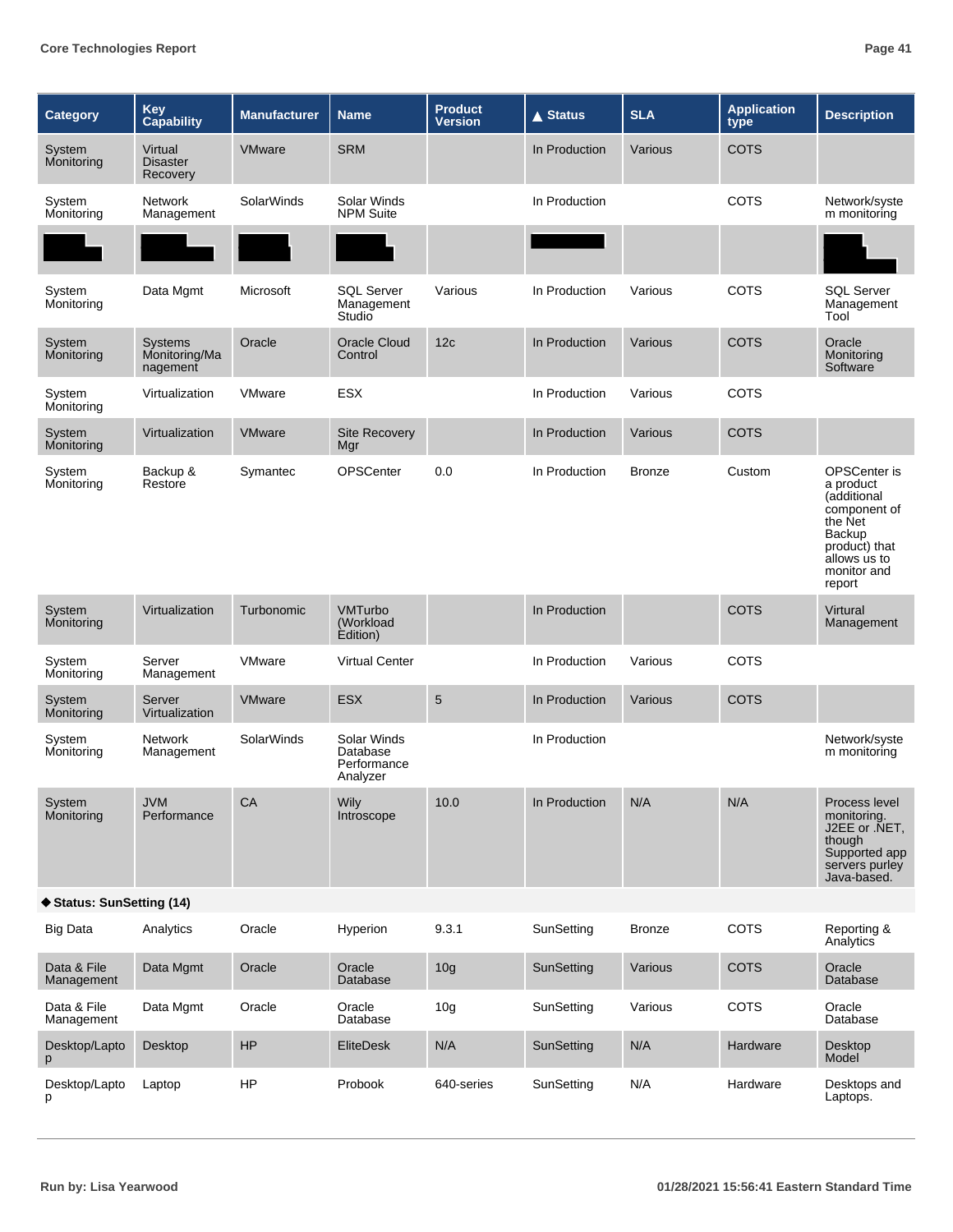| Category                                     | Key<br>Capability         | <b>Manufacturer</b>                      | <b>Name</b>                          | <b>Product</b><br><b>Version</b> | <b>▲ Status</b> | <b>SLA</b>    | <b>Application</b><br>type | <b>Description</b>                                                                                                                                                                                            |
|----------------------------------------------|---------------------------|------------------------------------------|--------------------------------------|----------------------------------|-----------------|---------------|----------------------------|---------------------------------------------------------------------------------------------------------------------------------------------------------------------------------------------------------------|
| End-user<br>Application                      | Human<br>Resource<br>Mgmt | Oracle                                   | <b>Oracle Ebiz</b><br>iRecruitment   | 12.2.5                           | SunSetting      | Gold          | <b>COTS</b>                | Received/this<br>application<br>has an<br>external entry<br>point that<br>allows the<br>public to<br>browse and/or<br>apply for jobs<br>that is<br>availavle 24/7<br>or down when<br>ever JEA.com<br>is down. |
| End-user<br>Application                      | Financial<br>Mgmt         | Oracle                                   | Hyperion                             | 6.5                              | SunSetting      | <b>Bronze</b> | <b>COTS</b>                |                                                                                                                                                                                                               |
| End-user<br>Application                      |                           | Oracle                                   | Oracle Ebiz<br>11.5.9                | 11.5.9                           | SunSetting      | Gold          | <b>COTS</b>                |                                                                                                                                                                                                               |
| End-user<br>Application                      | Imaging                   | Kofax                                    | Ascent<br>Capture                    | V7.5                             | SunSetting      | <b>Bronze</b> | COTS                       | Used with eB<br>and possibly<br>with<br><b>SharePoint</b>                                                                                                                                                     |
| End-user<br>Application                      |                           | <b>ACL</b><br>ServicesLTD                | <b>ACL Auditing</b>                  |                                  | SunSetting      |               | <b>COTS</b>                | Marked as<br><b>Retired via</b><br>Manul fix from<br>conversion -<br><b>PAS</b>                                                                                                                               |
| Integration                                  | Data Access               | Oracle                                   | <b>Oracle Client</b><br>Software     | 10 <sub>g</sub>                  | SunSetting      | Various       | COTS                       | Client<br>software                                                                                                                                                                                            |
| Server,<br>Storage, &<br><b>System Tools</b> | Operating<br>System       | <b>Red Hat</b>                           | <b>RHEL</b>                          | 5                                | SunSetting      | Various       | <b>COTS</b>                |                                                                                                                                                                                                               |
| Server,<br>Storage, &<br><b>System Tools</b> | Operating<br>System       | Microsoft                                | Windows<br>Server                    | 2008                             | SunSetting      | Various       | <b>COTS</b>                |                                                                                                                                                                                                               |
| System<br>Monitoring                         | Availability<br>Mgmt      | CA                                       | Spectrum                             | 10.2                             | SunSetting      | <b>Bronze</b> | <b>COTS</b>                | System<br>Monitoring                                                                                                                                                                                          |
| ◆ Status: Researching (13)                   |                           |                                          |                                      |                                  |                 |               |                            |                                                                                                                                                                                                               |
| Application<br>Development                   | Analytics                 | <b>TIBCO</b><br>Software                 | <b>TIBCO Data</b><br>Virutualization | 8.2                              | Researching     |               | COTS                       | Platform.<br>POC. Not in<br>prod                                                                                                                                                                              |
| Application<br>Development                   | Analytics                 | Snowflake<br>Computing                   | Snowflake<br>Cloud                   | 3.43.3                           | Researching     |               | Cloud                      | AWS platform.<br>POC. Not in<br>prod                                                                                                                                                                          |
| <b>Big Data</b>                              | Analytics                 | Apache<br>Software<br>Foundation,<br>The | ZooKeeper                            | 3.5.5                            | Researching     |               | Cloud                      | AWS platform.<br>POC. Not in<br>prod                                                                                                                                                                          |
| <b>Big Data</b>                              | Analytics                 | Apache<br>Software<br>Foundation,<br>The | <b>NIFI</b>                          | 1.9.2                            | Researching     |               | Cloud                      | AWS platform.<br>POC. Not in<br>prod                                                                                                                                                                          |
| <b>Big Data</b>                              | Analytics                 | Apache<br>Software<br>Foundation,<br>The | Kafka                                | 2.12-2.3.0                       | Researching     |               | Cloud                      | AWS platform.<br>POC. Not in<br>prod                                                                                                                                                                          |
| Communicatio<br>ns                           | ACD/CVP/IVR               | Cisco                                    | WebEx                                | N/A                              | Researching     | <b>Bronze</b> | Cloud                      | <b>Business</b>                                                                                                                                                                                               |